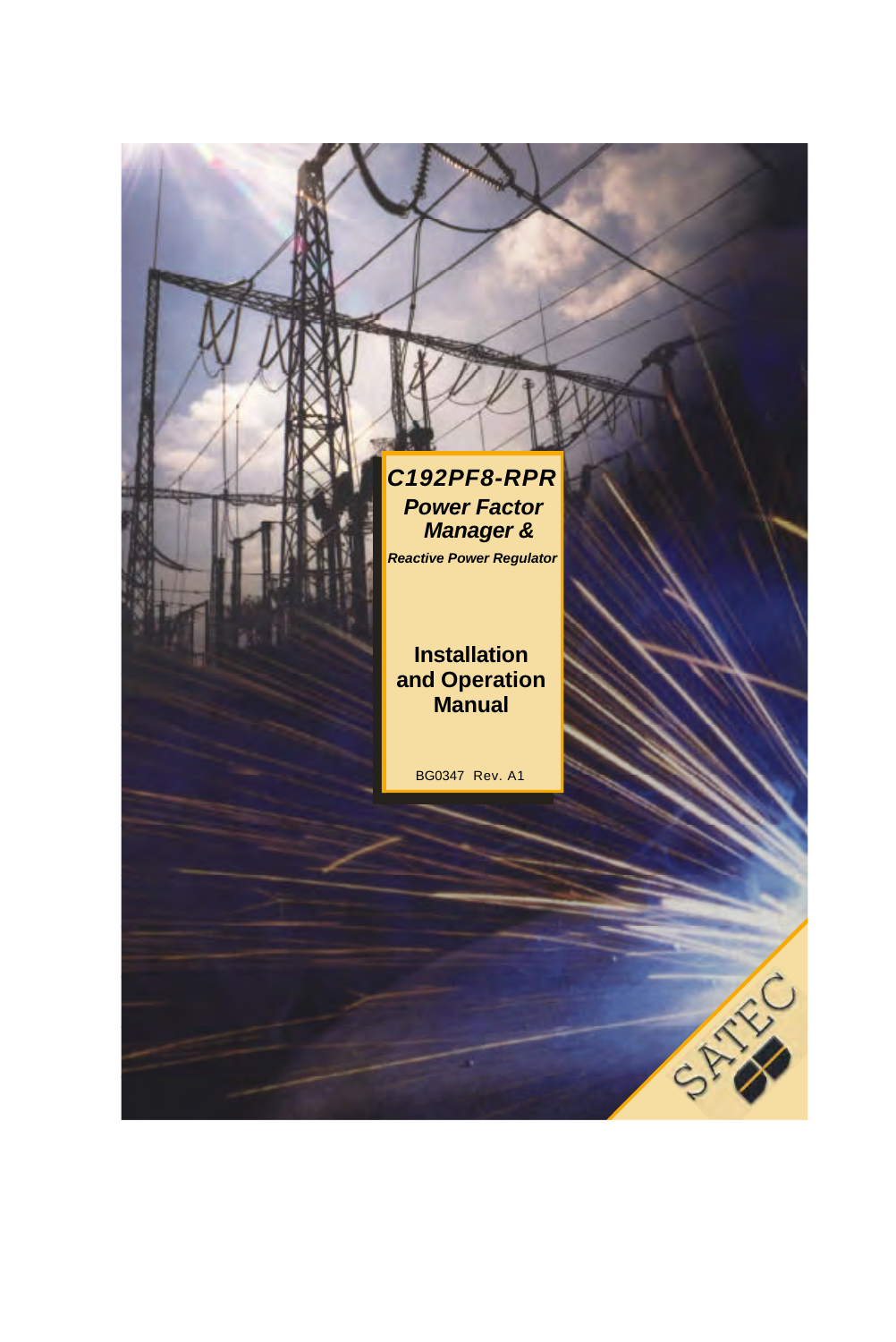# *C192PF8-RPR*

# *Power Factor Manager and Reactive Power Regulator*



# **Installation and Operation Manual**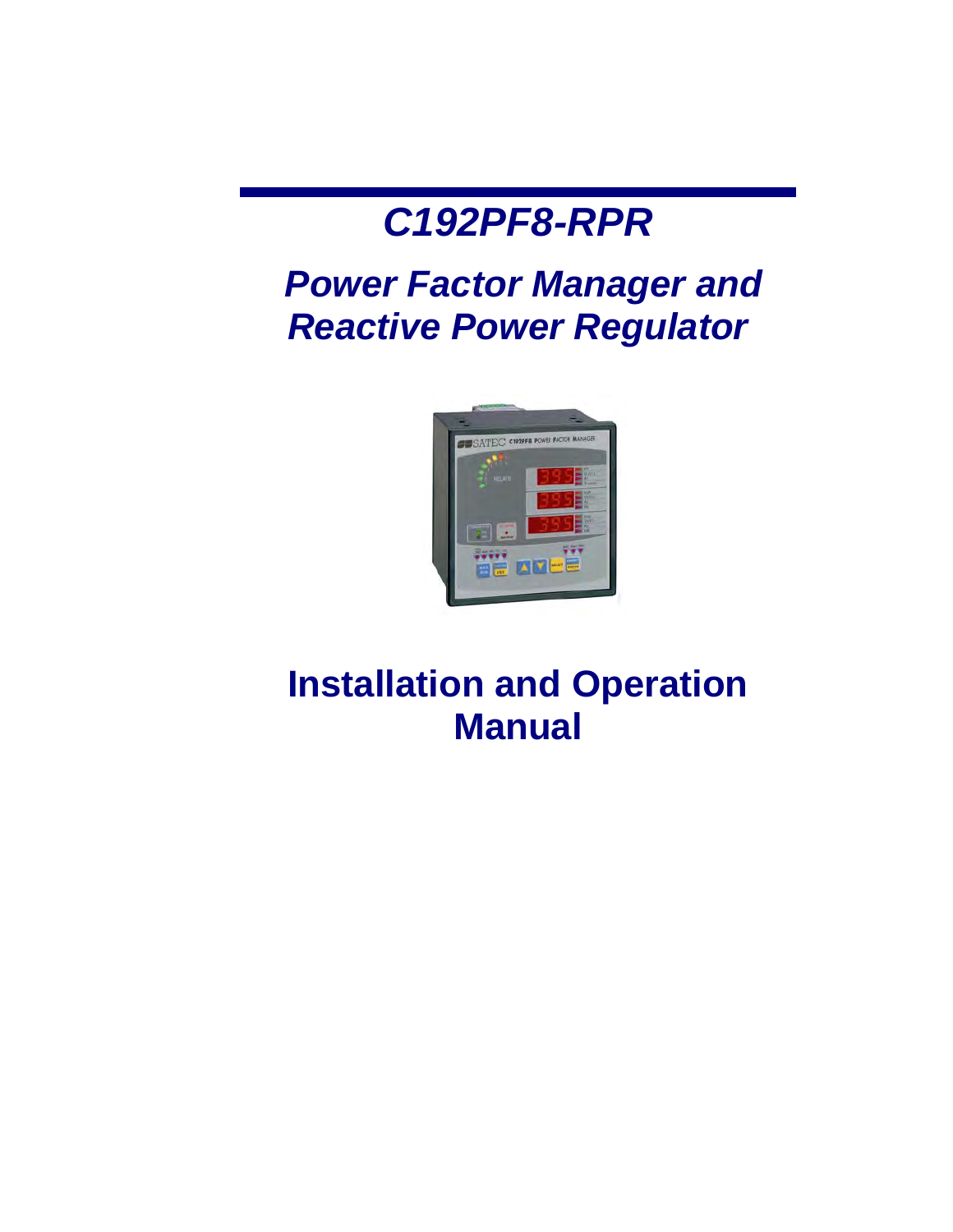### **LIMITED WARRANTY**

The manufacturer offers the customer an 24-month functional warranty on the instrument for faulty workmanship or parts from date of dispatch from the distributor. In all cases, this warranty is valid for 36 months from the date of production. This warranty is on a return to factory basis.

The manufacturer does not accept liability for any damage caused by instrument malfunction. The manufacturer accepts no responsibility for the suitability of the instrument to the application for which it was purchased.

Failure to install, set up or operate the instrument according to the instructions herein will void the warranty.

Your instrument may be opened only by a duly authorized representative of the manufacturer. The unit should only be opened in a fully anti-static environment. Failure to do so may damage the electronic components and will void the warranty.

### **NOTE**

The greatest care has been taken to manufacture and calibrate your instrument. However, these instructions do not cover all possible contingencies that may arise during installation, operation or maintenance, and all details and variations of this equipment are not covered by these instructions.

For additional information regarding installation, operation or maintenance of this instrument, contact the manufacturer or your local representative or distributor.

#### **IMPORTANT**

**Please read the instructions this manual before performing installation, and take note of the following precautions:** 

- ) **Ensure that all incoming AC power and other power sources are turned OFF before performing any work on the instrument. Failure to do so may result in serious or even fatal injury and/or equipment damage.**
- <sup> $F$ **</sup> Before** connecting the instrument to the power source, check the labels on</sup> the side of the instrument to ensure that your instrument is equipped with the appropriate power supply voltage, input voltages, currents and communication protocol for your application.
- ) **Under** no circumstances should the instrument be connected to <sup>a</sup> power source if it is damaged.
- ) **To prevent** potential fire or shock hazard, do not expose the instrument to rain or moisture.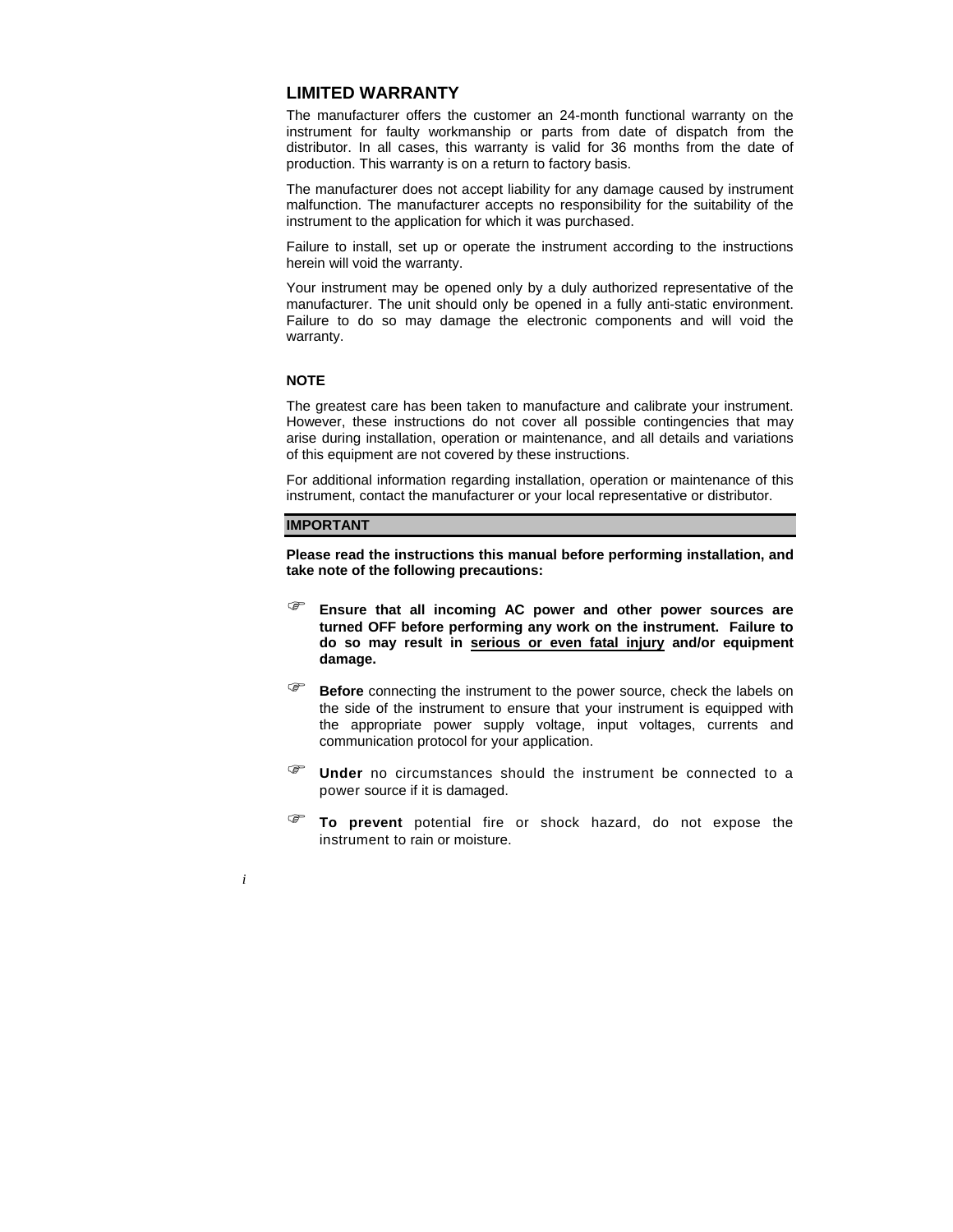- ) **The secondary** of an external current transformer must never be allowed to be open circuit when the primary is energized. An open circuit can cause high voltages, possibly resulting in equipment damage, fire and even serious or fatal injury. Ensure that the current transformer wiring is made through shorting switches and is secured using an external strain relief to reduce mechanical strain on the screw terminals, if necessary.
- ) **Setup** procedures must be performed only by qualified personnel familiar with the instrument and its associated electrical equipment.

### ) **DO NOT open the instrument under any circumstances.**

Modbus is a trademark of Modicon, Inc.

)**Read this manual thoroughly before connecting the meter to the current carrying circuits. During operation of the meter, hazardous voltages are present on input terminals. Failure to observe precautions can result in serious or even fatal injury or damage to equipment.**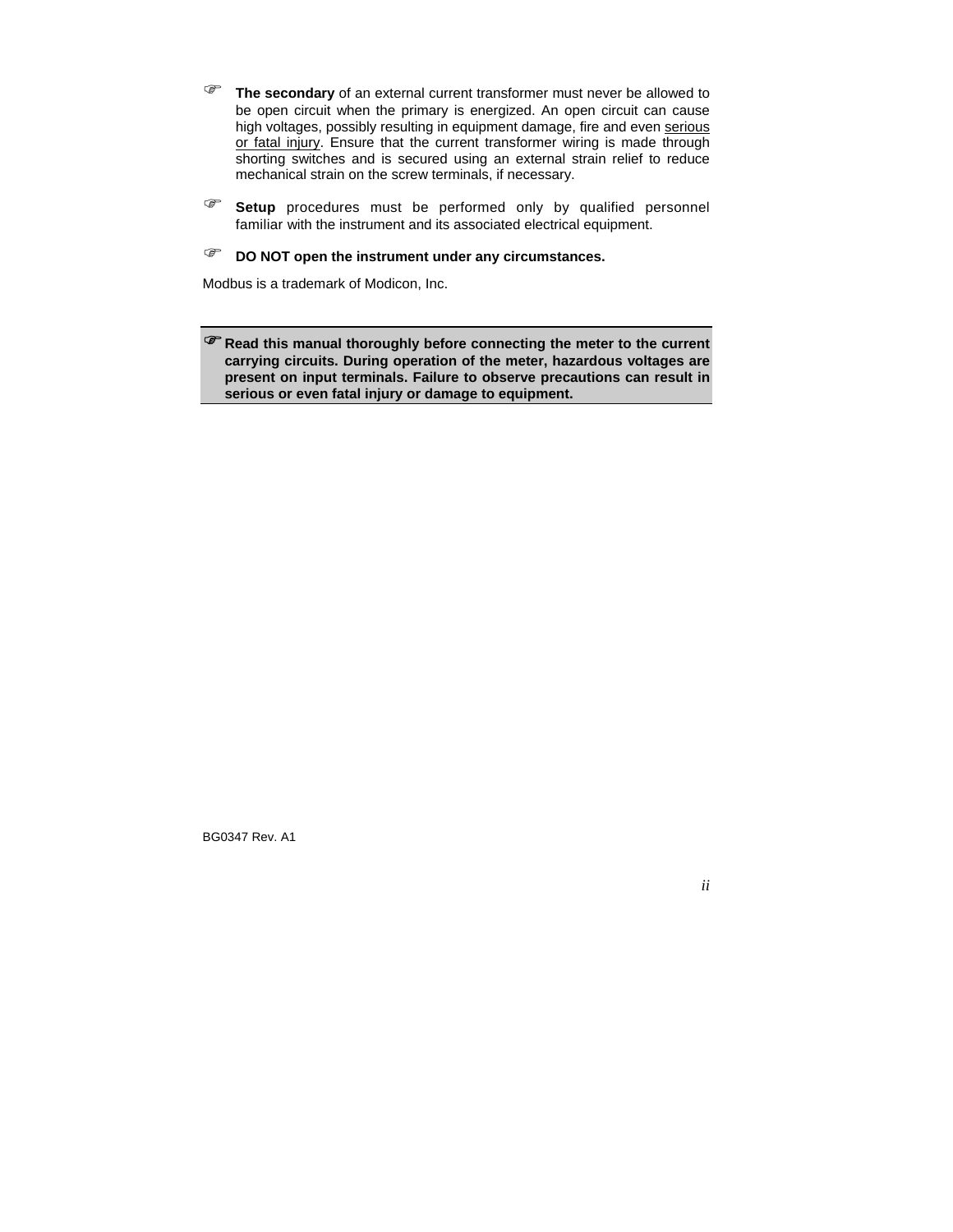## **Table of Contents**

| 1.1              |  |
|------------------|--|
| 1.2 <sub>2</sub> |  |
|                  |  |
|                  |  |
| 2.1              |  |
| 2.2              |  |
|                  |  |
|                  |  |
| 4.1              |  |
| 4.2              |  |
| 4.3              |  |
| 4.4              |  |
| 4.5              |  |
| 4.6              |  |
| 4.7              |  |
| 4.8              |  |
| 4.9              |  |
| 4.10             |  |
| 4.11             |  |
| 4.12             |  |
| 4.13             |  |
| 4.14             |  |
|                  |  |
| 5.1              |  |
| 5.2              |  |
| 5.3              |  |
|                  |  |
| 6.1              |  |
| 6.2              |  |
| 6.3              |  |
|                  |  |
|                  |  |
| 7.1              |  |
| 7.2              |  |
|                  |  |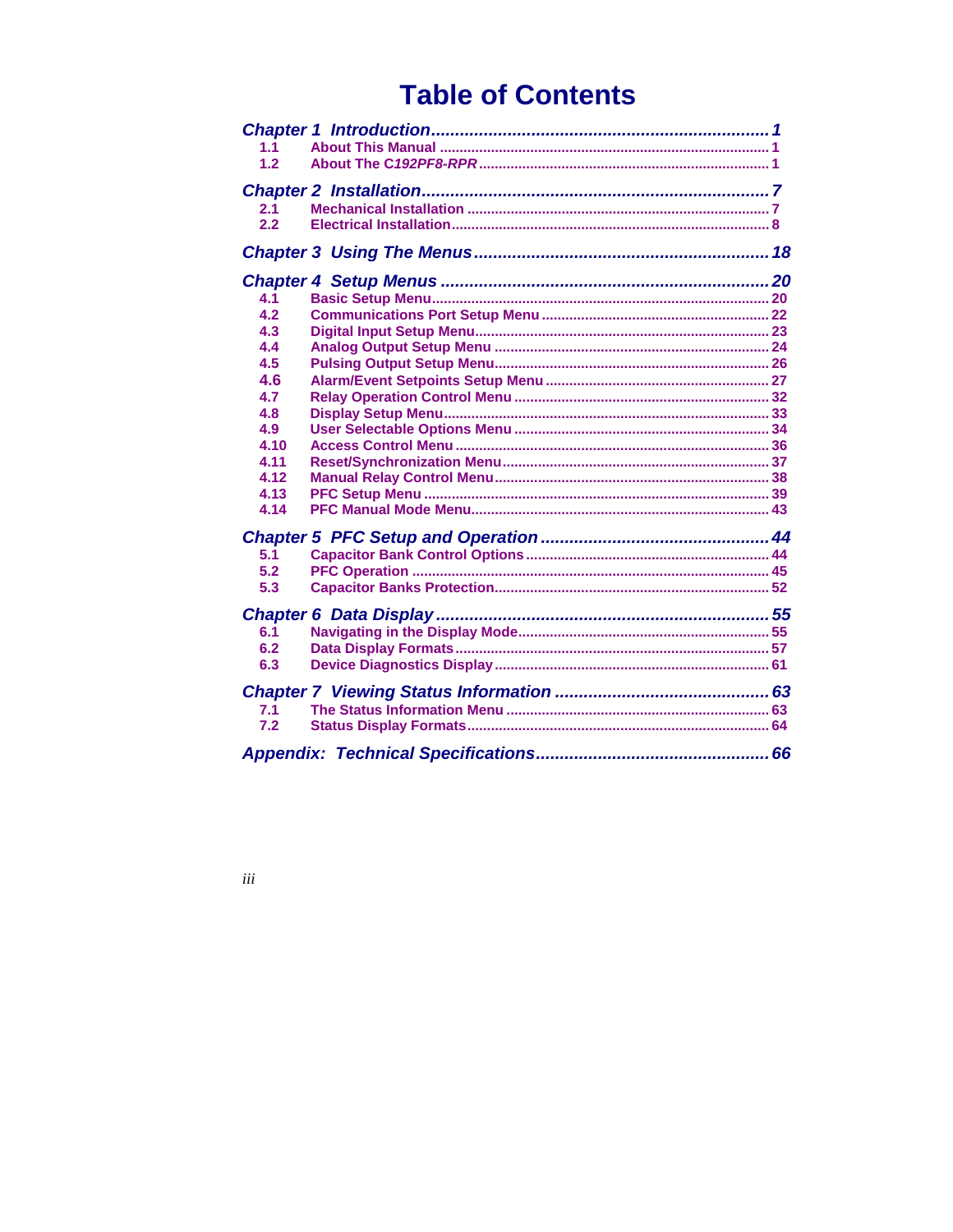## <span id="page-5-0"></span>**Chapter 1 Introduction**

### **1.1 About This Manual**

This manual is intended for the user of the *C192PF8-RPR* Power Factor Manager and Reactive Power Regulator. The *C192PF8-RPR* is a multi-function microprocessor-based instrument used for power factor or reactive power correction and for the measurement, monitoring, and management of electrical parameters in low-voltage and mid-voltage power systems.

This chapter gives an overview of this manual and an introduction to the *C192PF8-RPR*.

Chapter 2, *Installation*, provides instructions for mechanical and electrical installation.

Chapter 3, *Using the Menus*, presents the structure of menus for setup and status viewing.

Chapter 4, *Setup Menus*, provides instructions for performing parameter setup via the front panel.

Chapter 5, *PFC Setup and Operation*, provides instructions for performing setup for the Power Factor Controller (PFC) and describes front-panel operations in PFC manual mode.

Chapter 6, *Data Display*, guides you through the display pages.

Chapter 7, *Viewing Status Information*, tells you how to access additional status information on the instrument. This information may be useful during installation.

*Technical Specifications* for the *C192PF8-RPR* are found in the Appendix.

## **1.2 About The C***192PF8-RPR*

The *C192PF8-RPR* is a compact three-phase AC Powermeter with a built-in Power Factor Controller (PFC) and Reactive Power Regulator (RPR), designed to meet the requirements of users ranging from electrical panel builders to substation operators. The *C192PF8-RPR* performs power factor or reactive power correction functions, basic voltage, current, frequency, power, power factor and energy measurements, plus total harmonic (THD, TDD, K-Factor) measurements.

The *C192PF8-RPR* is suitable for mounting on 136×136 mm square cut-outs.

### **Features**

#### *Power Factor Controller*

• Control of up to 8 capacitor banks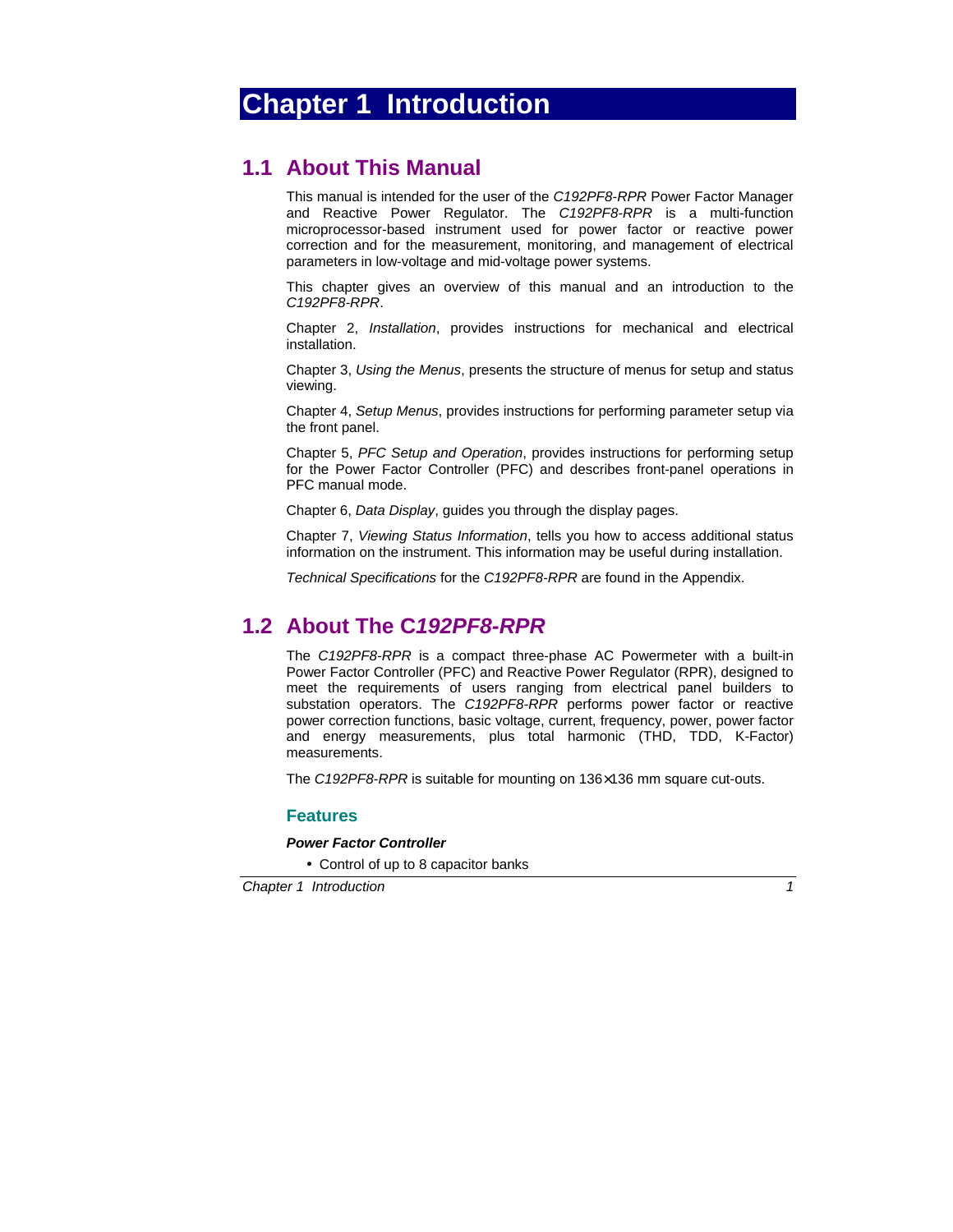- Manual, self-adapting automatic and optimizing automatic operation
- Full four-quadrant operation
- Selectable target power factor or reactive power setpoints
- Two PFC setpoint ranges for day and night operations selectable via a status input
- Target power factor range from 0.5 (inductive) to -0.5 (capacitive)
- True and displacement power factor setups
- True and fundamental's reactive power setups
- Extensive capacitor banks protection via programmable alarm setpoints (no-volt, over-voltage and high harmonics override conditions)

### *Display*

The front panel features bright LED displays (three windows, up to 43 pages) with adjustable display update time. Display auto scroll is available on the main screen with a programmable scroll interval of 2 to 15 seconds. Automatic return to the main screen is available after 30 seconds of uninterrupted use. The front panel also includes:

- **Relay status bar** showing output status of the 8 relays
- **Alarm/Manual Mode** LED providing a local indication when a predefined alarm condition appears (the LED is lit constantly) or when the PFC operates in Manual Mode (the LED flashes). The alarm LED is shut off manually (by pressing on both up and down keys for more than 5 sec)
- **RXD/TXD** LEDs showing communications receive/transmit status

**Setup** is menu driven, with optional password protection. 16 programmable setups are provided for alarm and control functions (for programmable parameters, see 'Measured Parameters' below).

*Communications* are available using an RS-232 or RS-485 standard (factory set), with Modbus protocol. 120 user assignable registers are available in Modbus protocols.

*Eight relays* are provided for capacitor banks switching, energy pulsing (KYZ) or alarm and remote control. Contacts of six relays may switch loads up to 250V, 5A AC and are recommended for alarm and remote control; contacts of two relays may switch loads up to 250V, 3A AC and may be used for energy pulsing.

*One optically isolated analog output* is provided for remote monitoring or control. Current loop options are 0-20 and 4-20 mA. The analog output must be used with an external power supply.

*Four common-use event/time counters* are provided for counting user-defined events or their duration. These can be used for counting total operation time of generators or overload time of transformers or power lines. The counters are operated and released by user-defined triggers.

*Eight dedicated relay operation (switching cycle) counters are provided for* counting the number of PFC relay operations (number of complete switching cycles).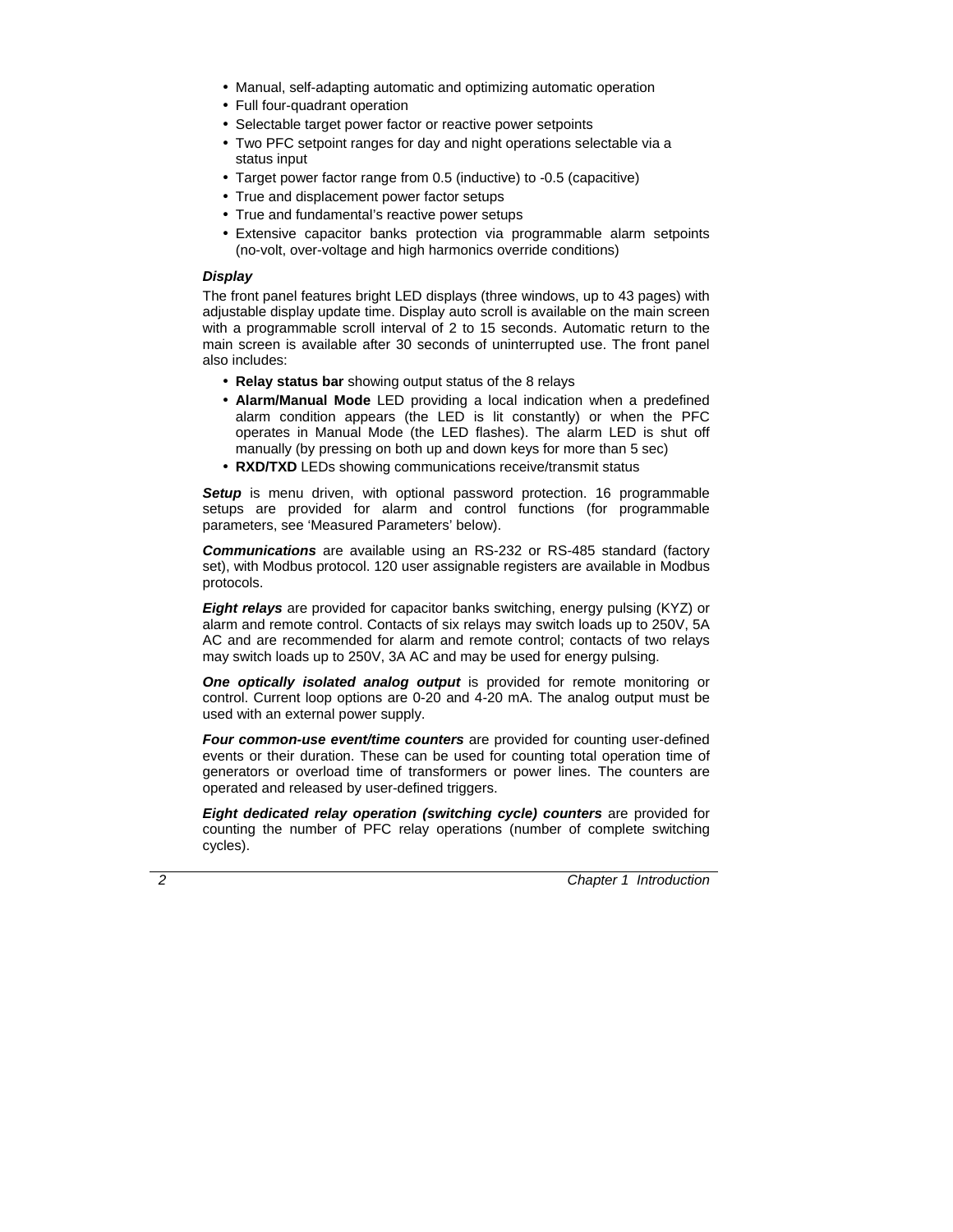*One digital input* can be used as a **status** input for monitoring external contacts or as an **external synchronization** input for power demand interval synchronization. When no external synchronization pulse is provided, the power demand interval can be synchronized through communications.

*Three user-selectable options* are provided:

### **Power calculation mode**

Power calculations can be made using directly measured reactive power or through non-active power based on direct apparent power measurements.

### **Energy rollover value**

This option specifies the point at which the energy value rolls over to zero.

### **Phase energy calculations mode**

This option is used to enable or disable phase energy calculations.

### **Measured Parameters**

Note: Real-time values are measured over 1 cycle of fundamental frequency; Average values are sliding average of 8, 16 or 32 real-time measurements.

| <b>Parameter</b>                         | Dis-       | Com       |                       | Output       |         |
|------------------------------------------|------------|-----------|-----------------------|--------------|---------|
|                                          | play       |           | Analog                | <b>Pulse</b> | Alarm   |
| Average Amps, Volts, Frequency           |            |           | $$ =$ setup via PC    |              |         |
|                                          |            |           | $# =$ setup via panel |              |         |
| Average RMS voltage per phase L-N        | $\sqrt{}$  | $\sqrt{}$ | #\$                   |              | #\$     |
| Average RMS voltage per phase L-L 1      | $\sqrt{}$  | $\sqrt{}$ | $\circ$               |              | $\circ$ |
| Average RMS current per phase            | $\sqrt{}$  | $\sqrt{}$ | #\$                   |              | #\$     |
| Average frequency                        | $\sqrt{}$  | $\sqrt{}$ | #\$                   |              | #\$     |
| Average neutral current                  | $\sqrt{}$  | $\sqrt{}$ | #\$                   |              | #\$     |
| Voltage & current unbalance              | $\sqrt{2}$ | $\sqrt{}$ |                       |              |         |
| <b>Amps &amp; Volt Demand Parameters</b> |            |           |                       |              |         |
| Ampere demand per phase                  |            | $\sqrt{}$ |                       |              | #\$     |
| Volt demand per phase                    |            | √         |                       |              | #\$     |
| Ampere maximum demand per phase          | $\sqrt{}$  | $\sqrt{}$ |                       |              |         |
| Voltage maximum demand per phase         | $\sqrt{}$  | $\sqrt{}$ |                       |              |         |
| <b>Average Power Values</b>              |            |           |                       |              |         |
| Average active power per phase           | $\sqrt{}$  | $\sqrt{}$ |                       |              |         |
| Average reactive power per phase         | $\sqrt{ }$ | $\sqrt{}$ |                       |              |         |
| Average apparent power per phase         | $\sqrt{}$  | $\sqrt{}$ |                       |              |         |
| Average total active power               | $\sqrt{ }$ | $\sqrt{}$ | #\$                   |              | #\$     |
| Average total reactive power             | $\sqrt{}$  | $\sqrt{}$ | #\$                   |              | #\$     |
| Average total apparent power             | $\sqrt{}$  | $\sqrt{}$ | #\$                   |              | #\$     |
| Average power factor per phase           | V          | V         |                       |              |         |
| Average total power factor               | $\sqrt{}$  | $\sqrt{}$ | #\$                   |              | #\$     |
| <b>Power Demand Parameters</b>           |            |           |                       |              |         |
| Active power accumulated demand          |            | $\sqrt{}$ | #\$                   |              | #\$     |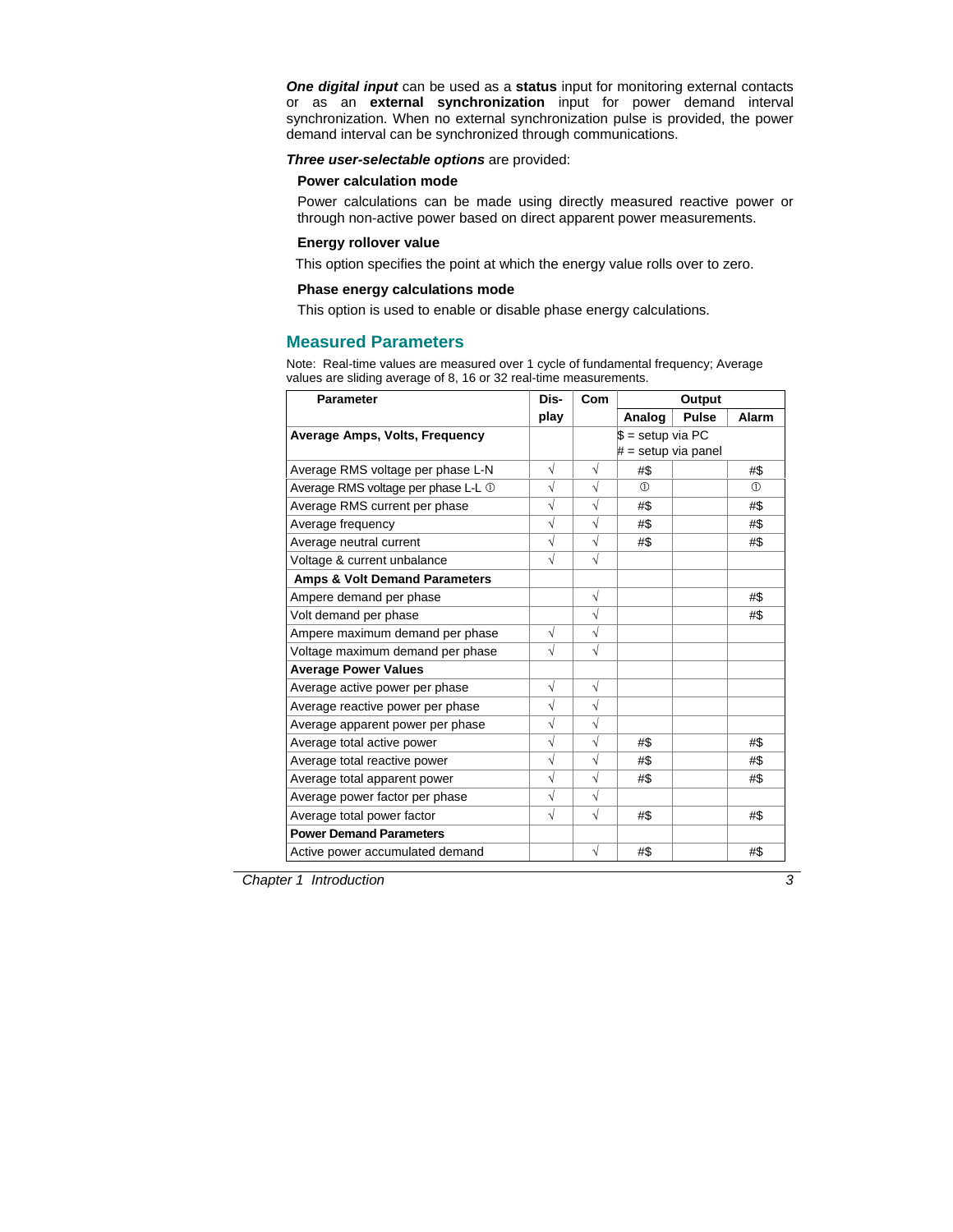| <b>Parameter</b>                        | Dis-       | Com       | Output        |              |              |
|-----------------------------------------|------------|-----------|---------------|--------------|--------------|
|                                         | play       |           | Analog        | <b>Pulse</b> | Alarm        |
| Apparent power accumulated demand       |            | V         | #\$           |              | #\$          |
| Active power demand                     |            | $\sqrt{}$ |               |              | #\$          |
| Active power sliding demand             |            | $\sqrt{}$ |               |              | #\$          |
| Apparent power demand                   |            | $\sqrt{}$ |               |              | #\$          |
| Apparent power sliding demand           |            | $\sqrt{}$ |               |              | #\$          |
| Active power predicted demand           |            | $\sqrt{}$ |               |              | #\$          |
| Apparent power predicted demand         |            | $\sqrt{}$ |               |              | #\$          |
| Active power maximum demand             | $\sqrt{}$  | $\sqrt{}$ |               |              |              |
| Apparent power maximum demand           | $\sqrt{}$  | $\sqrt{}$ |               |              |              |
| <b>Energy Per Phase</b>                 |            |           |               |              |              |
| Active energy import per phase          | $\sqrt{}$  | $\sqrt{}$ |               |              |              |
| Reactive energy import per phase        | $\sqrt{}$  | $\sqrt{}$ |               |              |              |
| Apparent energy per phase               | $\sqrt{}$  | $\sqrt{}$ |               |              |              |
| Total Energy                            |            |           |               |              |              |
| Total active energy import              | $\sqrt{}$  | $\sqrt{}$ |               | #\$          |              |
| Total active energy export              | $\sqrt{}$  | √         |               | #\$          |              |
| Total reactive energy import            | $\sqrt{}$  | $\sqrt{}$ |               | #\$          |              |
| Total reactive energy export            | $\sqrt{}$  | $\sqrt{}$ |               | #\$          |              |
| Total reactive energy net               |            | $\sqrt{}$ |               |              |              |
| Total reactive energy absolute          |            |           |               | #\$          |              |
| Total apparent energy                   | $\sqrt{}$  | $\sqrt{}$ |               | #\$          |              |
| Min/Max Log                             |            |           |               |              |              |
| Min/Max volts                           | $\sqrt{}$  | $\sqrt{}$ |               |              |              |
| Min/Max amps, neutral current           | $\sqrt{}$  | $\sqrt{}$ |               |              |              |
| Min/Max frequency                       | $\sqrt{}$  | $\sqrt{}$ |               |              |              |
| Min/Max kW, kvar, kVA, PF               | $\sqrt{2}$ | $\sqrt{}$ |               |              |              |
| <b>Real-time Amps, Volts, Frequency</b> |            |           |               |              |              |
| RT RMS voltage per phase L-N            |            | $\sqrt{}$ | #\$           |              | #\$          |
| RT RMS voltage per phase L-L ①          |            | $\sqrt{}$ | $\circled{0}$ |              | $^\circledR$ |
| RT RMS current per phase                |            | $\sqrt{}$ | #\$           |              | #\$          |
| RT frequency                            |            | $\sqrt{}$ | #\$           |              | #\$          |
| RT neutral current                      |            | $\sqrt{}$ |               |              |              |
| <b>Real-time Power Values</b>           |            |           |               |              |              |
| RT active power per phase               |            | $\sqrt{}$ |               |              |              |
| RT reactive power per phase             |            | $\sqrt{}$ |               |              |              |
| RT apparent power per phase             |            | $\sqrt{}$ |               |              |              |
| RT total active power                   |            | $\sqrt{}$ | #\$           |              |              |
| RT total reactive power                 |            | $\sqrt{}$ | #\$           |              |              |
| RT total apparent power                 |            | $\sqrt{}$ | #\$           |              |              |
| RT power factor per phase               |            | $\sqrt{}$ |               |              |              |
| RT total power factor                   |            | $\sqrt{}$ | #\$           |              |              |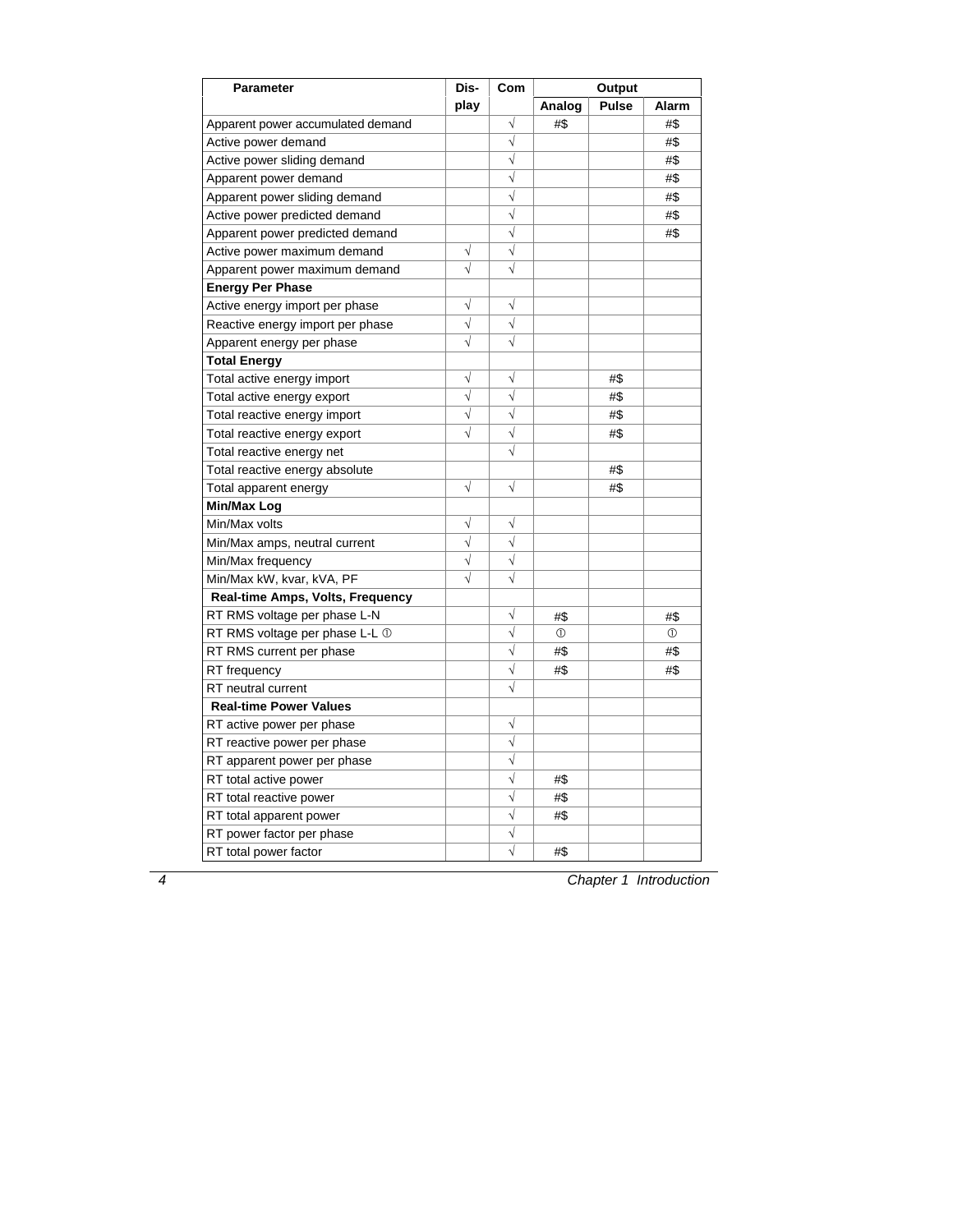| <b>Parameter</b>                          | Dis-       | Com       |        | Output       |       |
|-------------------------------------------|------------|-----------|--------|--------------|-------|
|                                           | play       |           | Analog | <b>Pulse</b> | Alarm |
| <b>Real-time Harmonic Values</b>          |            |           |        |              |       |
| RT voltage THD per phase                  |            | $\sqrt{}$ |        |              | #\$   |
| RT current THD per phase                  |            | V         |        |              | #\$   |
| RT current TDD per phase                  |            | $\sqrt{}$ |        |              | #\$   |
| RT K-Factor per phase                     |            | V         |        |              | #\$   |
| <b>Average Harmonic Values</b>            |            |           |        |              |       |
| Average Voltage THD per phase             | $\sqrt{}$  | $\sqrt{}$ |        |              |       |
| Average Current THD per phase             | $\sqrt{}$  | $\sqrt{}$ |        |              |       |
| Average Current TDD per phase             | $\sqrt{ }$ | $\sqrt{}$ |        |              |       |
| Average K-Factor per phase                | $\sqrt{ }$ | $\sqrt{}$ |        |              |       |
| <b>Fundamental Frequency Values (H01)</b> |            |           |        |              |       |
| Voltage & current per phase               |            | $\sqrt{}$ |        |              |       |
| kW, PF per phase                          | $\sqrt{}$  | $\sqrt{}$ |        |              |       |
| kvar, kVA per phase                       |            | $\sqrt{}$ |        |              |       |
| Total kW, PF                              | $\sqrt{}$  | $\sqrt{}$ |        |              |       |
| Total kvar, kVA                           |            | $\sqrt{}$ |        |              |       |
| <b>Phase Rotation</b>                     | $\sqrt{}$  |           |        |              | #\$   |
| <b>Counters</b>                           | $\sqrt{2}$ | $\sqrt{}$ |        |              |       |
| <b>Status Input</b>                       | $\sqrt{ }$ | $\sqrt{}$ |        |              | #\$   |
| <b>Relay Status</b>                       | $\sqrt{}$  | $\sqrt{}$ |        |              |       |
| <b>Remote Relay Control</b>               |            | $\sqrt{}$ |        |              |       |
| <b>Alarm Trigger Status</b>               |            | √         |        |              | #\$   |
| <b>Self-Diagnostic Tests</b>              | $\sqrt{}$  | √         |        |              |       |

cFor **4Ln3** and **3Ln3** wiring configurations line to line and line to neutral voltages are displayed and transmitted via communication simultaneously and can be used as triggers for alarm set points; analog output uses **line to neutral** voltages. For other configurations only **line to line** voltages are used.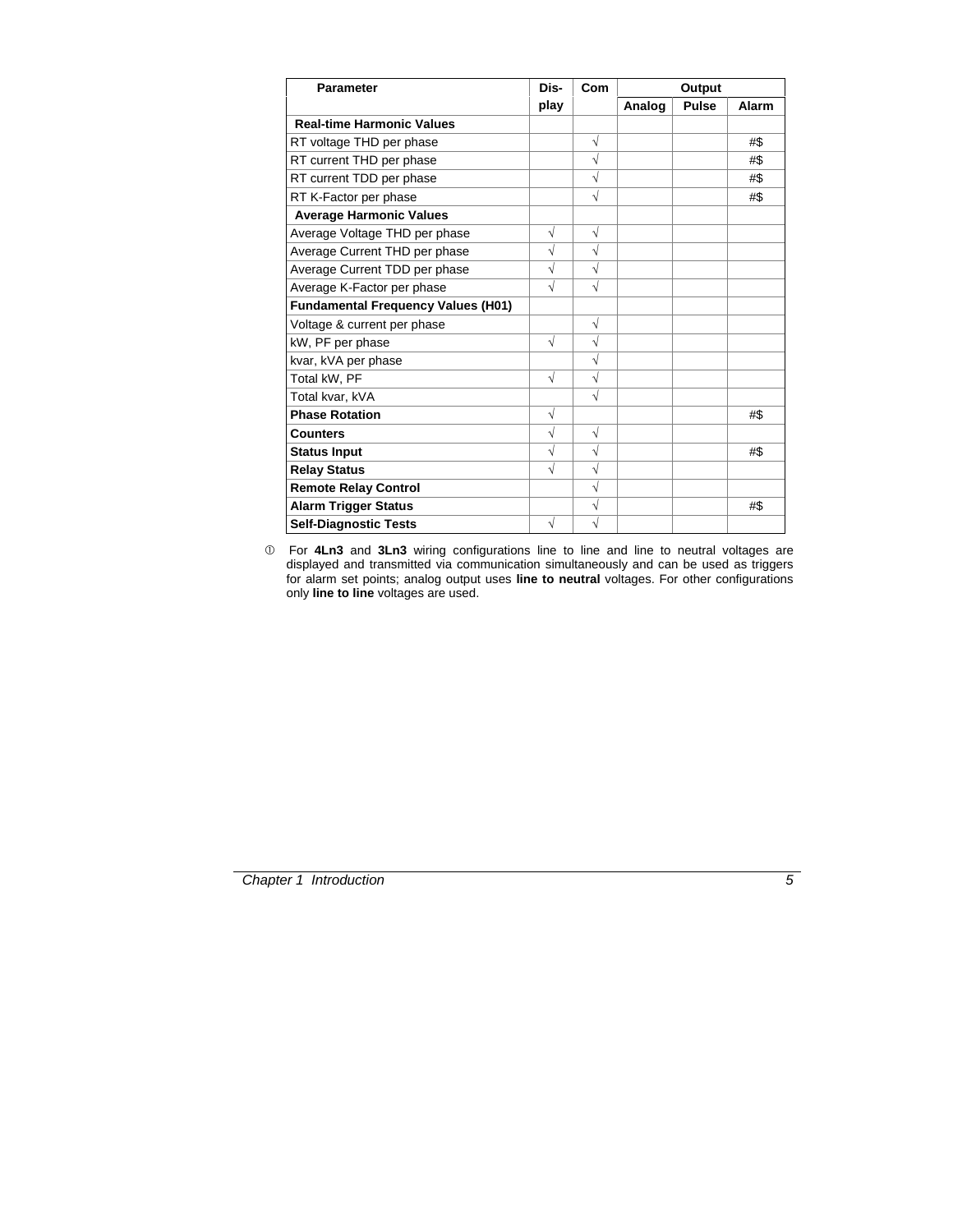### **Instrument Dimensions**



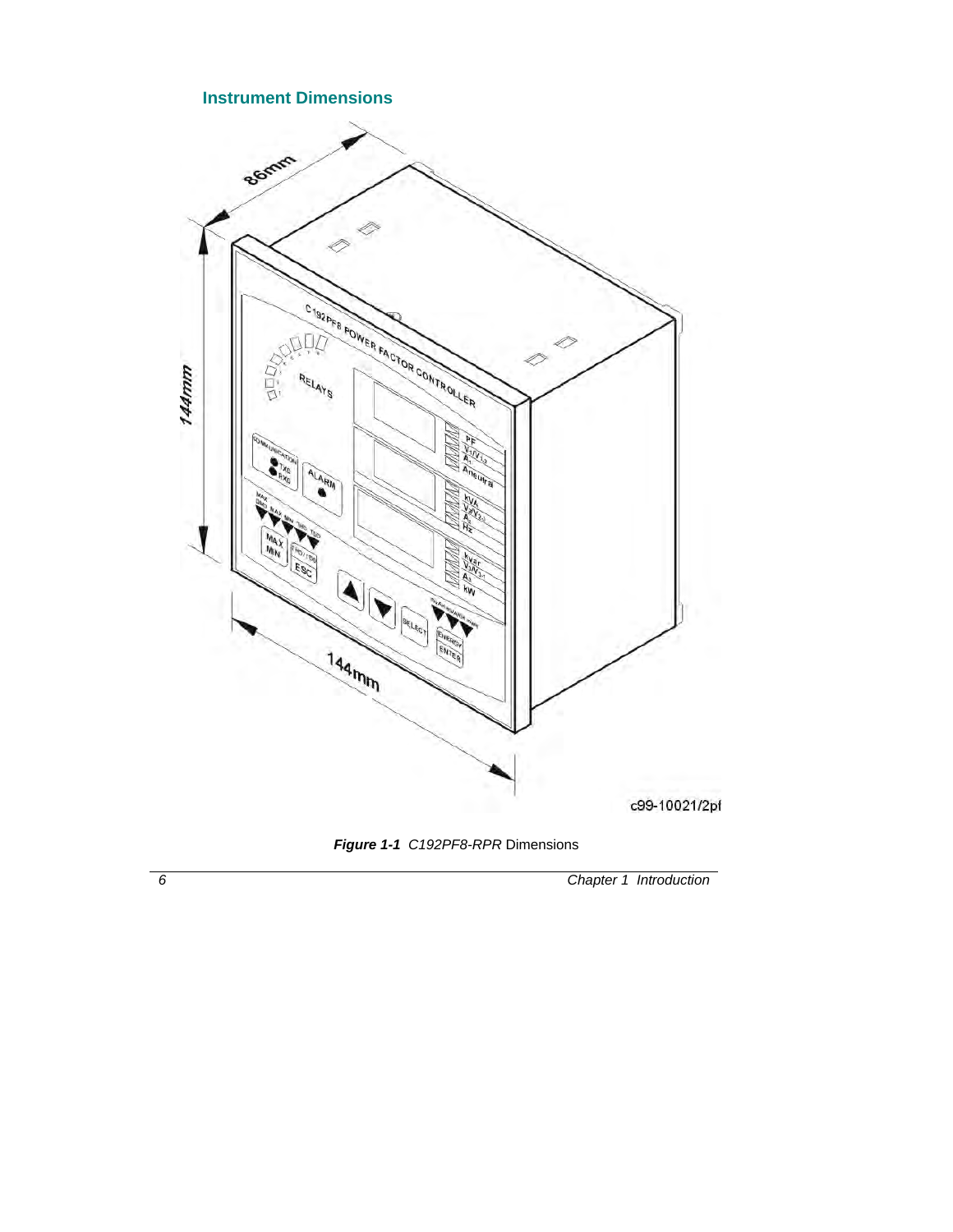## <span id="page-11-0"></span>**Chapter 2 Installation**

## **2.1 Mechanical Installation**

Prepare the panel cut-out, 136 x 136 mm, prior to mounting. STEP 1: Place the instrument through the cut-out. STEP 2: Assemble the latches onto the outer wall of the enclosure. STEP 3: Tighten the screws.



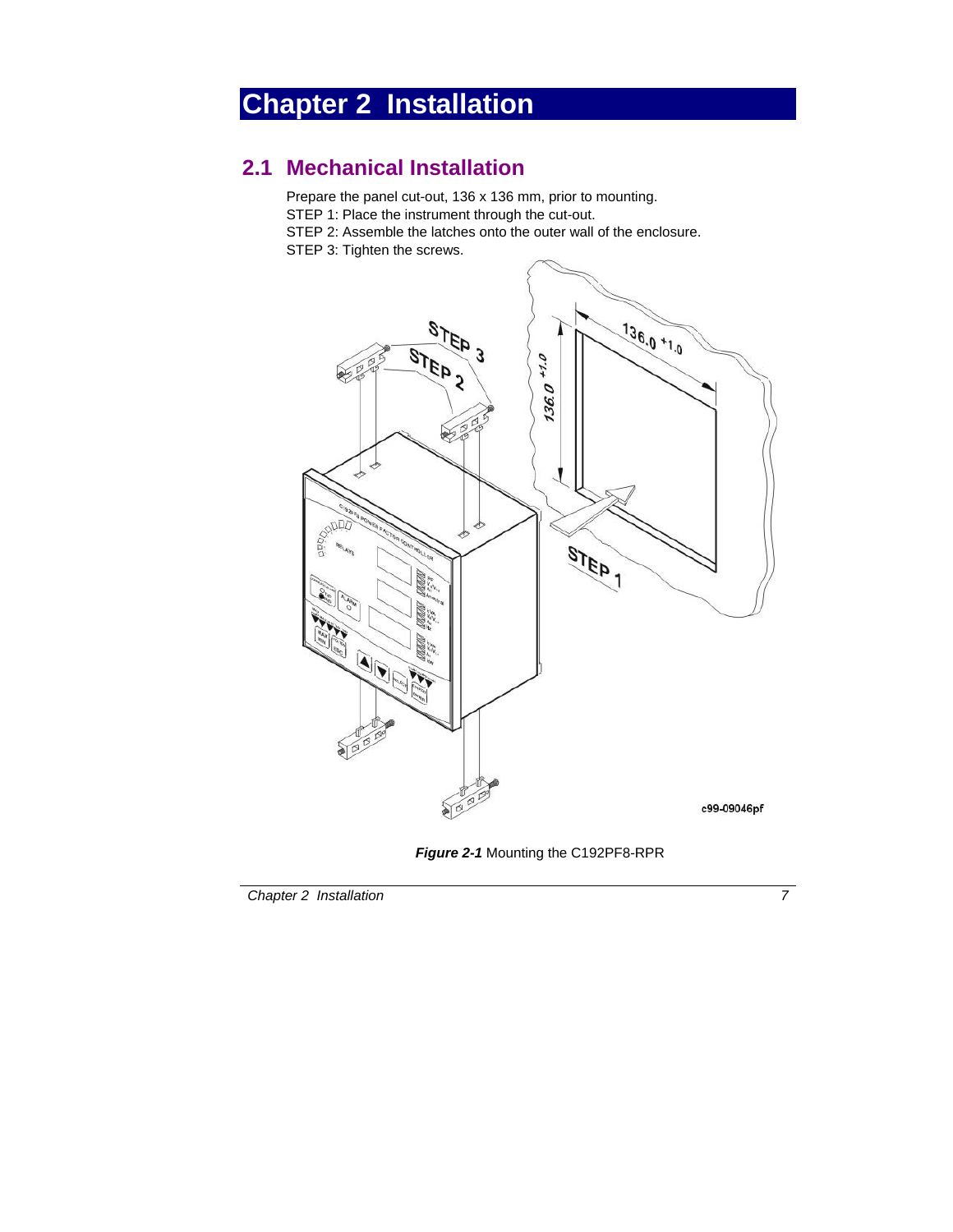## <span id="page-12-0"></span>**2.2 Electrical Installation**

### ) **Before installation ensure that all incoming power sources are shut OFF. Failure to observe this practice can result in serious or even fatal injury and damage to equipment.**

Connections to the *C192PF8-RPR* are made via terminals (voltage and current inputs, power supply, communication, relay and analog output) as shown in Figure 2-2.

### *2.2.1 Power Supply Connection*

The power supply can be dedicated-fused, or from a monitored voltage if it is within the instrument's power supply range. Use an external circuit breaker or switch.

AC power supply: line to terminal 12; neutral to terminal 10.

DC power supply: positive to terminal 12; negative to terminal 10.

### *2.2.2 Current Inputs*

Connect the current inputs to terminals 1, 3, 4, 6, 7, and 9. The instrument is connected to the current transformer as shown in *Figures 2-3* through *2-10*.

### *2.2.3 Ground*

Connect the chassis ground *C192PF8-RPR* terminal to the switchgear earth ground using dedicated wire of greater than 2.5 mm $^2$ /13 AWG.

### *2.2.4 Voltage Inputs*

Connect the voltage inputs to terminals 2, 5, 8 and 11. For 690V input, use any of the eight wiring configurations shown in *Figures 2-3* through *2-10*.

For 120V input, use any of the four wiring configurations shown in *Figures 2-5* through *2-8*.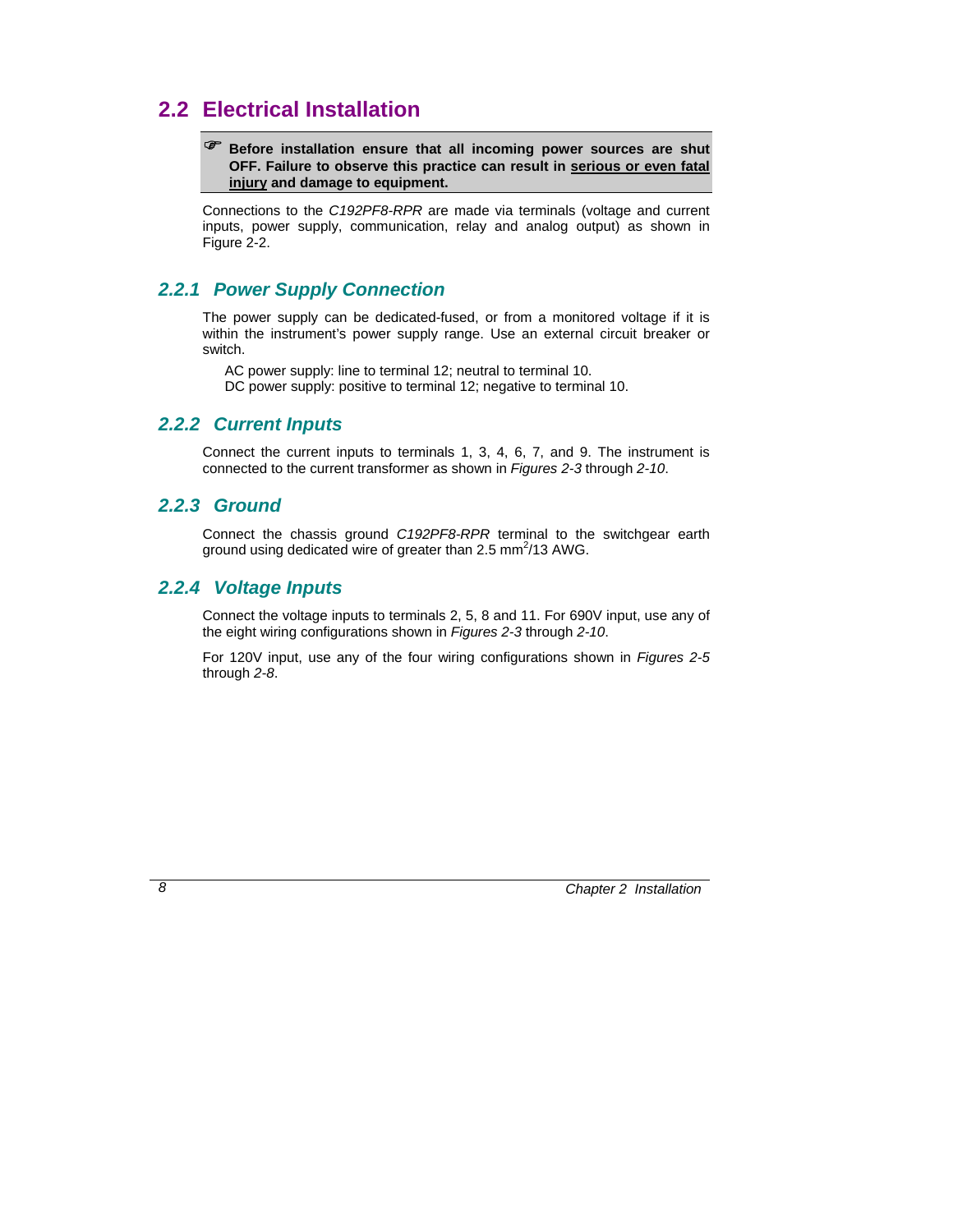

*Figure 2-2 C192PF8-RPR* Connections - Rear View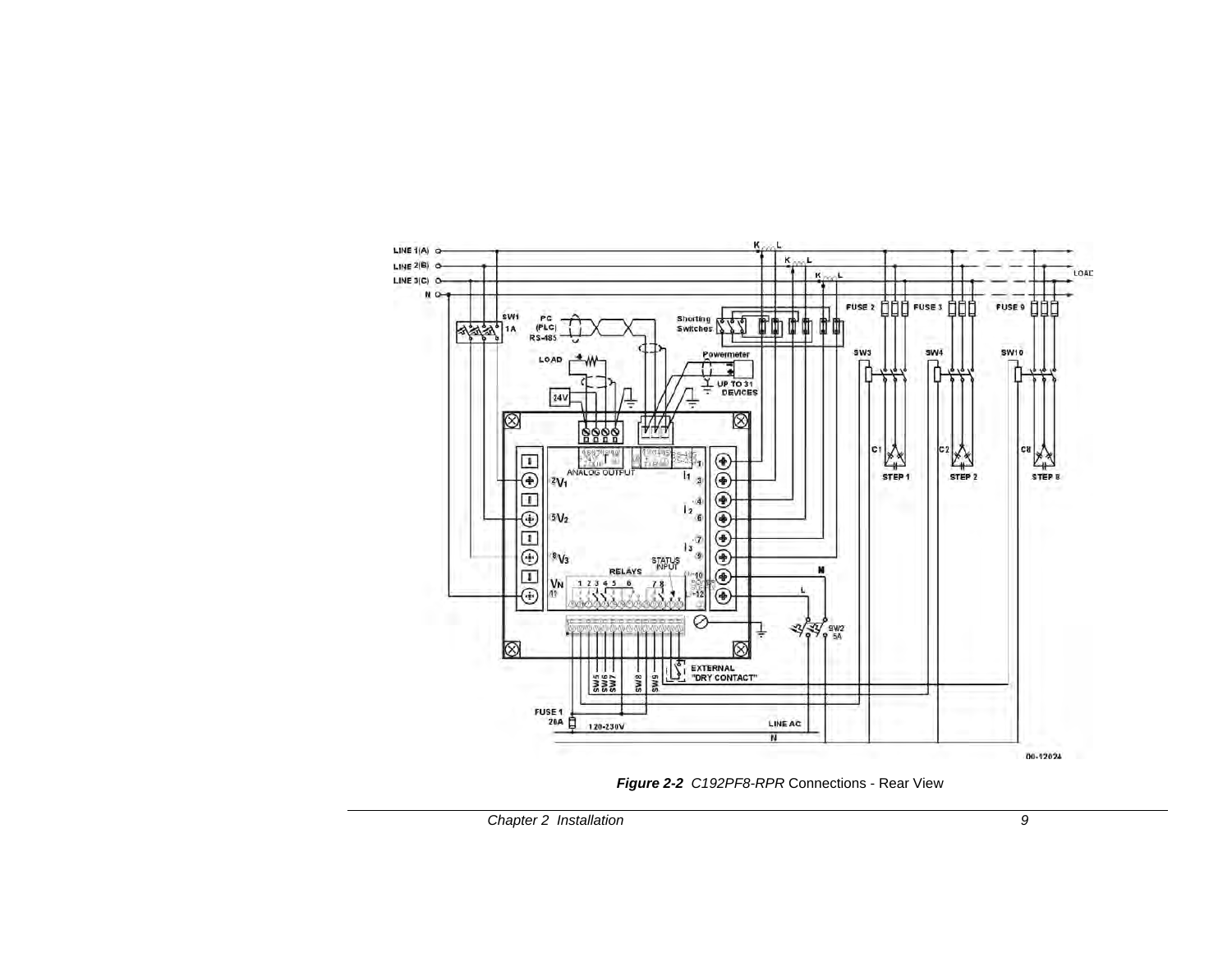## *2.2.5 Wiring Configurations*

| <b>Wiring Configuration</b>                                                                                       |                   | Wiring            |
|-------------------------------------------------------------------------------------------------------------------|-------------------|-------------------|
| (See parameter setup instructions in Section 4.1)                                                                 | <b>Setup Mode</b> | <b>Connection</b> |
| 3-wire direct connection using 2 CTs (2-element)                                                                  | 3dir2             | Figure 2-3        |
| 4-wire WYE direct connection using 3 CTs (3-element)                                                              | 4Ln3 or 4LL3      | Figure 2-4        |
| 4-wire WYE connection using 3 PTs, 3 CTs (3-element)                                                              | 4Ln3 or 4LL3      | Figure 2-5        |
| 3-wire open delta connection using 2 PTs, 2 CTs (2-element)                                                       | 3OP2              | Figure 2-6        |
| 3-wire open delta connection using 2 PTs, 3 CTs (2½-element)                                                      | 3OP3              | Figure 2-7        |
| 4-wire WYE connection using 2 PTs, 3 CTs (2½-element)                                                             | 3Ln3 or3LL3       | Figure 2-8        |
| 4-wire delta direct connection using 3 CTs (3-element)                                                            | 4Ln3 or 4LL3      | Figure 2-9        |
| 3-wire/4-wire connection using the current from one phase<br>(1 CT) and the L-L voltage from the other two phases | 2LL1              | Figure 2-10       |



*Figure 2-3*  Three Wire Direct Connection Using 2 CTs (2-element) Wiring Mode = **3dir2** 

**Chapter 2** Installation 10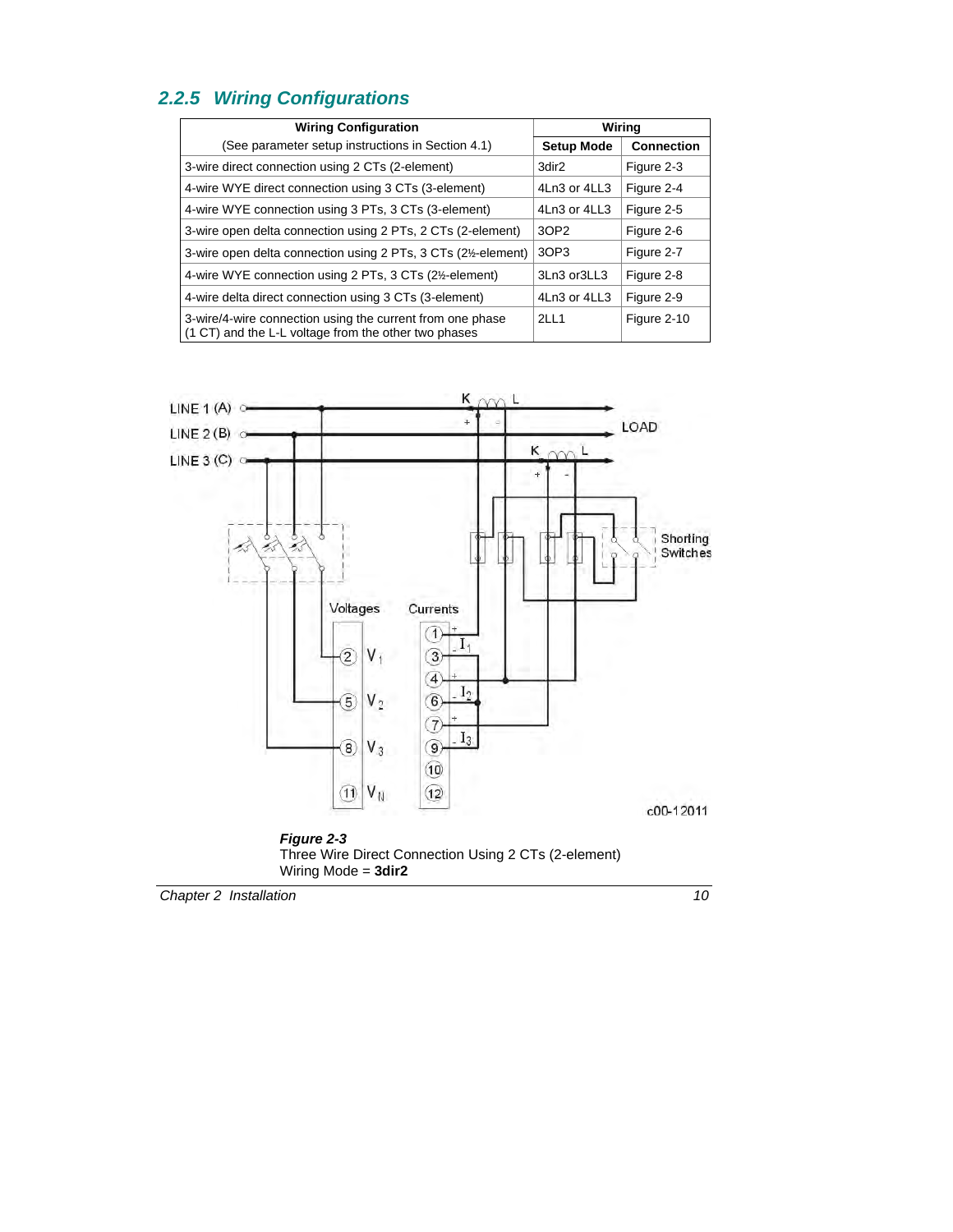

### *Figure 2-4*



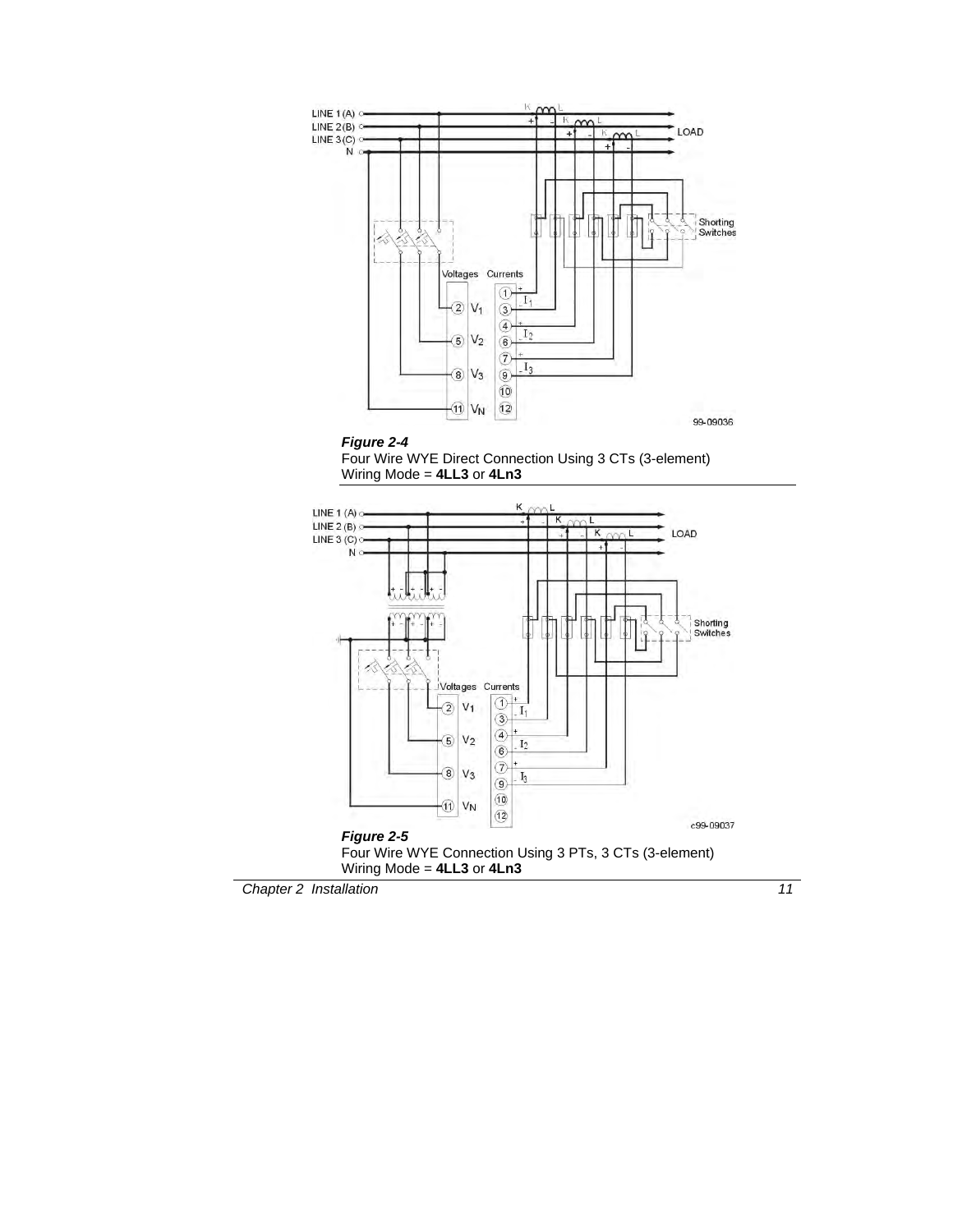

#### *Figure 2-6*

Three Wire Open Delta Connection Using 2 PTs, 2 CTs (2-element) Wiring Mode = **3OP2**



### *Figure 2-7*

Three Wire Open Delta Connection Using 2 PTs, 3 CTs (2½-element) Wiring Mode = **3OP3**

*12 Chapter 2 Installation*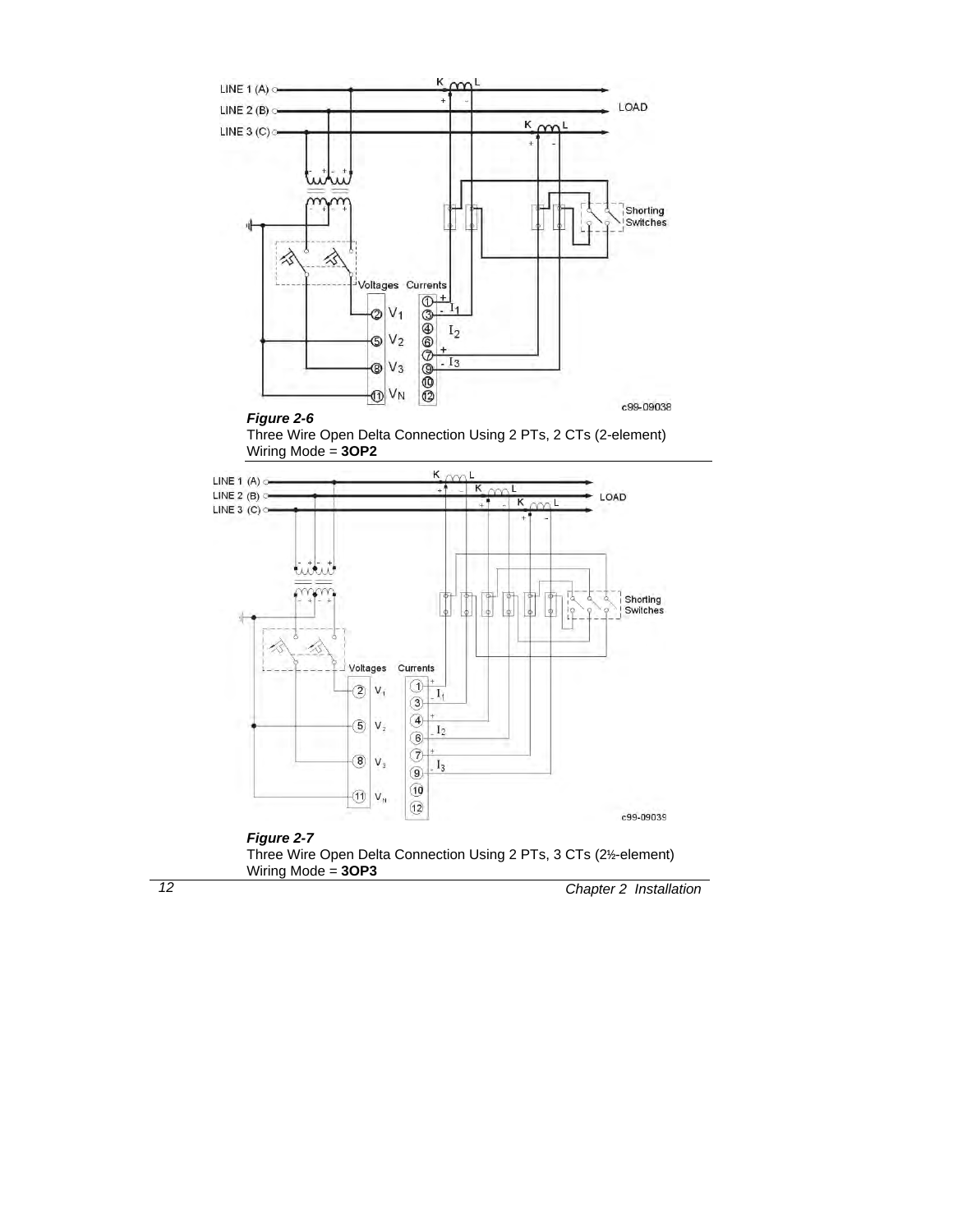



### *Figure 2-9*  Four Wire Delta Direct Connection Using 3 CTs (3 element) Wiring Mode **= 4LL3** or **4Ln3**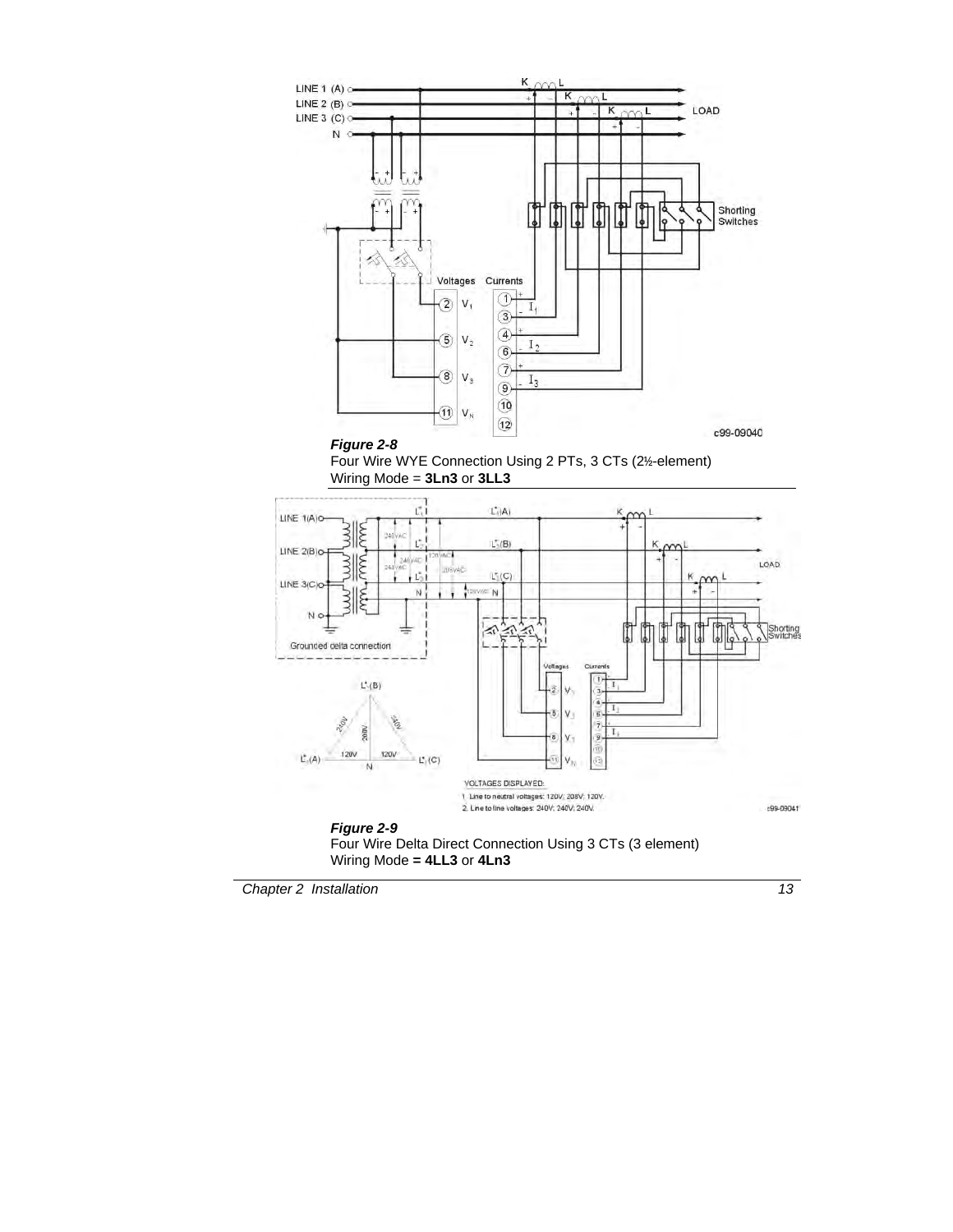





### *2.2.6 Relay*

Eight relays are provided for capacitor bank control (or energy pulsing/alarms).



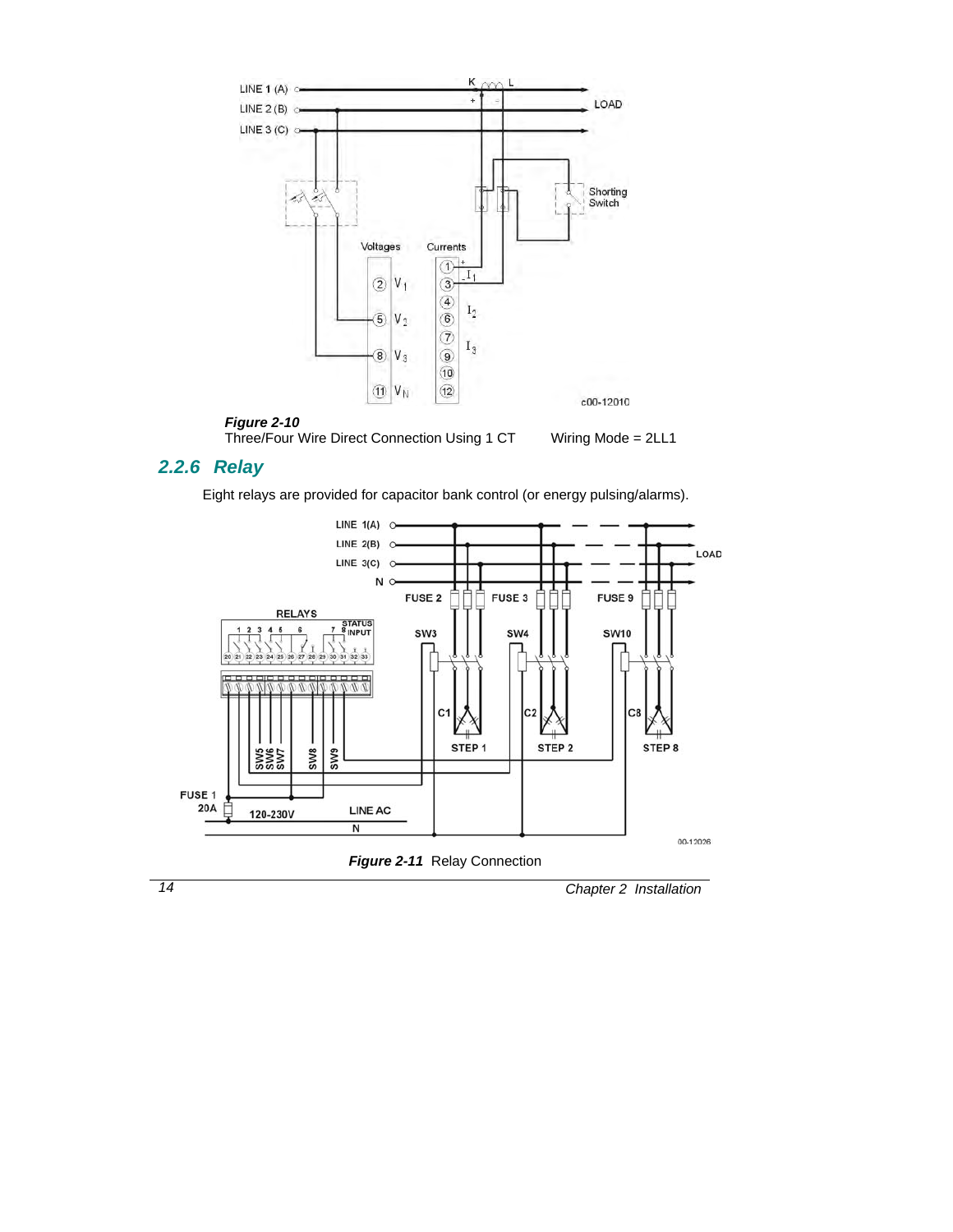### *2.2.7 Status Input*

One status input is provided for status monitoring or external synchronization input for power demand period.



**Figure 2-12 Status Input Connection** 

### *2.2.8 Analog Output*

The *C192PF8-RPR* provides one optically isolated analog output with current output options of 0-20 mA and 4-20 mA (current loop load of up to 500 Ohm). The analog output must be used with a 24 V DC external power supply.



**Figure 2-13** Analog Output Connection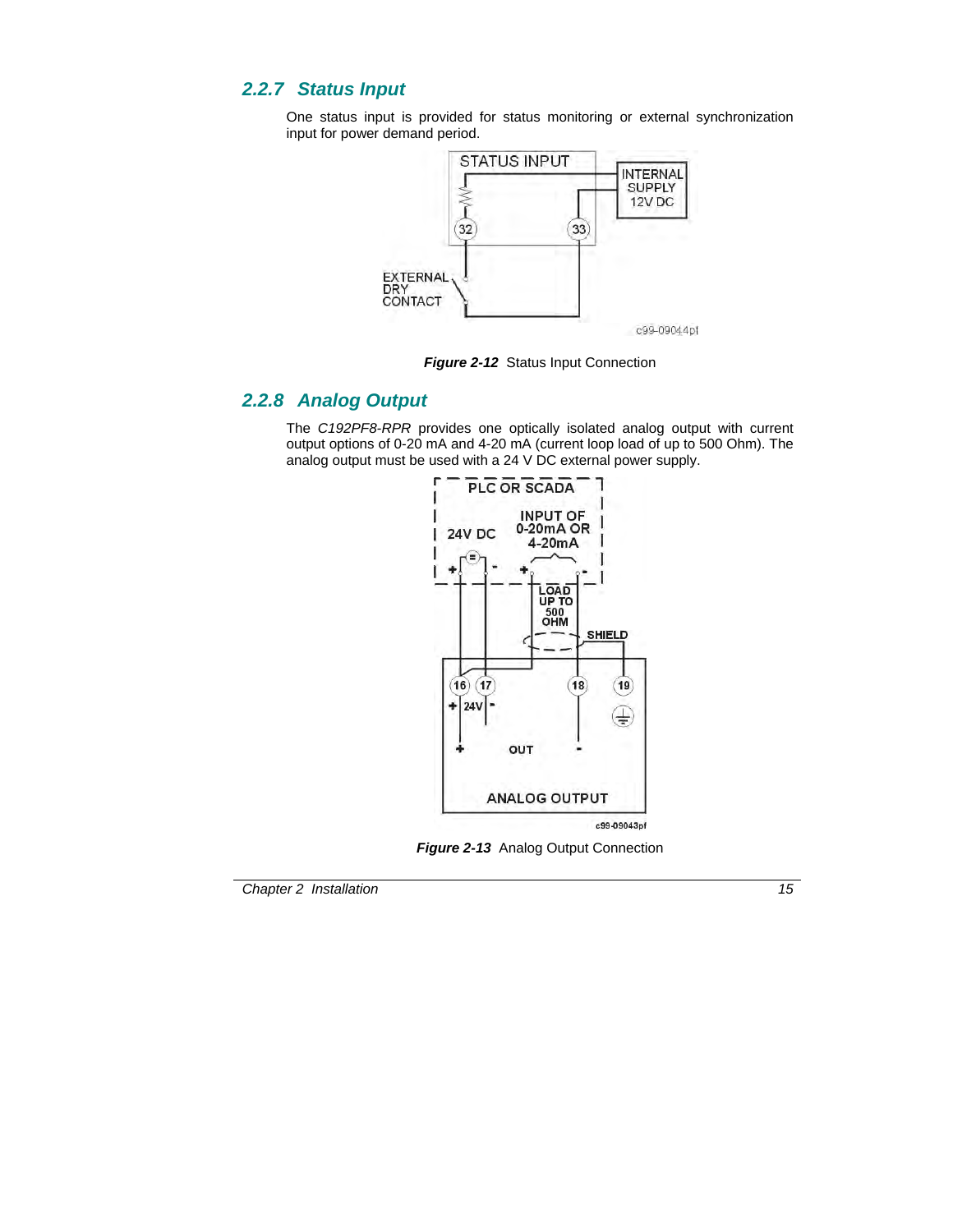### *2.2.9 Communications*

The *C192PF8-RPR* is provided with an RS-232 or RS-485 communication port. *Figures 2-14* through *2-18* illustrate the connections.



*Figure 2-14* RS-232 Connection for 25-pin Modem Connector



*Figure 2-15* RS-232 Connection for 9-pin Modem Connector



*Figure 2-16* RS-232 Simple 3-Wire Computer Connection, 25-pin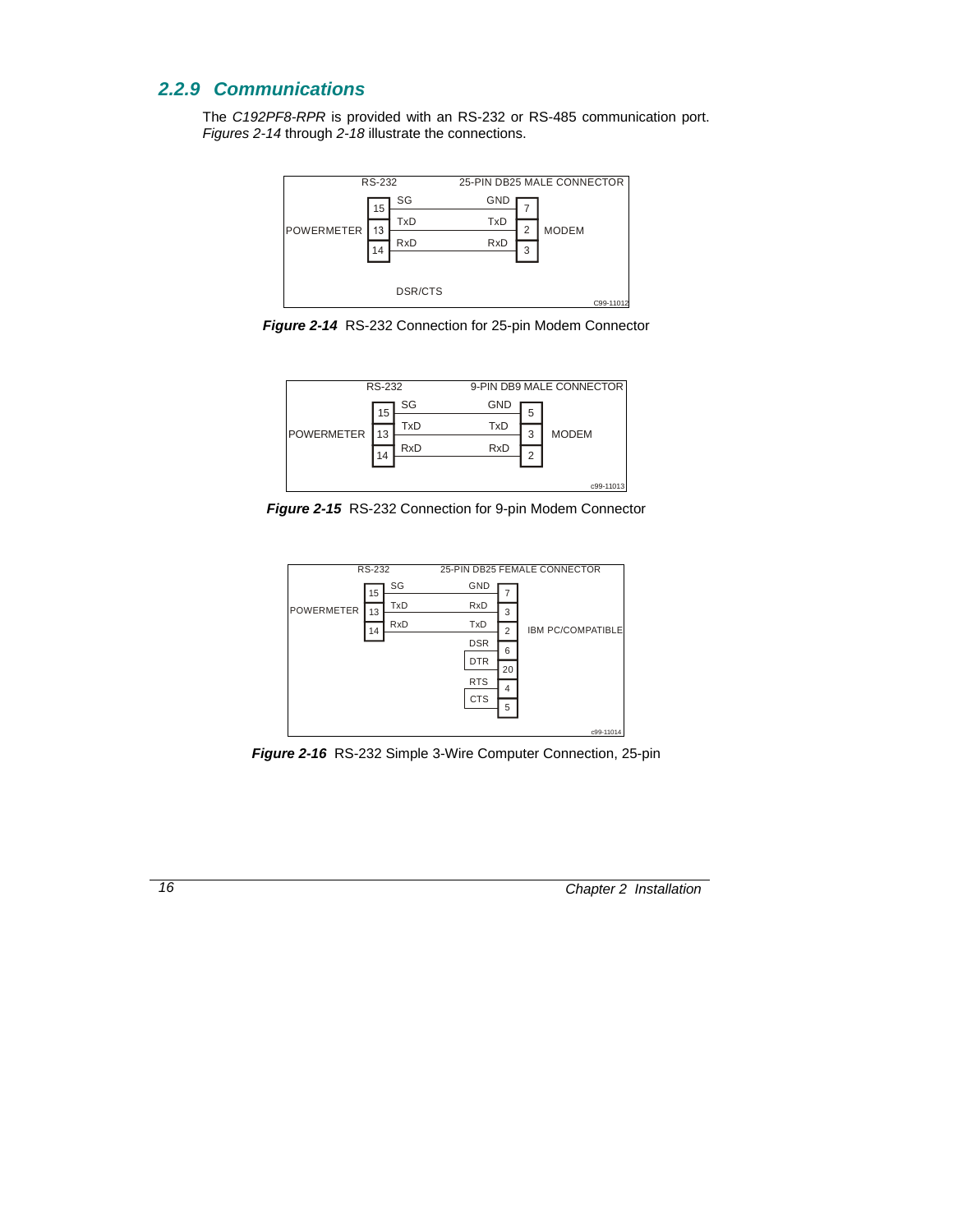

*Figure 2-17* RS-232 Simple 3-Wire Computer Connection, 9-pin



*Figure 2-18* RS-485 Multi-drop Computer Connection

**NOTE:** Where the manufacturer's RS-232/RS-485 converter is used on a computer connection, R1 is not applicable since it is built in to the converter.

Activity on the communications port lines is indicated via the TXD and RXD LEDs, on the front panel and via the Status Information menu (see Chapter 6).

A full description of the communication protocols may be found in the *C192PF8- RPR* and *Modbus Communications Manuals* provided with your instrument.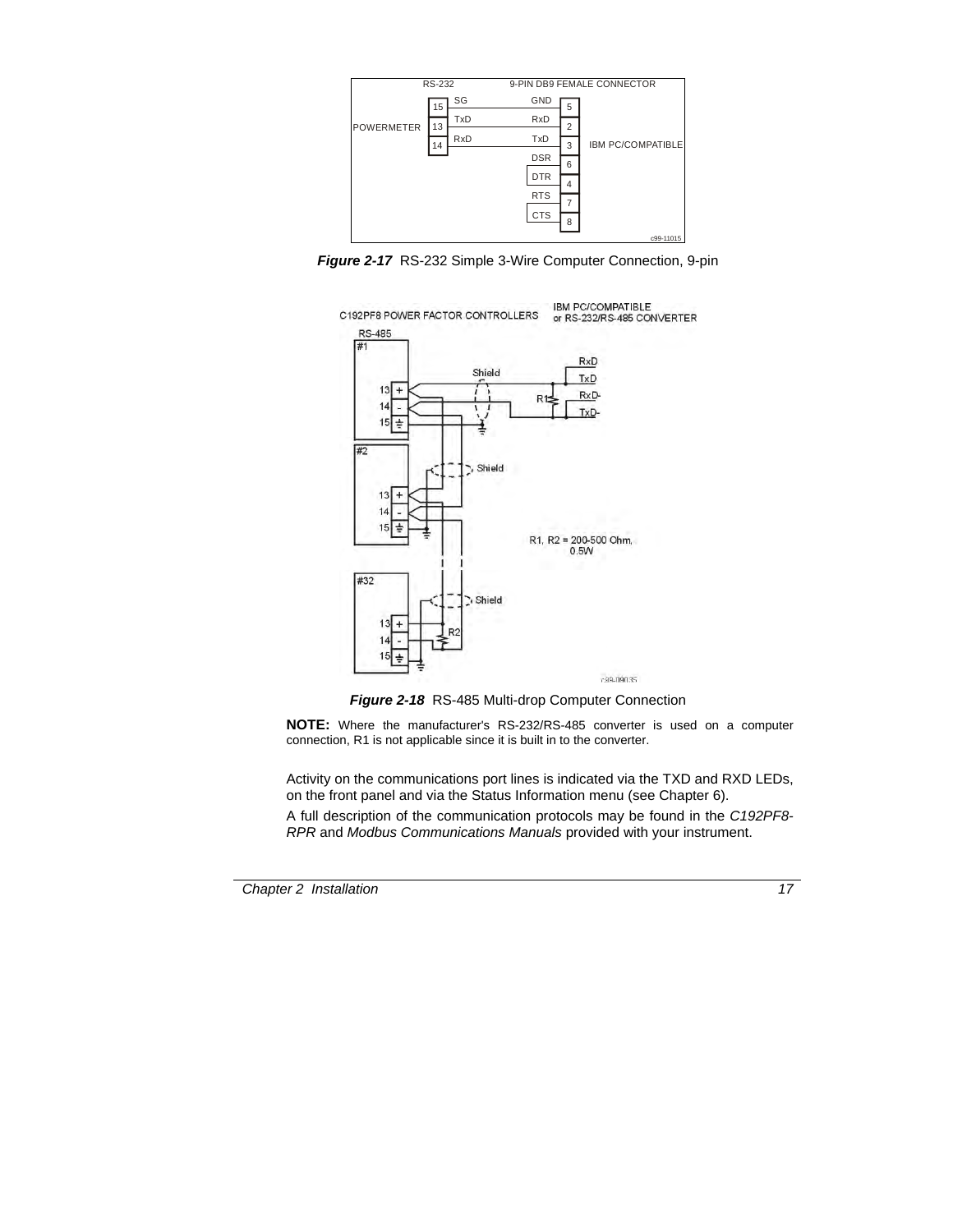## <span id="page-22-0"></span>**Chapter 3 Using The Menus**

 $\equiv$ 

 $\overline{r}$ 

Press and release **SELECT** to enter the setup mode. The primary menus will appear:

| ⊠<br>StA                                                                                                                                                                                                            |               |                    | Status Information Menu (see Chapter 6) |  |                                                                    |
|---------------------------------------------------------------------------------------------------------------------------------------------------------------------------------------------------------------------|---------------|--------------------|-----------------------------------------|--|--------------------------------------------------------------------|
| OPS ≹                                                                                                                                                                                                               |               | Setup Options Menu |                                         |  |                                                                    |
| CHG                                                                                                                                                                                                                 |               |                    | Setup Change Menu (see Chapter 4)       |  |                                                                    |
| Press<br><b>ENTER</b><br>Press                                                                                                                                                                                      |               |                    |                                         |  | [SELECT] again to activate the window of the desired primary menu. |
| Select CHG to initialize or modify the instrument setup, or to clear the accumulated values<br>stored in the instrument. Entry to this menu can be protected by a password.<br>CHG<br><b>ENTER</b><br><b>SELECT</b> |               |                    |                                         |  |                                                                    |
| Select StA to view extended status information which may be useful during installation and<br>in certain applications.                                                                                              |               |                    |                                         |  |                                                                    |
|                                                                                                                                                                                                                     | <b>SELECT</b> |                    | StA                                     |  | <b>ENTER</b>                                                       |
| Select OPS for viewing (not editing) the instrument setup options.                                                                                                                                                  |               |                    |                                         |  |                                                                    |
| <b>SELECT</b>                                                                                                                                                                                                       |               |                    | OPS.                                    |  | <b>ENTER</b>                                                       |

After selecting either *OPS* or *CHG,* the list of setup menus is displayed in the upper window. Figure 3-1 presents a complete menu list. Depending on the model of your instrument, some menus may not appear.

### **Password**

The *Setup Change Menu* can be secured by a user-defined password comprised of 4 digits. The instrument is shipped with password protection disabled. To enable password protection, go to the *Access Control Menu* (see Section 4.10).

The *Password Menu* appears if password protection is enabled.

### *To enter a password:*

- $\checkmark$  Set the first digit using the up and down arrow keys.
- $\checkmark$  Press **SELECT** to advance to the next digit.
- $\checkmark$  Set the other password digits in the same manner.
- $\checkmark$  Press  $\text{ENTER}$  to continue setup. If your password is incorrect, you will return to the *Primary Selection Menu.*

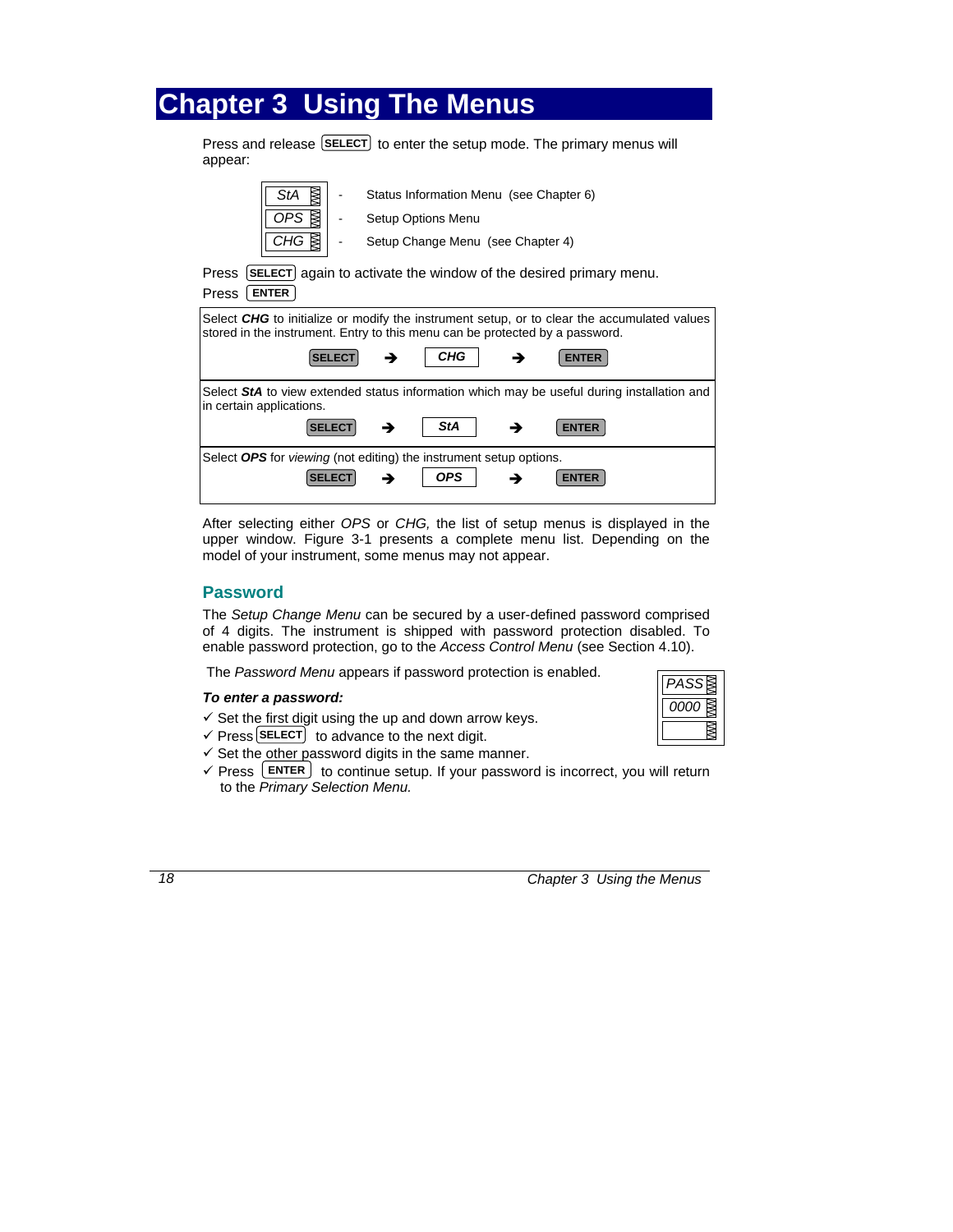

*Figure 3-1* Menu Structure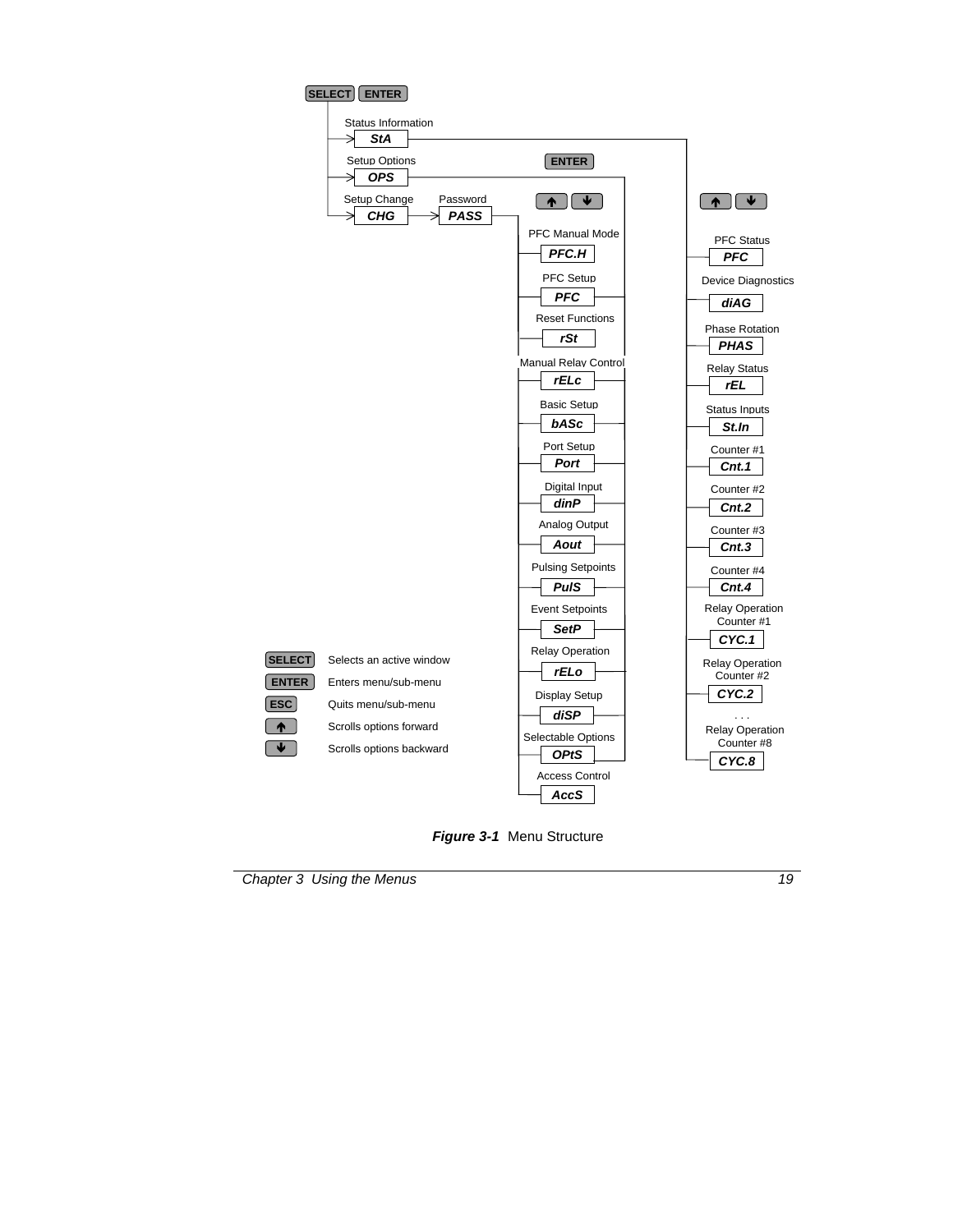## <span id="page-24-0"></span>**Chapter 4 Setup Menus**

**NOTE:** Instrument setup can be performed directly on the front panel using the setup menus or via communications using PAS communication software. PAS is supplied with your instrument and provides full setup capabilities for your instrument. For information on using PAS, refer to the user documentation supplied with your instrument.

| Setup                   | Display                  | <b>PAS</b>      |                       |
|-------------------------|--------------------------|-----------------|-----------------------|
| Basic                   | $\ddot{}$                | $^{\mathrm{+}}$ |                       |
| Communication port      | $+ +$                    | $^{+}$          |                       |
| User Selectable options | $+ +$                    | $^{+}$          |                       |
| Analog output           | $\ddot{}$                | $\overline{+}$  |                       |
| Digital input           | $^{+}$                   | $^{+}$          | ++ Recommended method |
| Alarm/Event set points  | $+$                      | $^{+}$          |                       |
| Pulsing output          | $+$                      | $^{+}$          |                       |
| PFC setup               | $^{+}$                   | $+ +$           |                       |
| Assignable registers    | $\overline{\phantom{0}}$ | $+ +$           |                       |
| Display                 | $+ +$                    |                 |                       |

## **4.1 Basic Setup Menu**

| $SELECT \rightarrow$ | <b>CHG</b> | ▲ | <b>FNTER</b> | $\rightarrow$ | <b>bASc</b> | - | <b>FNTFR</b> |
|----------------------|------------|---|--------------|---------------|-------------|---|--------------|
|----------------------|------------|---|--------------|---------------|-------------|---|--------------|

This menu contains the basic configuration options which define the general operating characteristics of your instrument, such as wiring mode, input scales, the size of the RMS averaging buffer, etc. Table 4-1 lists the basic setup options, their code names and applicable ranges.

Activate the middle window to scroll through the list of available options, and then activate the lower window to set the option value.



### *To select and view a setup option:*

- $\checkmark$  Press **SELECT** to activate the middle window
- $\checkmark$  Use the up/down arrow keys to scroll to the desired option. The current value for this option appears in the lower window.

### *To change the value of the selected option:*

- $\checkmark$  Press **SELECT** to make the lower window active.
- $\checkmark$  Press the up/down arrow keys to scroll to the desired value.
- $\checkmark$  Press ENTER to store the selected value, or press ESC to quit the setup menu.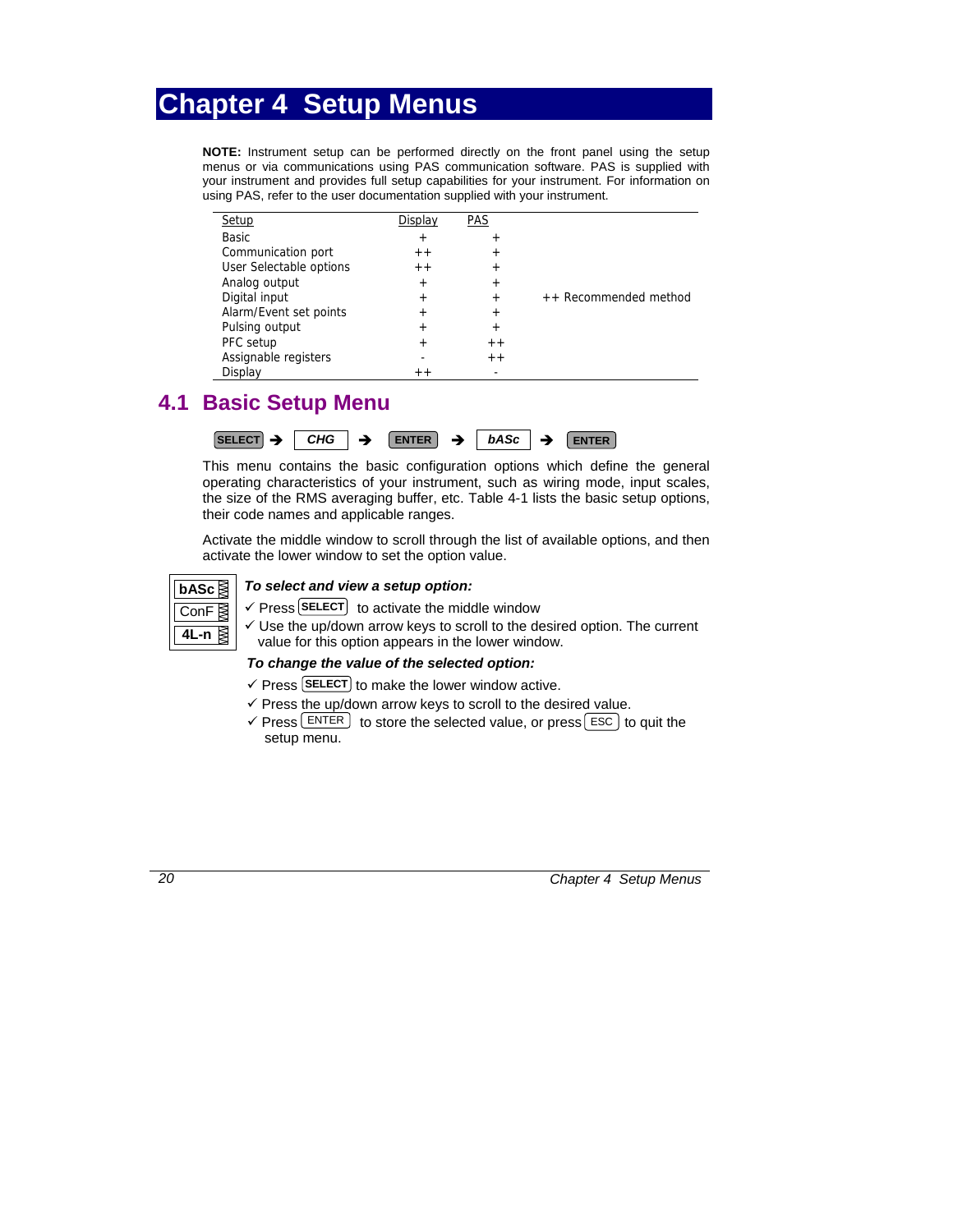| Code        | <b>Parameter</b>                  | <b>Options</b>                        | <b>Description</b>                                                                                                   |  |
|-------------|-----------------------------------|---------------------------------------|----------------------------------------------------------------------------------------------------------------------|--|
| ConF        | Wiring mode                       | 3OP2                                  | 3-wire open delta using 2 CTs<br>(2 element)                                                                         |  |
|             |                                   | $4Ln3*$                               | 4-wire Wye using 3 PTs (3 element), line to<br>neutral voltage readings                                              |  |
|             |                                   | 3dir2                                 | 3-wire direct connection using 2 CTs (2)<br>element)                                                                 |  |
|             |                                   | 4LL3                                  | 4-wire Wye using 3 PTs (3 element), line to<br>line voltage readings                                                 |  |
|             |                                   | 3OP3                                  | 3-wire open delta using 3 CTs<br>(21/ <sub>2</sub> element)                                                          |  |
|             |                                   | 3Ln3                                  | 4-wire Wye using 2 PTs (21/2 element), line to<br>neutral voltage readings                                           |  |
|             |                                   | 3LL3                                  | 4-wire Wye using 2 PTs (21/2 element), line to<br>line voltage readings                                              |  |
|             |                                   | <b>2LL1</b>                           | 3-wire/4-wire connection using the current<br>from one phase (1 CT) and the L-L voltage<br>from the two other phases |  |
| Pt          | PT ratio                          | $1.0* -6,500.0$                       | The phase potential transformer ratio                                                                                |  |
| Ct          | CT primary current                | 1-6,500A<br>$(5*)$                    | The primary rating of the phase current<br>transformer                                                               |  |
| d.P         | Power demand<br>period            | 1, 2, 5, 10,<br>15*, 20, 30,<br>60, E | The length of the demand period for power<br>demand calculations, in minutes. $E =$ external<br>synchronization 1    |  |
| n.dp        | Number of power<br>demand periods | $1 - 15$<br>$(1^*)$                   | The number of demand periods to be averaged<br>for sliding window demands<br>$1 =$ block interval demand calculation |  |
| $A$ . d $P$ | Ampere/Volt<br>demand period      | $0-1800 s$<br>$(900*)$                | The length of the demand period for<br>volt/ampere demand calculations<br>$0 =$ measuring peak current               |  |
| buF         | Averaging buffer<br>size          | $8*, 16, 32$                          | The number of measurements for RMS sliding<br>averaging                                                              |  |
| rSt         | Reset<br>enable/disable           | diS*, En                              | Protects all reset functions, both via the front<br>panel or communications.                                         |  |
| Freq        | Nominal frequency                 | 50, 60 Hz <sup>②</sup>                | The nominal power utility frequency                                                                                  |  |
| LoAd        | Maximum demand<br>load current    | $0-6,500A$<br>$(0*)$                  | The maximum demand load current used in<br>TDD calculations ( $0 = CT$ primary current)                              |  |

**Table 4-1 Basic Setup Options** (∗ default setting)

 $<sup>0</sup>$  When the power demand period is specified in minutes, synchronization of the demand</sup> interval can be made through communications (see the *C192PF8-RPR* Modbus Reference Guides) or via the front panel (see Section 4.11). If the power demand period is set to External Synchronization, an external synchronization pulse denoting the start of the next demand interval can be provided through a digital input or can be simulated by using the synchronization command sent via communications.

d 60 Hz default for North America; elsewhere, default is 50Hz.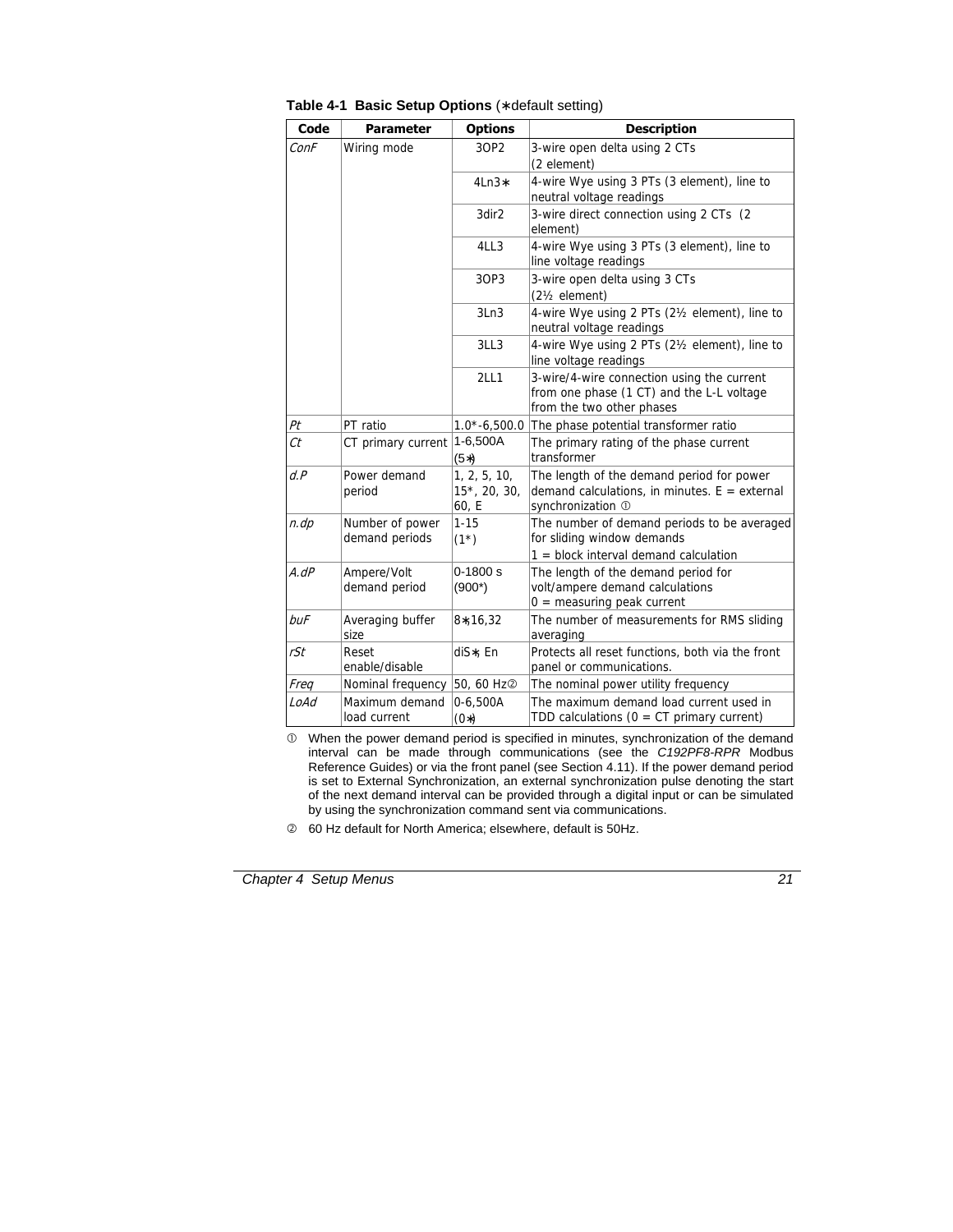### <span id="page-26-0"></span>**NOTES**

- 1) The maximum value for CT PRIMARY CURRENT × PT RATIO is 10,000,000. If this product is greater, power related values will be zeroed.
- 2) Always specify WIRING MODE, PT RATIO and CT PRIMARY CURRENT prior to setting up alarm setpoints, otherwise the alarm/event setpoints which use these parameters will automatically be disabled.
- 3) You will not be able to change the WIRING MODE, PT RATIO and CT PRIMARY CURRENT when the PFC is in operating state (see Section 4.13).

## **4.2 Communications Port Setup Menu**



This menu allows you to access the communications port options that the *C192PF8-RPR* uses to communicate with a master computer. Table 4-2 lists the communications options, their code names and applicable choices.

Activate the middle window to scroll through the list of available options, and then activate the lower window to set the option value.

| ort |  |
|-----|--|
| οt  |  |
| rtu |  |

### *To select and view a setup option:*

- $\checkmark$  Press **SELECT** to activate the middle window.
- $\checkmark$  Use the up/down arrow keys to scroll to the desired option. The option setting will appear in the lower window.

### *To change the selected option:*

- $\checkmark$  Press **SELECT** to activate the lower window.
- $\checkmark$  Press the up/down arrow keys to scroll to the desired value.
- $\checkmark$  Press [ENTER] to store the selected value or press [ESC] to quit the setup menu.

| Code | <b>Parameter</b>           | <b>Options</b>                   | <b>Description</b>                    |
|------|----------------------------|----------------------------------|---------------------------------------|
| Prot | Communications<br>protocol | ASCII<br>rtu*                    | ASCII protocol<br>Modbus RTU protocol |
| Addr | Address                    | $0* - 99$ ASCII<br>1*-247 Modbus | Powermeter address                    |
| bAud | Baud rate                  | 110                              | 110 baud                              |
|      |                            | 300                              | 300 baud                              |
|      |                            | 600                              | 600 baud                              |
|      |                            | <i>1200</i>                      | 1200 baud                             |
|      |                            | <i>2400</i>                      | 2400 baud                             |
|      |                            | 4800                             | 4800 baud                             |
|      |                            | 9600*                            | 9600 baud                             |
|      |                            | 19.20                            | 19,200 baud                           |
| dAtA | Data format                | 7E                               | 7 bits, even parity                   |
|      |                            | 8n                               | 8 bits, no parity                     |

### **Table 4-2 Communications Options** (∗ default setting)

*22 Chapter 4 Setup Menus*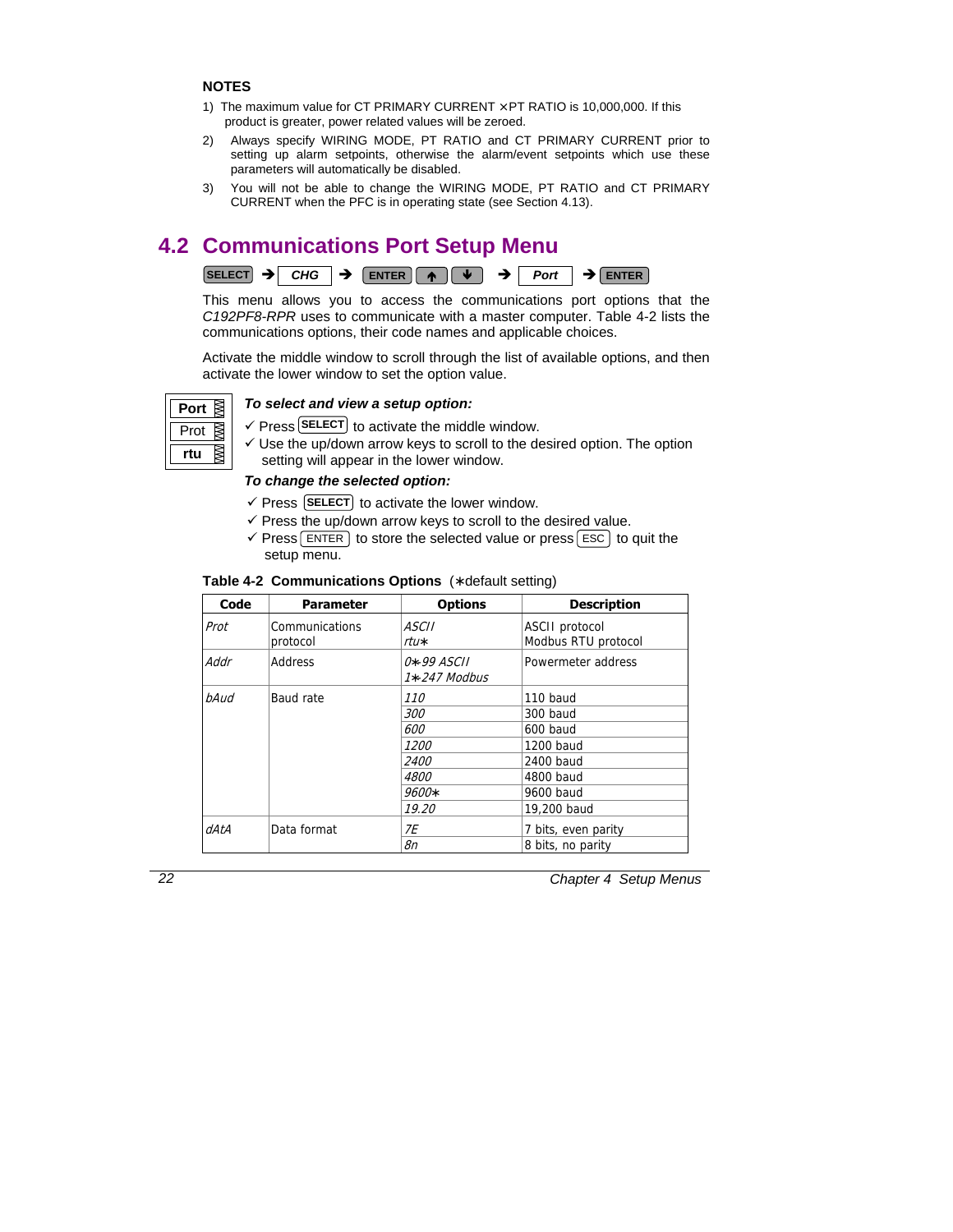<span id="page-27-0"></span>

| Code | <b>Parameter</b>                   | <b>Options</b> | <b>Description</b>                                                                                                             |
|------|------------------------------------|----------------|--------------------------------------------------------------------------------------------------------------------------------|
|      |                                    | $8F*$          | 8 bits, even parity                                                                                                            |
| CPtb | <b>ASCII</b> compatibility<br>mode | $diS*$ , En    | Disables/enables ASCII<br>compatibility mode. For<br>more information, see ASCII<br>Communications Protocol<br>Reference Guide |

## **4.3 Digital Input Setup Menu**



This menu is used to set up a digital input provided by the *C192PF8-RPR*.

The digital input can be configured as:

- a **status input** to monitor external contact status, or
- an **external synchronization pulse input** to receive an external synchronization pulse indicating the beginning of a new demand interval for power demand measurements.

The setup menu is used for allocating an external synchronization pulse input. If you do not allocate the digital input as an external synchronization input, it is automatically configured as a status input

### External synchronization input

### *To change the digital input allocation:*

 $\checkmark$  Press **SELECT** to activate the middle window.

 $\checkmark$  Use the up/down arrow keys to set the input allocation status.

| snc<br>- |  |
|----------|--|
|          |  |
|          |  |

- $\checkmark$  Press **ENTER** to store your new inputs allocation.
- $\checkmark$  Press  $\textsf{LSC}$  to leave the allocation unchanged or to quit the menu.

 "1" indicates that the input is allocated as the external synchronization pulse input; "0" indicates that the input is allocated as the status input.

### **NOTES**

- 1. A digital input configured as the status input can be monitored via the *Status Information Menu* (see Chapter 6) and communications.
- 2. If the digital input has been allocated as the external synchronization pulse input, synchronization of the demand interval through communications is not available.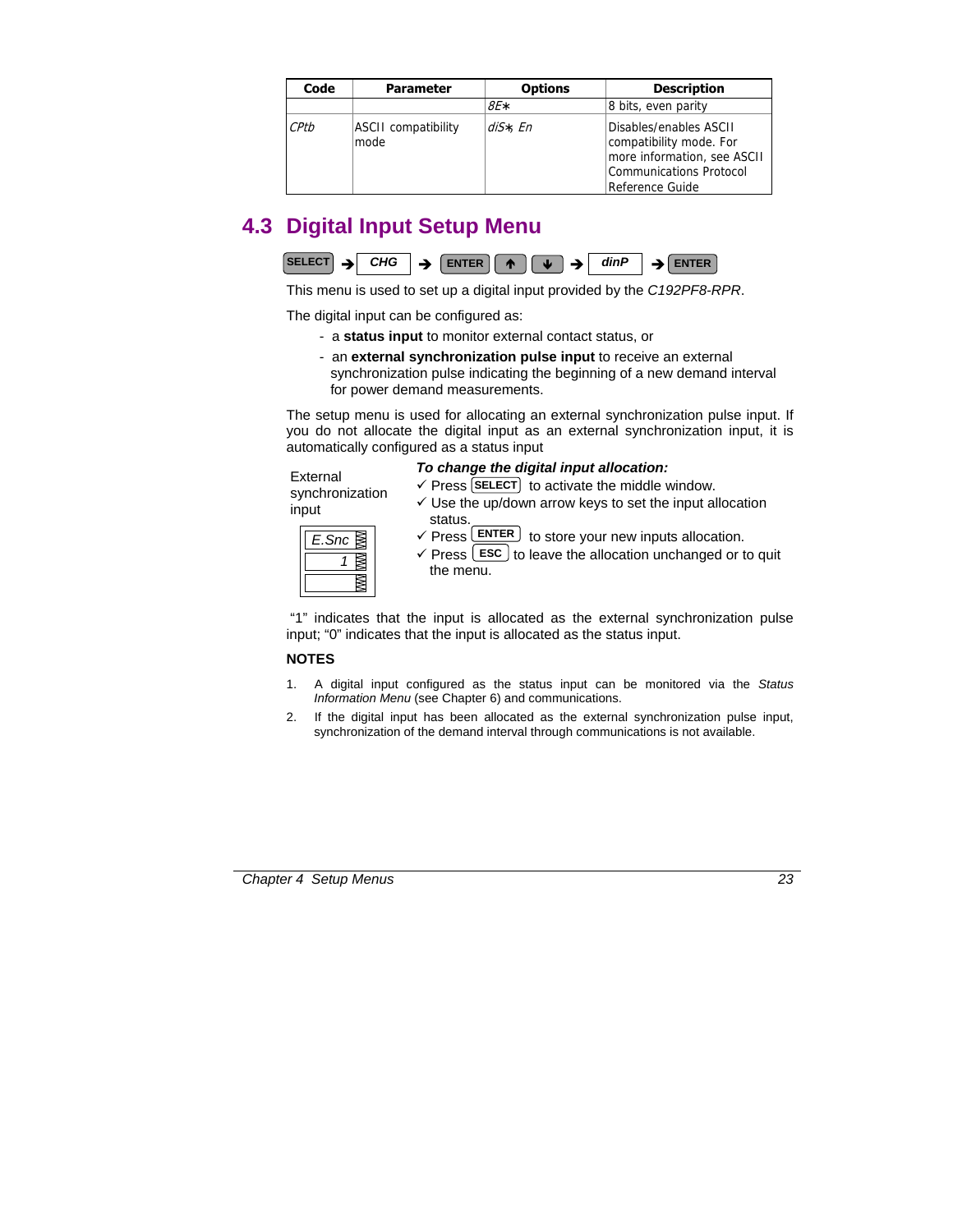## <span id="page-28-0"></span>**4.4 Analog Output Setup Menu**

[This section is relevant to instruments ordered with this option.]



This menu allows you to set up an output value and its zero and full scales for the internal analog output. Table 4-3 explains the analog output setup options, and Table 4-4 lists all measurement parameters that can be directed to analog output.

Output parameter Zero-scale output Full-scale output

| out |  |
|-----|--|
| utp |  |
|     |  |

| Aout |  |
|------|--|
|      |  |
|      |  |

| Aout |  |
|------|--|
| Ηı   |  |
| 2.   |  |

### *To view the setup options for the analog output:*

- $\checkmark$  Press **SELECT** to activate the middle window.
- $\checkmark$  Use the up/down arrow keys to scroll to the desired option. The value associated with this option is displayed in the lower window.

### *To change the setup options for the selected channel:*

- $\checkmark$  Press **SELECT** to activate the lower window.
- $\checkmark$  Use the up/down arrow keys to scroll to the desired value.
- $\sqrt{P}$  Press  $\boxed{\text{ENTER}}$  to store the selected value, or press  $\boxed{\text{esc}}$  to leave the value unchanged.
- $\checkmark$  Press **ENTER** again to store the setup for the channel.

### *To quit the setup without changes:*

 $\checkmark$  From the middle or lower window, press  $\textsf{LSC}$ .

### *To quit the menu:*

 $\checkmark$  From the upper window, press  $\begin{bmatrix} \text{esc} \end{bmatrix}$  or  $\begin{bmatrix} \text{ENTER} \end{bmatrix}$ .

### **NOTES**

- 1. Except for the signed power factor, the output scale is linear within the value range. The scale range will be inverted if the full scale specified is less than the zero scale.
- 2. The output scale for the signed power factor is symmetrical with regard to  $\pm 1.000$  and is linear from -0 to -1.000, and from 1.000 to +0 (note that -1.000  $\equiv$  +1.000). Negative power factor is output as [-1.000 minus measured value], and non-negative power factor is output as [+1.000 minus measured value]. To define the entire power factor range from -0 to +0, the scales would be specified as -0.000/0.000.
- 3. Each time you select the output parameter for the analog channel, its zero and full scales are set by default to the lower and upper parameter limits, respectively.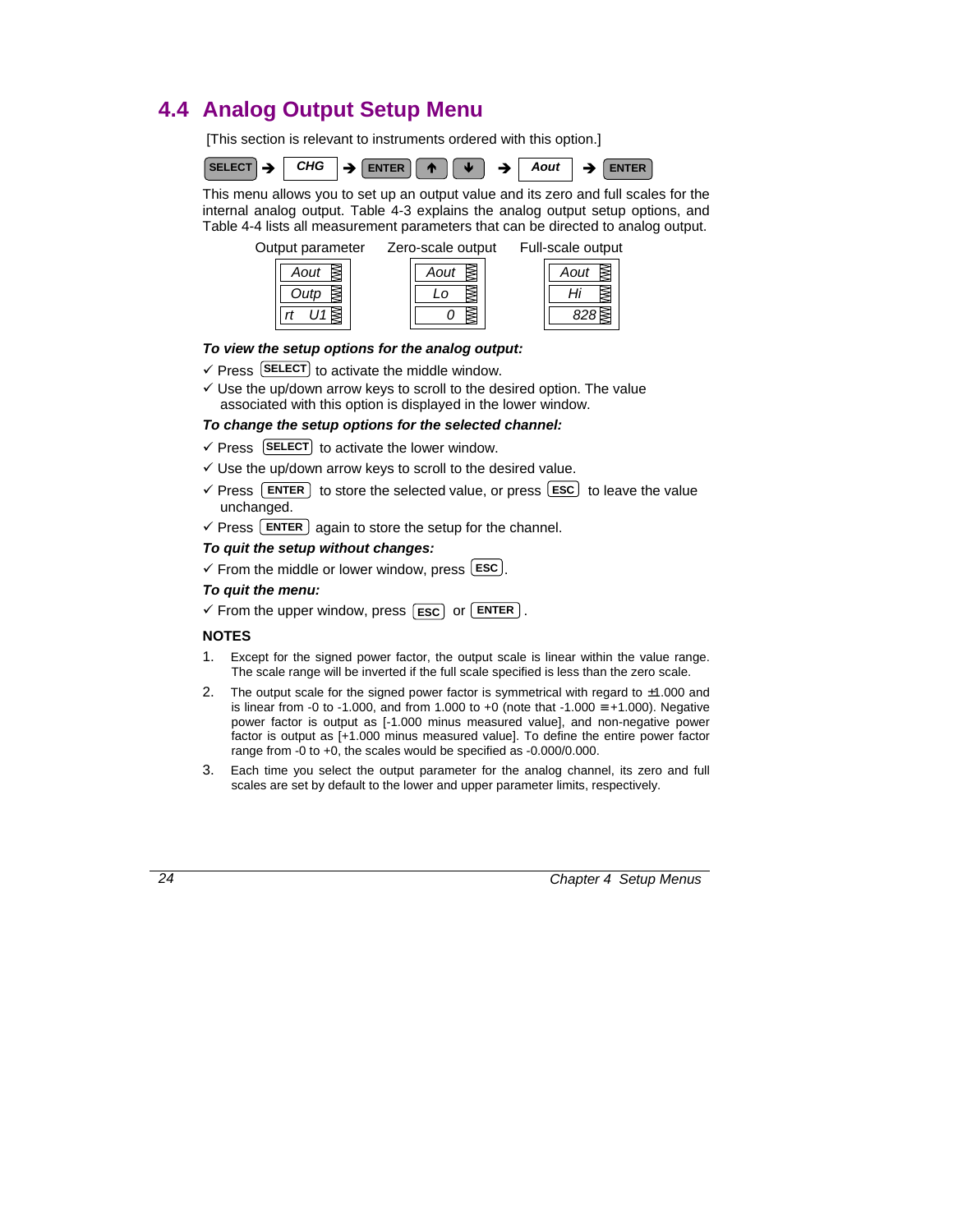| Code        | <b>Option</b>        | <b>Description</b>                                                            |
|-------------|----------------------|-------------------------------------------------------------------------------|
| <b>OutP</b> | Output parameter     | The output parameter for the analog output channel                            |
| Lo          | Zero scale (0/4 mA)  | The reading of the parameter corresponding to a zero-<br>scale current output |
| Hi          | Full scale (1/20 mA) | The reading of the parameter corresponding to a full-scale<br>current output  |

**Table 4-3 Analog Output Setup Options** 

### **Table 4-4 Analog Output Parameters**

| Code                          | <b>Parameter</b>            | <b>Unit</b> | <b>Scale</b>        |  |
|-------------------------------|-----------------------------|-------------|---------------------|--|
| nonE                          | Output disabled             |             | $\Omega$            |  |
| <b>Real-time Measurements</b> |                             |             |                     |  |
| r. U1                         | Voltage L1/L12              | V/kV        | 0 to Vmax           |  |
| r. U2                         | Voltage L2/L23              | V/kV        | 0 to Vmax           |  |
| r. U3                         | Voltage L3/L31              | V/kV        | 0 to Vmax           |  |
| $r$ $C1$                      | Current L1                  | А           | $0$ to $Imax$       |  |
| C <sub>2</sub><br>r.          | Current L <sub>2</sub>      | Α           | 0 to Imax           |  |
| C <sub>3</sub><br>r.          | Current L3                  | А           | $0$ to $Imax$       |  |
| r P                           | <b>Total kW</b>             | kW/MW       | -Pmax to Pmax       |  |
| q<br>r.                       | Total kvar                  | kvar/Mvar   | -Pmax to Pmax       |  |
| S<br>r.                       | <b>Total kVA</b>            | kVA/MVA     | 0 to Pmax           |  |
| $r.$ $PF$                     | <b>Total PF</b>             |             | $-0.000$ to $0.000$ |  |
| $r.$ PF.LG                    | Total PF lag                |             | 0 to 1.000          |  |
| $r.$ PF.Ld                    | Total PF lead               |             | 0 to 1.000          |  |
| $r.$ Fr                       | Frequency 1                 | Hz          | 0 to 100.00         |  |
|                               | <b>Average Measurements</b> |             |                     |  |
| A. U1                         | Voltage L1/L12              | V/kV        | 0 to Vmax           |  |
| A. U2                         | Voltage L2/L23              | V/kV        | 0 to Vmax           |  |
| A. U3                         | Voltage L3/L31              | V/kV        | 0 to Vmax           |  |
| A. C1                         | Current L1                  | А           | $0$ to $Imax$       |  |
| A. C <sub>2</sub>             | Current L <sub>2</sub>      | A           | $0$ to $lmax$       |  |
| A. C3                         | Current L <sub>3</sub>      | А           | $0$ to $lmax$       |  |
| A. P                          | <b>Total kW</b>             | kW/MW       | -Pmax to Pmax       |  |
| A. q                          | Total kvar                  | kvar/Mvar   | -Pmax to Pmax       |  |
| A. S                          | <b>Total kVA</b>            | kVA/MVA     | 0 to Pmax           |  |
| A. PF                         | <b>Total PF</b>             |             | $-0.000$ to $0.000$ |  |
| $A.$ PF.LG                    | Total PF lag                |             | 0 to $1.000$        |  |
| $A.$ PF.Ld                    | Total PF lead               |             | 0 to 1.000          |  |
| A. neU.C                      | Neutral current             | A           | 0 to Imax           |  |
| A. Fr                         | Frequency 1                 | Hz          | 0 to 100.00         |  |
|                               | <b>Present Demands</b>      |             |                     |  |
| Accd.P                        | Accumulated kW demand       | kW/MW       | 0 to Pmax           |  |
| Accd.S                        | Accumulated kVA demand      | kVA/MVA     | 0 to Pmax           |  |

**Imax** (20% over-range) =  $1.2 \times CT$  primary current [A]

Direct wiring (PT Ratio = 1):

*Chapter 4 Setup Menus 25*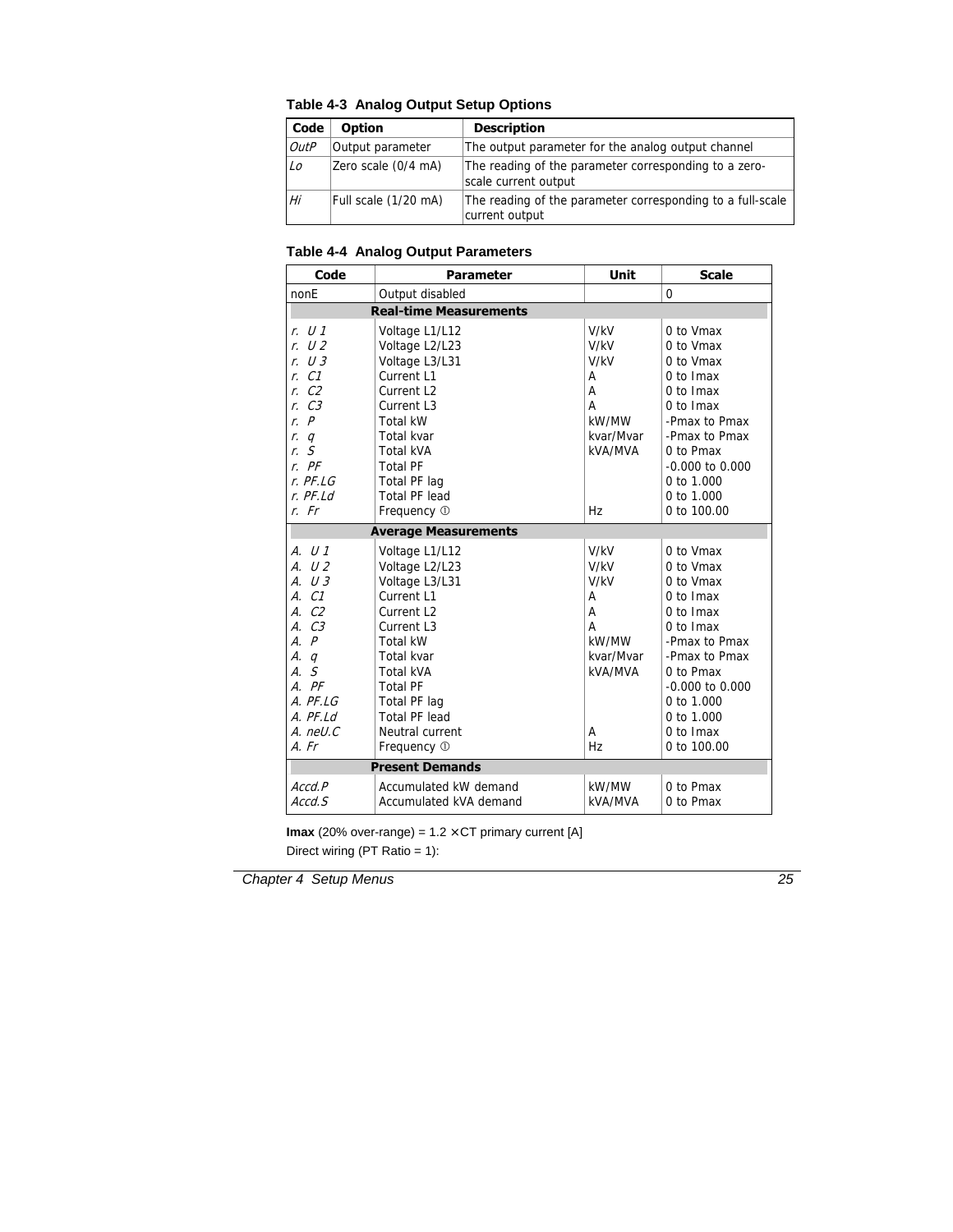<span id="page-30-0"></span>**Vmax** (690 V input option) =  $828.0$  V **Vmax** (120 V input option) = 144.0 V **Pmax** = (Imax  $\times$  Vmax  $\times$  3) [kW x 0.001] @ wiring modes 4Ln3, 3Ln3 **Pmax** = (Imax  $\times$  Vmax  $\times$  2) [kW x 0.001] @ wiring modes 4LL3, 3OP2, 3di2, 3OP3, 3LL3 **NOTE: Pmax** is rounded to nearest whole kW units.

If **Pmax** is more than 9999.000 kW, it is truncated to 9999.000 kW

Wiring via PTs (PT Ratio > 1):

**Vmax** (690 V input option) =  $144 \times PT$  Ratio [V]

**Vmax** (120 V input option) =  $144 \times PT$  Ratio [V]

**Pmax** = (Imax  $\times$  Vmax  $\times$  3)/1000 [MW x 0.001] @ wiring modes 4Ln3, 3Ln3

**Pmax** = (Imax  $\times$  Vmax  $\times$  2)/1000 [MW x 0.001] @ wiring modes 4LL3, 3OP2, 3di<sub>2</sub>, 3OP3, 3LL3

**NOTE: Pmax** is rounded to nearest whole kW units.

 $O$  The actual frequency range is 45.00 - 65.00 Hz

## **4.5 Pulsing Output Setup Menu**



This menu allows you to program any of the eight relays provided by your *C192PF8-RPR* instrument to output energy pulses. Relays #7 and #8 are especially recommended for use as pulsing relays because of their high endurance. Available pulsing parameters are listed in Table 4-5.



### *To select a pulse relay:*

 $\checkmark$  Use the up/down arrow keys to scroll to the desired relay. The pulsing parameter assigned to the relay is displayed in the middle window, and the amount of unit-hours per pulse is displayed in the lower window.

### *To change the pulse relay setup:*

- $\checkmark$  Press  $\text{[SELECT]}$  to activate the middle window.
- $\checkmark$  Use the up/down arrow keys to scroll to the desired output parameter. Selecting *nonE* disables pulsing through this relay.
- $\checkmark$  Press  $\text{[SELECT]}$  to activate the lower window.
- $\checkmark$  Use the up/down arrow keys to set the amount of unit-hours per pulse. The available range is 1-9999.
- $\checkmark$  Press  $\text{ENTER}$  to store the new setup, or press ESC to quit the setup without changes.

### *To quit the pulsing setup menu:*

 $\checkmark$  From the upper window, press  $\text{LSC}$  or  $\text{ENTER}$ .

### **Table 4-5 Pulsing Output Parameters**

| Code  | <b>Parameter</b>       | <b>Units</b>             |
|-------|------------------------|--------------------------|
| nonE  | Output disabled        |                          |
| Ac.Ei | Active energy import   | kWh import (positive)    |
| Ac.EE | Active energy export   | kWh export (negative)    |
| rF.Fi | Reactive energy import | kvarh import (inductive) |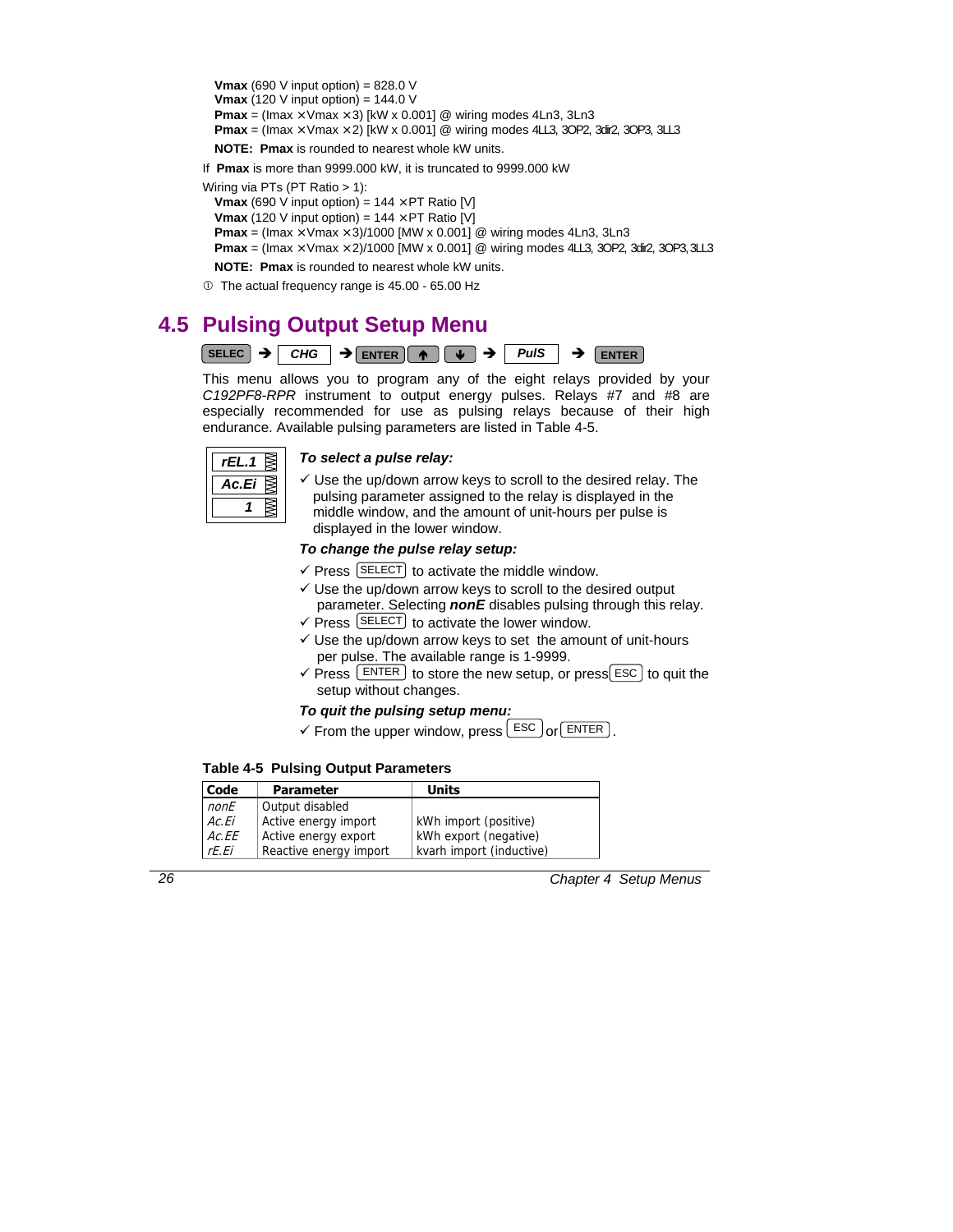<span id="page-31-0"></span>

| <b>Code</b> | <b>Parameter</b>       | Units                     |
|-------------|------------------------|---------------------------|
| rE.EE       | Reactive energy export | kvarh export (capacitive) |
| rE.Et       | Reactive energy total  | kvarh total (absolute)    |
| AP.Et       | Apparent energy total  | kVAh total                |

### **NOTES**

- 1. You will not be able to store your setup in the instrument if you assigned a parameter to a relay output with a zero number of unit-hours per pulse.
- 2. If a relay you allocated for pulsing has been manually operated or released, it reverts automatically to normal operation.
- 3. If a relay you allocated for pulsing has been engaged by an alarm/event setpoint, the setpoint is automatically disabled.

## **4.6 Alarm/Event Setpoints Setup Menu**



Your instrument provides 16 alarm/event setpoints that can monitor a wide variety of events; in turn, these events can be programmed to trigger specific actions. This menu is used to specify the events to be monitored by the setpoints, and actions to be triggered by those events.

To program a setpoint, you might need to define up to six setup parameters which include: the setpoint trigger parameter, operate and release limits, optional operate and release delays, and the setpoint action. Table 4-6 explains the setpoint setup parameters. For the entire list of available triggers and setpoint actions, refer to Tables 4-7 and 4-8.

#### *Example:*

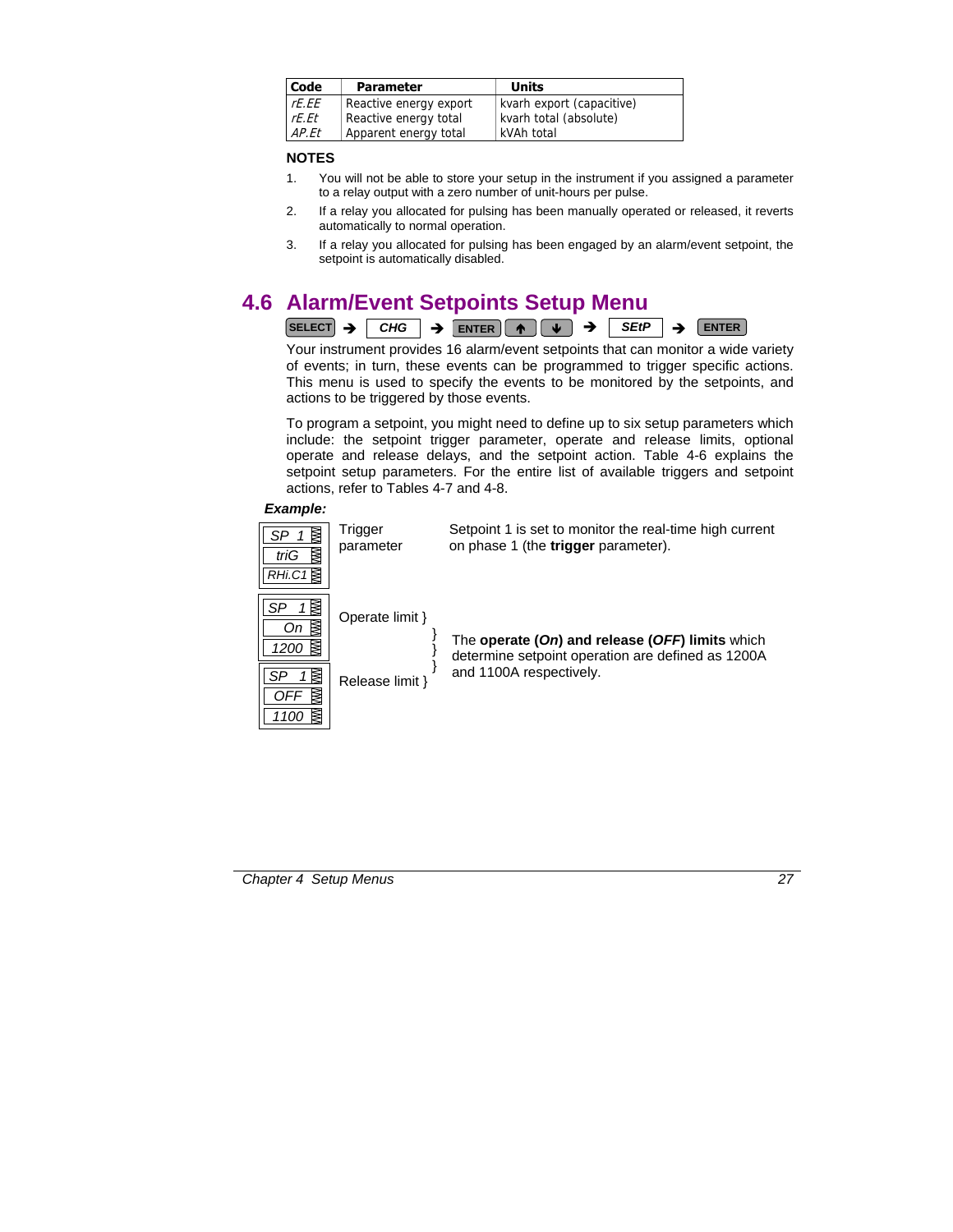

Operate delay }

} } }

The **delays before operation (***On d***) and release (***OFFd***)** are set at 5 seconds and 10 seconds respectively.

Release delay }

Setpoint action The **action** to be triggered is operation of relay #1.

### *To select a setpoint:*

 $\checkmark$  Scroll to the desired setpoint using the up/down arrow keys.

### *To view the setup options for the setpoint:*

- $\checkmark$  Press **SELECT** to activate the middle window.
- $\checkmark$  Use the up/down arrow keys to scroll to the desired setup option. The value associated with this option is displayed in the lower window.

### *To change the selected setup option:*

- $\checkmark$  Press (SELECT) to activate the lower window.
- $\checkmark$  Use the up/down arrow keys to scroll to the desired value.
- $\checkmark$  Press **ENTER** to store the new value.
- $\checkmark$  Press (**ESC**) to leave the value unchanged.

### *To store your new setup for the setpoint:*

 $\checkmark$  From the middle window, press **ENTER** .

### *To quit the setpoint setup without changes:*

 $\checkmark$  From the middle window, press **ESC**.

### *To quit the setpoints setup menu:*

 $\checkmark$  From the upper window, press  $\text{[esc]}$  or  $\text{[ENTER]}$ .

### **NOTES**

- 1. When you enter the setpoints setup menu at the protected level, monitoring of setpoints is temporarily suspended until you return to the main setup menu.
- 2. Each time you select a new trigger parameter, the operate and release limits are set by default to zero.
- 3. You will not be able to store your setpoint setup to the instrument if a setpoint action is directed to a relay allocated for pulsing.
- 4. The setpoint action directed to a relay output can be overridden using commands sent via communications. A relay can be manually operated or released. When the relay reverts to normal operation, it is automatically returned under setpoint control.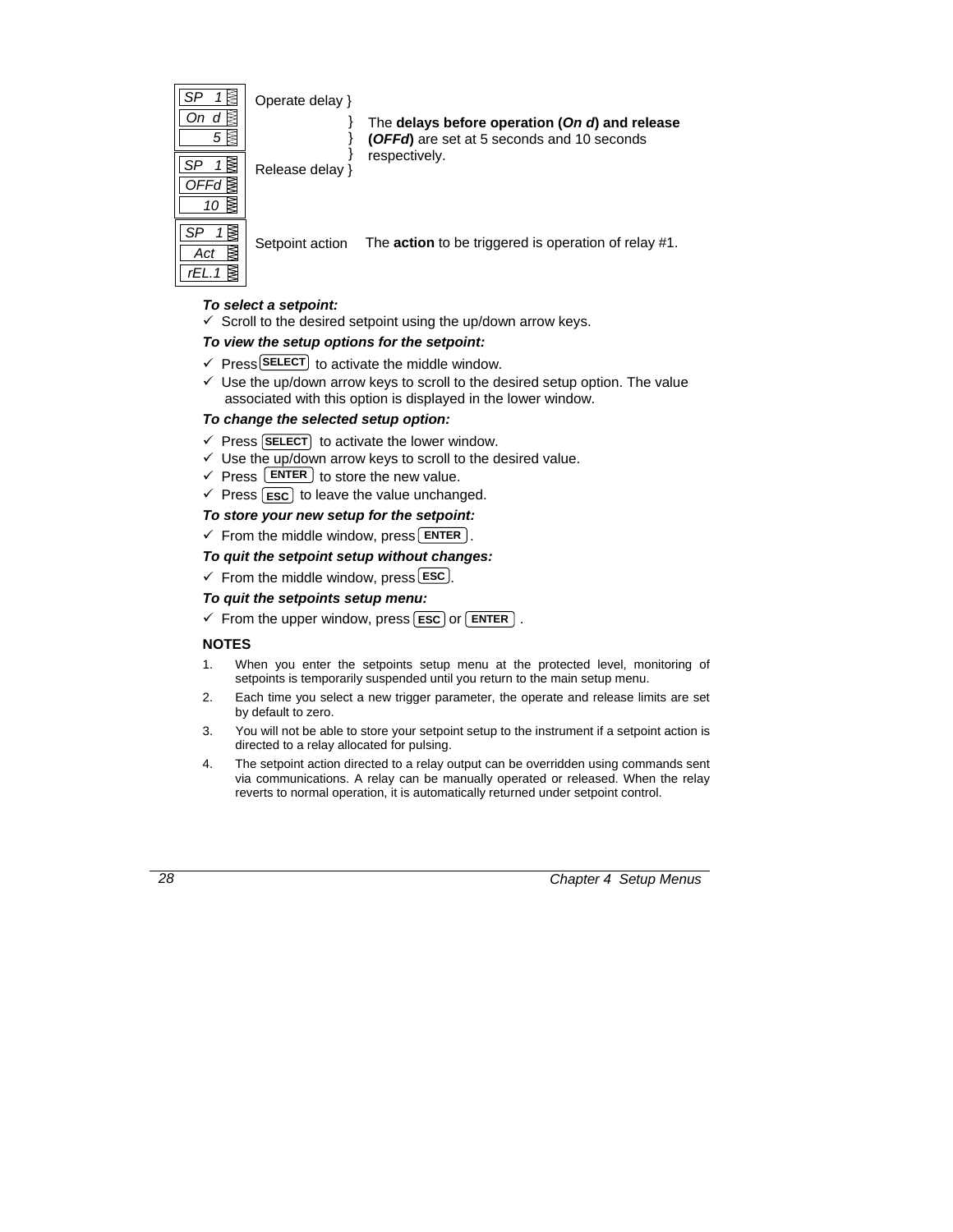| Code  | <b>Option</b>     | <b>Description</b>                                                                                  |
|-------|-------------------|-----------------------------------------------------------------------------------------------------|
| trig  | Trigger parameter | The measurement parameter or signal to be monitored<br>by the setpoint.                             |
| On    | Operate limit     | The threshold at which the setpoint becomes operative.                                              |
| OFF   | Release limit     | The threshold at which the setpoint is released (becomes<br>inoperative).                           |
| On d  | Operate delay     | The time delay (0.1 second resolution) before operation<br>when the operate condition is fulfilled. |
| OFF d | Release delay     | The time delay (0.1 second resolution) before release<br>when the release condition is fulfilled.   |
| Act   | Setpoint action   | The action performed when the setpoint is operative.                                                |

**Table 4-6 Setpoint Setup Options** (middle window)

| Code                | <b>Parameter</b>                          | Unit          | Range         |  |
|---------------------|-------------------------------------------|---------------|---------------|--|
| nonE                | Setpoint disabled                         |               |               |  |
| <b>Status Input</b> |                                           |               |               |  |
| St.On               | Status input ON                           |               |               |  |
| St.OFF              | Status input OFF                          |               |               |  |
|                     | <b>Fault Triggers</b>                     |               |               |  |
| FAult               | Device Fault (diagnostics error) 4        |               |               |  |
| $no-U$              | No-Volt (5)                               |               |               |  |
| <b>UncoP</b>        | Uncompensated reactive power <sup>®</sup> |               |               |  |
|                     | <b>Phase Reversal</b>                     |               |               |  |
| POS.ro.             | Positive phase rotation reversal 1        |               |               |  |
| NEG.ro.             | Negative phase rotation reversal 1        |               |               |  |
|                     | <b>Real-time Values on any Phase</b>      |               |               |  |
| r. Hi. U            | High voltage 3                            | V             | 0 to Vmax     |  |
| r. Hi. LU           | High L-L voltage                          | V             | 0 to Vmax     |  |
| $r.$ Lo. U          | Low voltage 3                             | V             | 0 to Vmax     |  |
| $r.$ Lo. LU         | Low L-L voltage                           | V             | 0 to Vmax     |  |
| r. Hi. C            | High current                              | А             | $0$ to $lmax$ |  |
| $r.$ Lo. $C$        | Low current                               | А             | $0$ to $Imax$ |  |
| $r.$ thd. $U$       | High voltage THD                          | %             | 0 to 999.9    |  |
| $r.$ thd. $C$       | High current THD                          | $\frac{1}{2}$ | 0 to 999.9    |  |
| $r.$ HFc. $C$       | High K-factor                             | %             | 1.0 to 999.9  |  |
| $r.$ tdd. $C$       | High current TDD                          | %             | 0 to 100.0    |  |
|                     | <b>Real-time Auxiliary Measurements</b>   |               |               |  |
| r. Hi.Fr            | High frequency 2                          | Hz            | 0 to 100.00   |  |
| r. Lo.Fr            | Low frequency 2                           | Hz            | 0 to 100.00   |  |
|                     | <b>Average Values per Phase</b>           |               |               |  |
| A. Hi.C1            | High current L1                           | A             | 0 to Imax     |  |
| A. Hi. C2           | High current L2                           | А             | 0 to Imax     |  |
| A. Hi.C3            | High current L3                           | А             | 0 to Imax     |  |
| $A.$ Lo.C1          | Low current L1                            | A             | 0 to Imax     |  |
| A. Lo.C2            | Low current L2                            | A             | 0 to Imax     |  |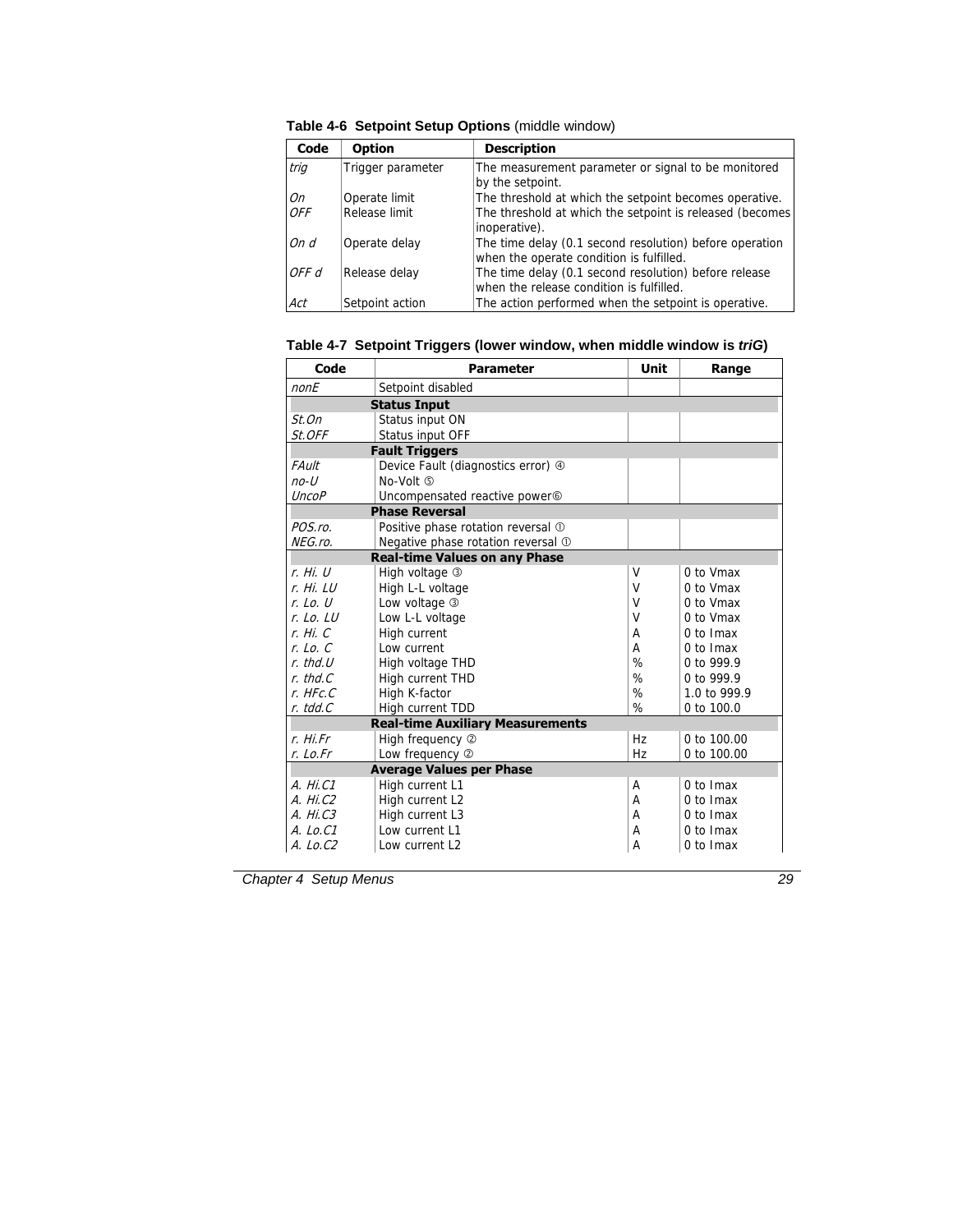| Code                               | <b>Parameter</b>                         | <b>Unit</b> | Range         |  |
|------------------------------------|------------------------------------------|-------------|---------------|--|
| A. Lo.C3                           | Low current L3                           | A           | 0 to Imax     |  |
| <b>Average Values on any Phase</b> |                                          |             |               |  |
| A. Hi. U                           | High voltage 3                           | v           | 0 to Vmax     |  |
| A. Hi. LU                          | High L-L voltage                         | V           | 0 to Vmax     |  |
| A. Lo. U                           | Low voltage 3                            | V           | 0 to Vmax     |  |
| A. Lo. LU                          | Low L-L voltage                          | V           | 0 to Vmax     |  |
| A. Hi. C                           | High current                             | A           | $0$ to $Imax$ |  |
| A. Lo. C                           | Low current                              | A           | 0 to Imax     |  |
|                                    | <b>Average Total Values</b>              |             |               |  |
| A. Hi.P.i                          | High total kW import (positive)          | kW          | 0 to Pmax     |  |
| A. Hi.P.E                          | High total kW export (negative)          | kW          | 0 to Pmax     |  |
| A. Hi.g.i                          | High total kvar import (positive)        | kvar        | 0 to Pmax     |  |
| A. Hi. q.E                         | High total kvar export (negative)        | kvar        | 0 to Pmax     |  |
| A. Hi. S                           | High total kVA                           | kVA         | 0 to Pmax     |  |
| $A.$ PF.LG                         | Low total PF Lag                         |             | 0 to 1,000    |  |
| $A.$ $PF.Ld$                       | Low total PF Lead                        |             | 0 to 1.000    |  |
|                                    | <b>Average Auxiliary Measurements</b>    |             |               |  |
| Ar nell. $C$                       | High neutral current                     | A           | 0 to Imax     |  |
| Ar Hi.Fr                           | High frequency 2                         | Hz          | 0 to 100.00   |  |
| $Ar$ Lo.Fr                         | Low frequency 2                          | Hz          | 0 to 100.00   |  |
|                                    | <b>Present Demands</b>                   |             |               |  |
| Hi $d.U1$                          | High volt demand L1 3                    | V           | 0 to Vmax     |  |
| Hi $d.U2$                          | High volt demand L2 3                    | v           | 0 to Vmax     |  |
| Hi $d$ .U3                         | High volt demand L3 3                    | v           | 0 to Vmax     |  |
| Hi d.C1                            | High ampere demand L1                    | A           | 0 to Imax     |  |
| Hi d.C2                            | High ampere demand L2                    | A           | 0 to Imax     |  |
| Hi $d$ . $C3$                      | High ampere demand L3                    | A           | 0 to Imax     |  |
| $Hi \ d.P$                         | High block interval kW demand            | kW          | 0 to Pmax     |  |
| Hi $d.S$                           | High block interval kVA demand           | kVA         | 0 to Pmax     |  |
| Hi Sd.P                            | High sliding window kW demand            | kW          | 0 to Pmax     |  |
| Hi Sd.S                            | High sliding window kVA demand           | kVA         | 0 to Pmax     |  |
| Hi Ad.P                            | High accumulated kW demand               | kW          | 0 to Pmax     |  |
| Hi Ad.S                            | High accumulated kVA demand              | kVA         | 0 to Pmax     |  |
| Hi Pd.P                            | High predicted sliding window kW demand  | kW          | 0 to Pmax     |  |
| Hi Pd.S                            | High predicted sliding window kVA demand | <b>kVA</b>  | 0 to Pmax     |  |

For parameter limits, see notes to Table 4-4.

- $\mathbb O$  The setpoint is operated when the actual phase sequence does not match the indicated normal phase rotation.
- d The actual frequency range is 45.00 65.00 Hz.
- e When the 4LN3 or 3LN3 wiring mode is selected, the voltages will be line-to-neutral; for any other wiring mode, they will be line-to-line voltages.
- $\circledast$  The Device Fault trigger is active when the self-diagnostics test detects a critical (unrecoverable) error. This could happen when a corrupted configuration setup or incompatible setup setting is detected. In this event, the device will reset the corrupted setup to default. The trigger is cleared when the setup is rewritten or device diagnostics is cleared either through the Status Information Menu (see Section 7.1), or through communications. When a non-critical error is detected, the device will only set a corresponding fault bit in the self-check diagnostics register and restart operations.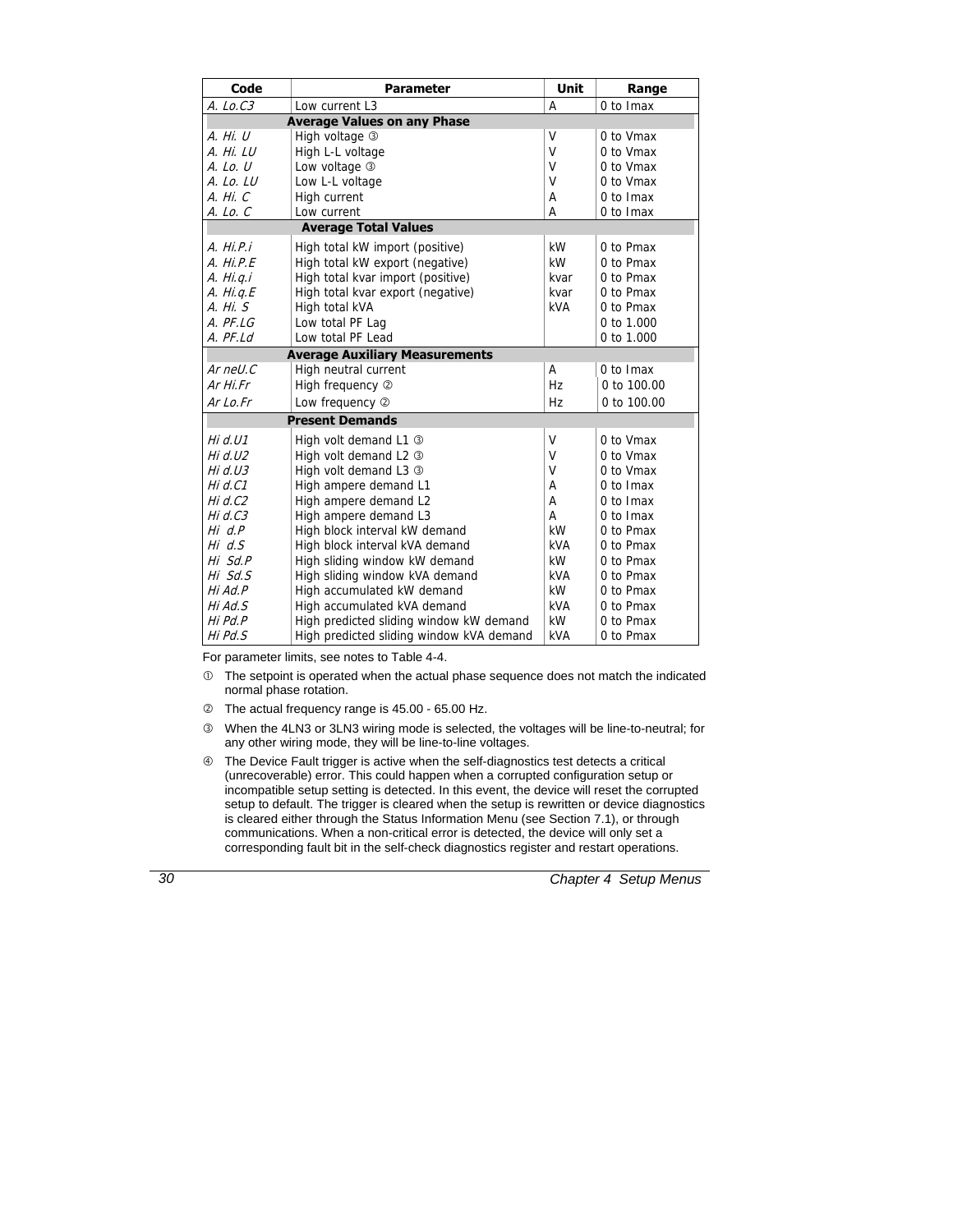- g The No-Volt trigger is intended for the use as a fast setpoint override condition for PFC operations in order to protect the capacitor banks against voltage interruptions. When used with the Hard Switch-Off action, it can de-energize the output relays in approximately 25 ms. This avoids bringing the still charged capacitors back after the voltage is restored. When used with other setpoint actions, this trigger can provide the response time to alarm conditions at 25-75 ms.
- $\odot$  The Uncompensated reactive power trigger is active when the device fails to bring the power factor or reactive power into the target setpoint range.

| Table 4-8 Setpoint Actions (lower window, when middle window is Act) |
|----------------------------------------------------------------------|
|----------------------------------------------------------------------|

| Code              | Action                                          |
|-------------------|-------------------------------------------------|
| NonE              | No action $\mathbb O$                           |
| ALAr              | Assert local alarm ②                            |
| Hrd.OF            | Hard (immediate) switch-off of the PFC relays 3 |
| SFt.OF            | Soft (in turn) switch-off of the PFC relays 3   |
| StoP              | Stop (freeze) automatic operation of the PFC 3  |
| rFL.1             | Operate relay #1 4                              |
| rFL.2             | Operate relay #2                                |
| rFL.3             | Operate relay $#3$                              |
| $rFI_4$           | Operate relay #4                                |
| rEL.5             | Operate relay #5                                |
| rEL.6             | Operate relay #6                                |
| rFL.7             | Operate relay #7                                |
| rFL.8             | Operate relay #8                                |
| In.Cn.1           | Increment counter #1                            |
| In.Cn.2           | Increment counter $#2$                          |
| In.Cn.3           | Increment counter $#3$                          |
| In.Cn.4           | Increment counter $#4$                          |
| $ti$ . $Cn$ . $1$ | Count operating time using counter $#1$ ©       |
| $ti$ . $Cn$ . $1$ | Count operating time using counter $#2$         |
| ti.Cn.1           | Count operating time using counter $#3$         |
| ti.Cn.1           | Count operating time using counter #4           |

- $\heartsuit$  When a setpoint is operated, its status is always stored to the alarm status register even if no action is assigned to the setpoint. The alarm status register can be polled and cleared through communications.
- d This action causes the alarm LED on the front panel to light, giving the user a local alarm indication. The alarm LED operates in latched mode, i.e., even if an alarm condition disappears, the alarm LED continues to operate until the user acknowledges the alarm from the front panel (see Section 5.1). An alarm LED can be operated from any number of setpoints using an OR scheme.
- e These actions are intended for the use with the PFC alarm protection setpoints in order to protect the capacitor banks against harmful conditions that can cause damage.

When an alarm override condition is detected, the Hard Switch-Off action immediately switches out all the capacitor banks including those defined as permanently switched in. When used with the No-Volt trigger condition (see Note  $\circledast$  to Table 4-7), this action provides the fastest possible response to voltage interruptions.

 The Soft Switch-Off action switches off the capacitor banks progressively in pre-set disconnection intervals, as long as the alarm condition is present. This allows escaping the over-voltage or high harmonics conditions with minimum required cycling of the capacitor banks. The capacitor banks that are defined as permanently switched in will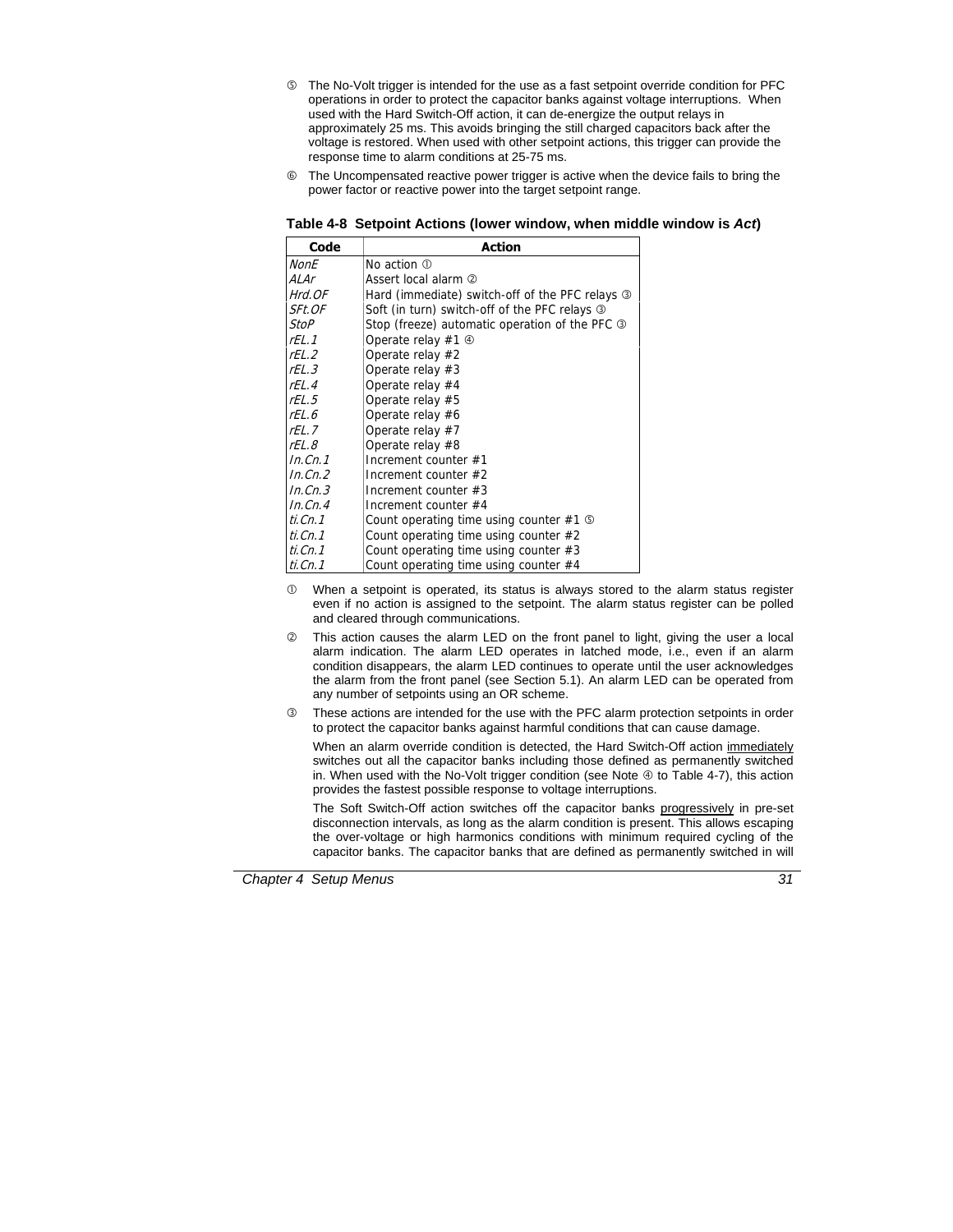not be affected. After the alarm condition passes, the PFC will return to automatic operation after the safety delay which is 50 times the power factor setpoint operate delay (see Note  $\circledcirc$  to Table 4-11).

 The Stop action freezes the PFC operations in automatic operation modes. The PFC avoids any automatic switching operations on the capacitor banks while the alarm condition is present. This action does not affect operations in the Manual/Remote mode.

- $\circledast$  Alarm relays operate in unlatched mode. This means that a relay is operated while an alarm condition is present and is automatically released when an alarm condition disappears. Each relay can be operated from any number of setpoints using an OR scheme, i.e., a relay will be operative while either of the alarm conditions is still present.
- g This action converts a common-use event counter to the dedicated time counter that measures time at 0.1-hour resolution while the setpoint is operative. Each time counter has a non-volatile shadow counter that counts time at 1-second resolution before the corresponding time counter is incremented. The time counters can be inspected via the Status Information Menu. They are labeled by an *hour* mark in the middle window.

## **4.7 Relay Operation Control Menu**



This menu allows you to set the relay operation mode: non-failsafe or failsafe. Failsafe relay operation is the opposite of normal operation where relay contacts are closed when a relay is operated (activated), and are open when a relay is released (de-activated). In failsafe mode, an alarm is activated by a nonenergized relay which will open in all cases when an alarm condition is present or an alarm setpoint is not operational either due to a loss of control power or due to corruption of the setpoint setup configuration. A failsafe relay is closed only if it is under setpoint control and no alarm conditions exist, or if it is manually operated from the front panel or via communications.



#### *To select a relay:*

 $\checkmark$  Press **SELECT** to activate the middle window, and then use the up/down arrow keys to scroll to the desired relay.

#### *To change the relay operation mode:*

- $\checkmark$  Press **SELECT** to activate the lower window.
- $\checkmark$  Use the up/down arrow keys to set the desired option. Select *nor* for normal (non-failsafe) relay operation, or select *FSAFE* for failsafe relay operation.
- $\checkmark$  Press  $\begin{bmatrix} \text{ENTER} \\ \text{for } 0 \end{bmatrix}$  to store your new setting or press  $\begin{bmatrix} \text{ESC} \\ \text{if } 0 \end{bmatrix}$  to leave your previous setting unchanged.

#### *To quit the setup menu:*

 $\checkmark$  From the middle window, press  $\text{[esc]}$  or  $\text{[ENTER]}$ .

## **NOTES**

- 1. You will not be able to change the relay operation mode if a relay has been allocated for pulsing or is controlled by the PFC.
- 2. When a failsafe relay is allocated for pulsing or to the PFC, it automatically reverts to normal operation.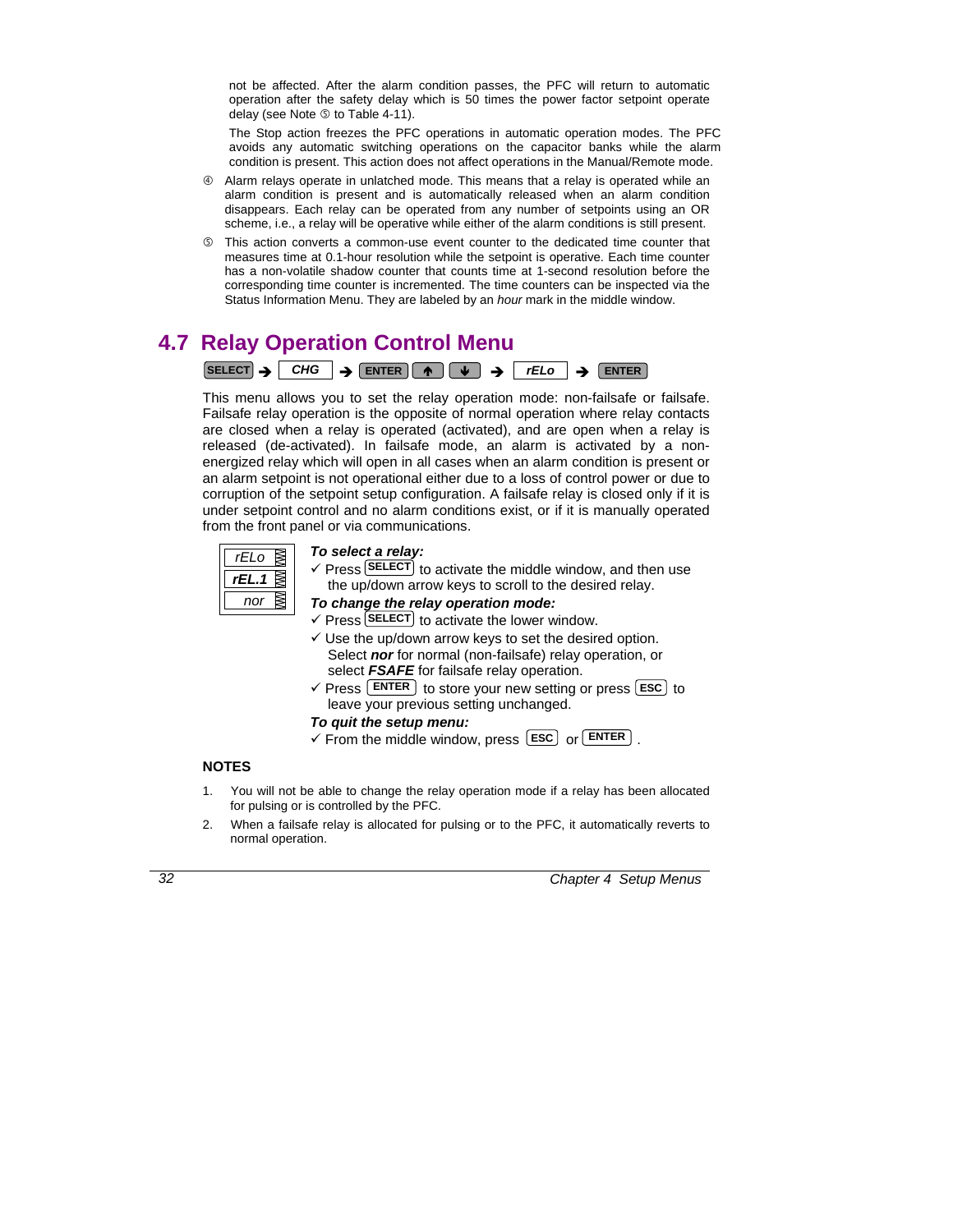# **4.8 Display Setup Menu**

|  |  |  | SELECT $\rightarrow$ CHG $\rightarrow$ ENTER $\parallel \rightarrow \parallel \downarrow \parallel \rightarrow \parallel$ disp $\rightarrow$ ENTER |  |  |  |  |
|--|--|--|----------------------------------------------------------------------------------------------------------------------------------------------------|--|--|--|--|
|--|--|--|----------------------------------------------------------------------------------------------------------------------------------------------------|--|--|--|--|

This menu allows you to view and change display properties. Table 4-9 lists available options with their code names and applicable ranges.

| <b>Display</b>                                        | Code        | <b>Parameter</b>                      | <b>Options</b>              | <b>Description</b>                                                                           |
|-------------------------------------------------------|-------------|---------------------------------------|-----------------------------|----------------------------------------------------------------------------------------------|
| R<br>diSP<br>UPdt $\lessgtr$<br>0.5                   | <b>UPdt</b> | Display update<br>time                | $0.1 - 10.0 s$<br>$(0.5)^*$ | Defines interval between<br>display updates                                                  |
| ⊠<br>diSP                                             | ScrL        | Auto scroll                           | $nonF*$                     | Disables/enables auto scroll                                                                 |
| <b>ScrL</b><br>ΚW<br>₹<br>5                           |             |                                       | $2 - 15s$                   | on common measurements<br>display (main screen) and<br>defines scroll interval               |
| R<br>diSP<br>⊠<br>rEtn<br>⊠<br>diS                    | rEtn        | Auto return to<br>the main screen     | diS*, En                    | Disables/enables auto return<br>to the main screen after 30<br>seconds of uninterrupted use  |
| WW<br>diSP<br>Ph.P<br>⊠<br>diS                        | Ph.P        | Phase powers<br>display mode          | $diS^*$ , $En$              | Disables/enables display of<br>phase powers in common<br>measurements (main<br>screen)       |
| ⊠<br>diSP<br>Fund $\overline{\mathbb{R}}$<br>diS<br>⊠ | Fund        | Fundamental<br>values display<br>mode | diS*, En                    | Disables/enables display of<br>fundamental values in<br>common measurements<br>(main screen) |

**Table 4-9 Display Options** (∗ default setting)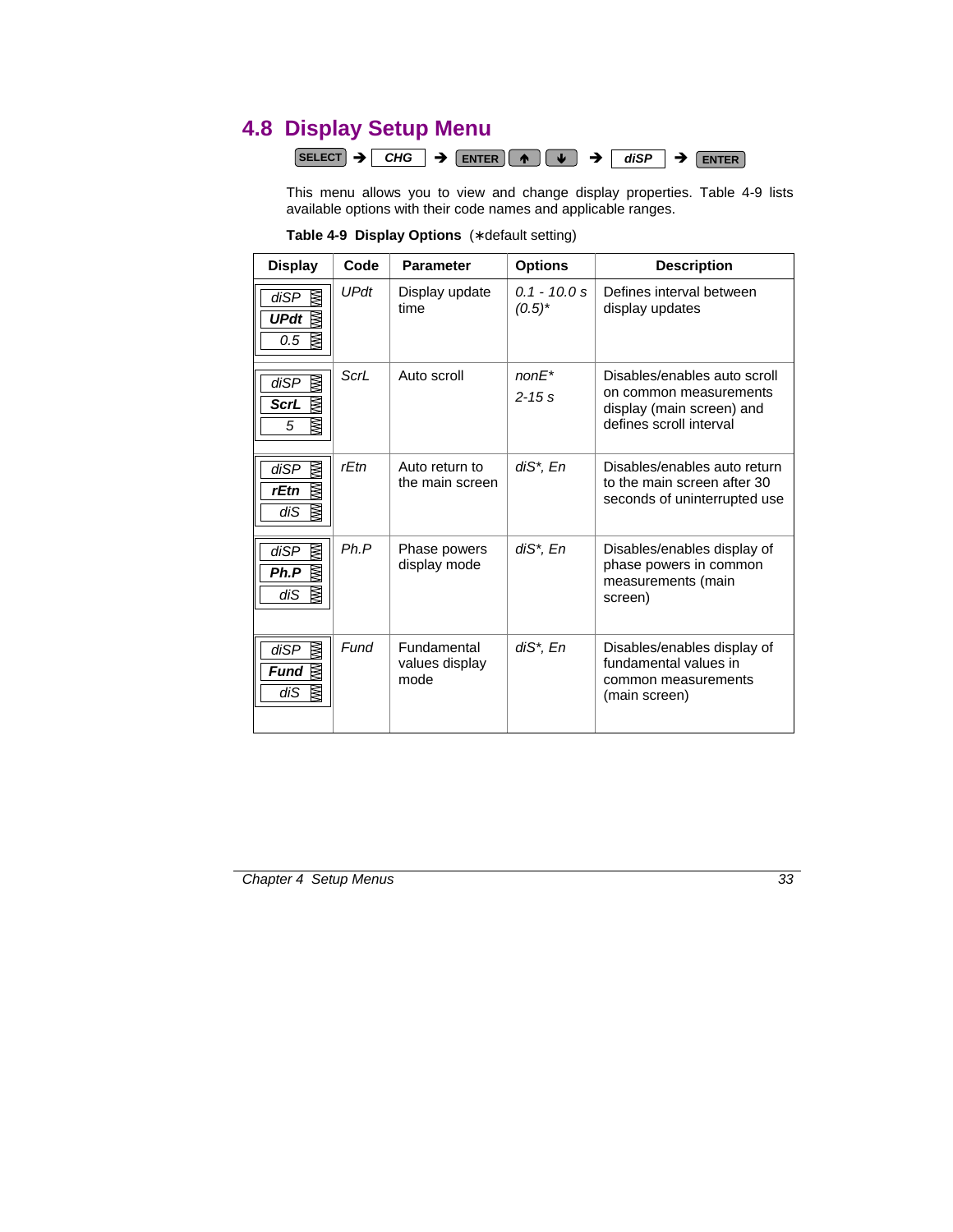#### *To select a display option:*

√ Press SELECT to activate the middle window, and then use the up/down arrow keys to scroll to the desired option.

## *To change the display option:*

- $\checkmark$  Press **SELECT** to activate the lower window.
- $\checkmark$  Use the up/down arrow keys to set the desired option.
- $\checkmark$  Press  $\text{ENTER}$  to store your new setting or press  $\text{EST}$  to leave your previous setting unchanged.

## *To quit the display setup menu:*

 $\checkmark$  From the middle window, press **ESC** or **ENTER** .

# **4.9 User Selectable Options Menu**



This menu allows you to change options which relate to the instrument features and functionality. Table 4-10 lists all available options with their code names and applicable ranges.



#### *To select an option:*

 $\checkmark$  Press **SELECT** to activate the middle window, and then use the up/down arrow keys to scroll to the desired option.

#### *To change the selected option:*

- $\checkmark$  Press **SELECT** to activate the lower window.
- $\checkmark$  Use the up/down arrow keys to set the desired value.
- $\checkmark$  Press **ENTER** to store your new setting or **ESC** to leave the previous setting unchanged.

## *To quit the display setup menu:*

 $\checkmark$  From the middle window, press **ESC** or **ENTER**.

|  |  |  | Table 4-10 User Selectable Options (* default setting) |
|--|--|--|--------------------------------------------------------|
|--|--|--|--------------------------------------------------------|

| Code  | <b>Parameter</b>    | <b>Options</b> | <b>Description</b>     |
|-------|---------------------|----------------|------------------------|
| P.cAL | Power calculation   | $rEAc^*$       | Using reactive power   |
|       | mode $0$            | nAct           | Using non-active power |
| roLL  | Energy roll value 2 | 10.E4          | 10,000 kWh             |
|       |                     | 10.E5          | 100,000 kWh            |
|       |                     | 10.E6          | 1,000,000 kWh          |
|       |                     | 10.E7          | 10,000,000 kWh         |
|       |                     | $10.E8*$       | 100,000,000 kWh        |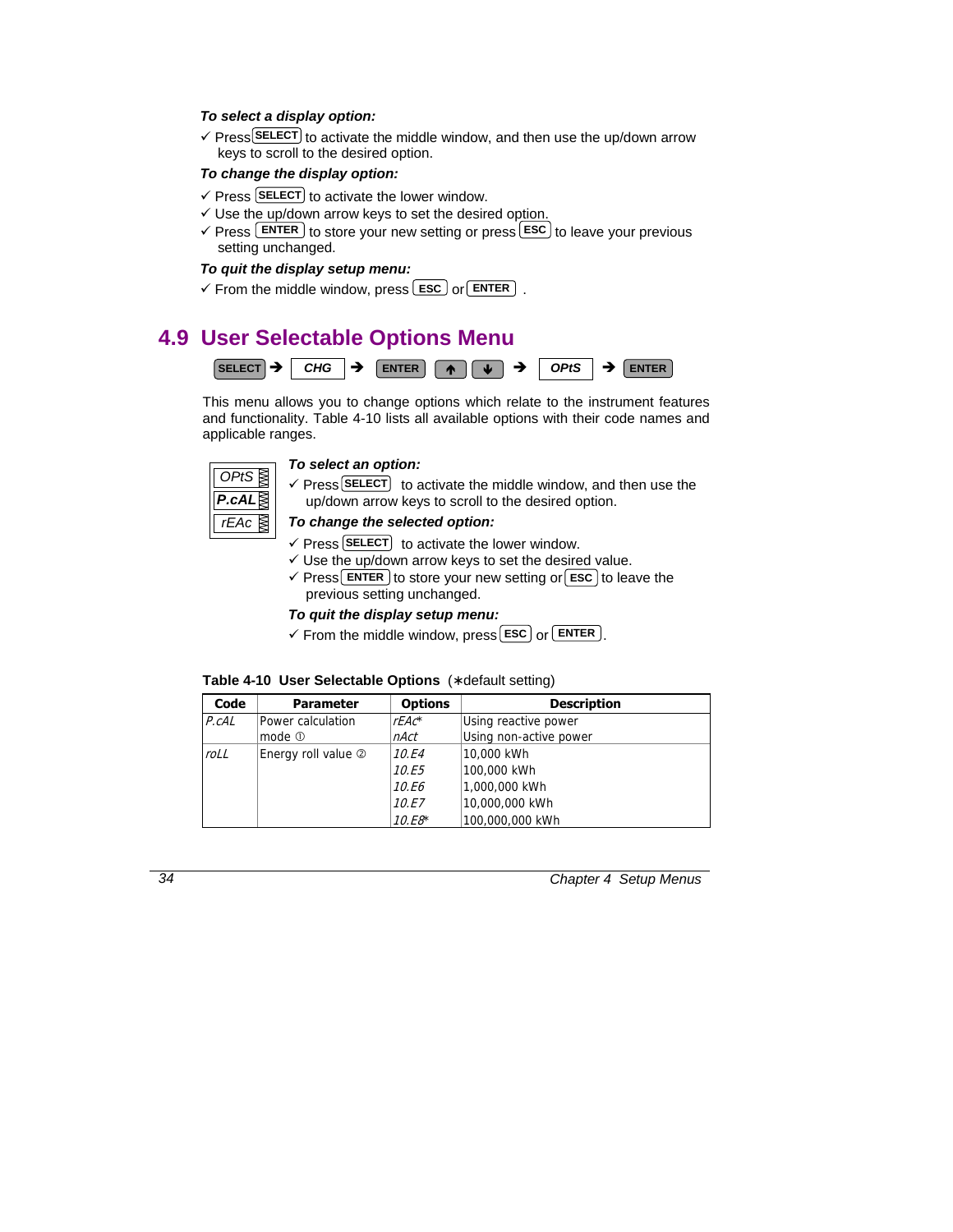| Code | <b>Parameter</b>              | <b>Options</b> | Description                                            |
|------|-------------------------------|----------------|--------------------------------------------------------|
| PhEn | Phase energy<br>lmeasurements | $diS^*$ , En   | Enables/disables measurements of energies<br>per phase |

c Power calculation mode (*P.cAL*):

Mode 1: Reactive power calculation (rEAc)

Active power P and reactive power Q are measured directly and apparent power

 $S = \sqrt{P^2 + Q^2}$ 

Mode 2: Non-active power calculation (nAct)

Active power is measured directly, apparent power  $S = V \times I$  (where V, I - rms voltage and currents) and non-active power  $N = \sqrt{S^2 - P^2}$ 

Mode 1 is recommended for electrical networks with low harmonic distortion (voltage THD < 5%, current THD < 10%); Mode 2 is recommended for all other cases.

d Energy roll value example: If roll value = 10.E4, the energy counter contains 4 digits, i.e., energy is displayed up to 9.999 MWh (Mvarh, MVAh) with resolution 0.001 MWh.

| Rollover<br>Value | Maximum Energy<br>kWh (kvarh, kVAh) | Maximum Display Reading<br>MWh (Mvarh, MVAh) | <b>Display Resolution</b><br>MWh (Mvarh, MVAh) |
|-------------------|-------------------------------------|----------------------------------------------|------------------------------------------------|
| 10.E4             | 9.999                               | 9.999                                        | 0.001                                          |
| 10.E5             | 99,999                              | 99.999                                       | 0.001                                          |
| 10.E6             | 999,999                             | 999.99                                       | 0.01                                           |
| 10.E7             | 9,999,999                           | 9,999.9                                      | 0.1                                            |
| 10.E8             | 99,999,999                          | 99.999                                       |                                                |

The roll value may be changed in accordance with the average load of the power line. For example, if average power is 400 kW and the counter must be reset every 3 months (2160 hours), then energy during this period equals 864000 kWh (6 digits) and the roll value  $= 10.E6$ .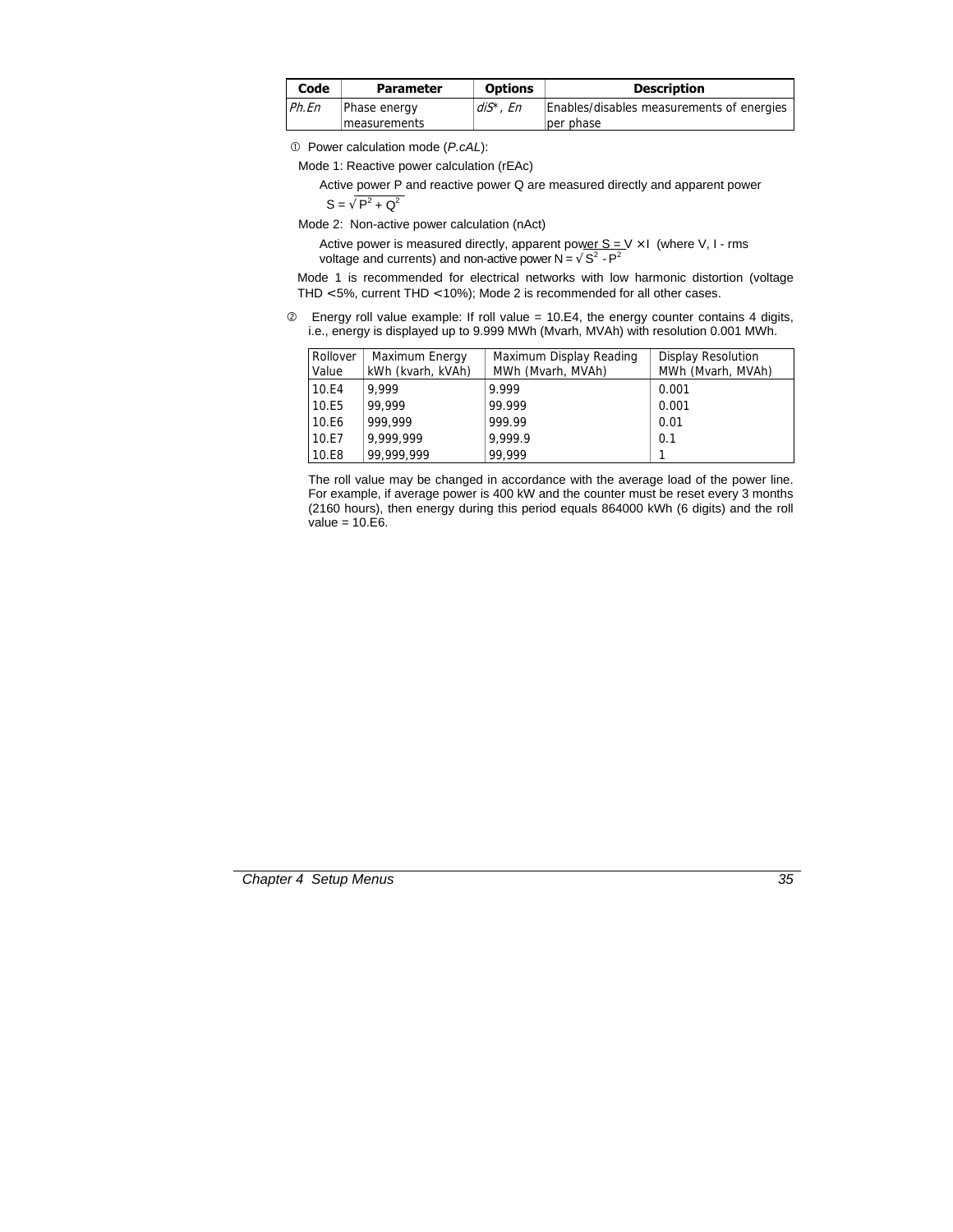# **4.10 Access Control Menu**



This menu can be only accessed via the *Setup Change Menu (CHG)*. It is used in order to:

- change the user password
- enable or disable password check

## *To view an option setting:*

- $\checkmark$  Press **SELECT** to activate the middle window.
- 9 Use the up/down arrow keys to scroll to the desired option (*PASS* or *CtrL*).

Password Setting Password Protection Control

*AccS 8780 PASS*

| ccS |
|-----|
| trL |
|     |

## *To change the password:*

- $\checkmark$  Press [SELECT] to activate the lower window.
- $\checkmark$  Use the up/down arrow keys to modify the password. The password can be up to four digits long.
- $\checkmark$  Press **ENTER** to store your new password, or **ESC** to leave the password unchanged.

## *To enable/disable password checking:*

- $\checkmark$  Press **SELECT** to activate the middle window, and then use the up/down arrow keys to move to the *CtrL* entry.
- $\checkmark$  Press (SELECT) to activate the lower window.
- $\checkmark$  Use the up/down arrow keys to change the password checking status: select *OFF* to disable password protection, or select *On* to enable password protection.
- $\checkmark$  Press **SELECT** to store your new option, or **ESC** to leave the option unchanged.

## *To quit the setup menu:*

 $\checkmark$  From the middle window, press  $\text{[esc]}$  or  $\text{[ENTER]}$ .

**Store your password in a safe place. If you do not provide the correct password, you will need to contact your local distributor for the super-user password to override password protection.**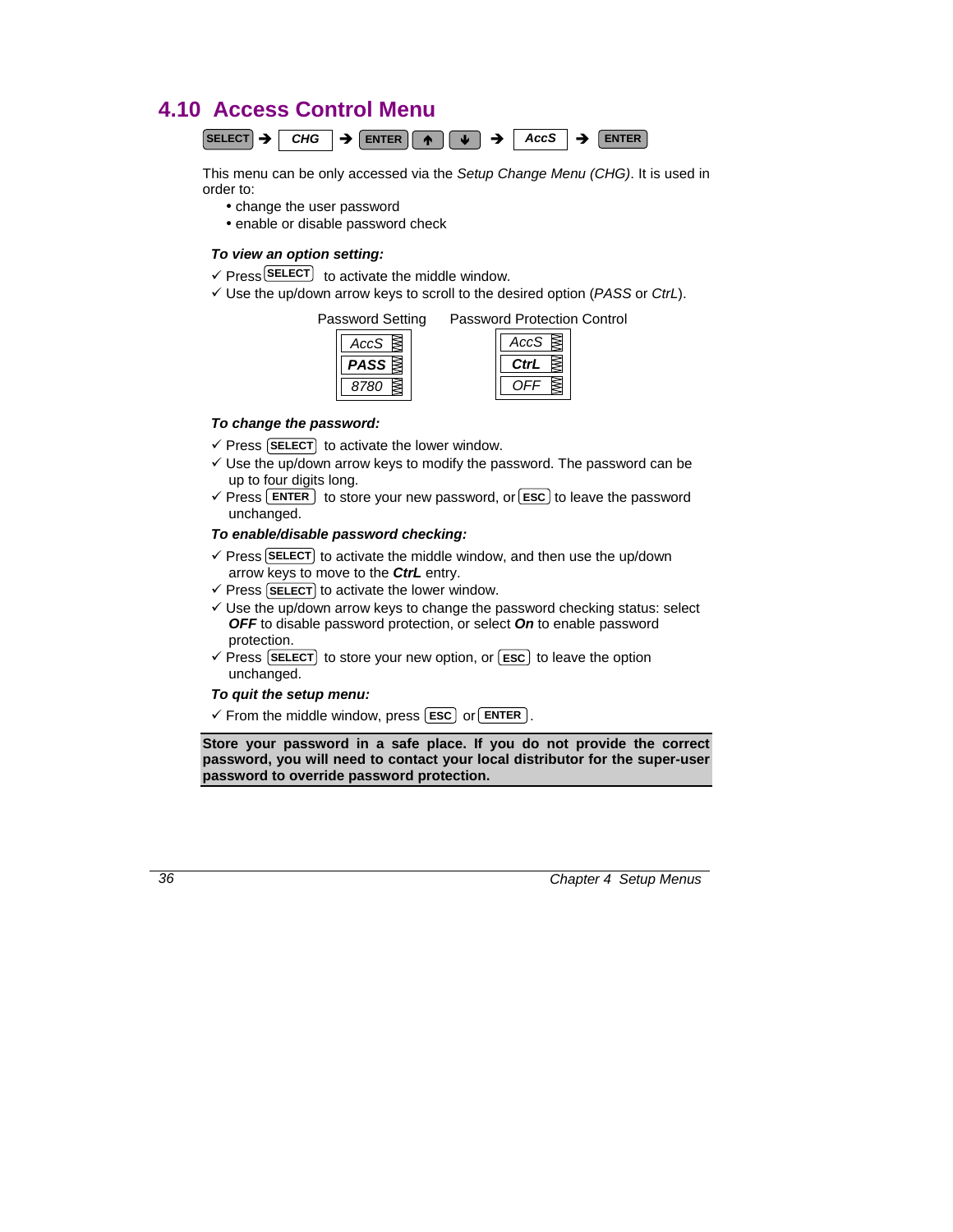# **4.11 Reset/Synchronization Menu**



This menu allows you to reset to zero the accumulators and Min/Max registers in your instrument, and also to synchronize the power demand interval. The menu can be only accessed via the *Setup Change Menu (CHG)*. If the reset is disabled from the *Basic Setup Menu* (see Section 4.1), you will not be able to enter this menu.

The following designations are used to specify a data location to be affected:

| <b>EnrG</b>        | Resets total accumulated energies                               |
|--------------------|-----------------------------------------------------------------|
| dnd                | Resets all total maximum demands                                |
| P.dnd              | Resets total power maximum demands                              |
| A.dnd              | Resets volt/ampere maximum demands                              |
| Lo.Hi              | Resets Min/Max registers (does not affect maximum demands)      |
| Cnt                | Resets all event/time counters                                  |
| $\mathsf{Cnt.1}$   | Resets event/time counter # 1                                   |
| $\mathcal{C}$ nt.2 | Resets event/time counter # 2                                   |
| $\mathcal{C}$ nt.3 | Resets event/time counter # 3                                   |
| $\mathcal{C}$ nt.4 | Resets event/time counter #4                                    |
| CYC.               | Resets all PFC relay operation (banks switching cycle) counters |
| CYC.1              | Resets PFC relay operation counter #1                           |
| CYC.2              | Resets PFC relay operation counter #2                           |
| CYC.3              | Resets PFC relay operation counter #3                           |
| CYC.4              | Resets PFC relay operation counter #4                           |
| CYC.5              | Resets PFC relay operation counter #5                           |
|                    |                                                                 |

- *CYC.6* Resets PFC relay operation counter # 6
- *CYC.7* Resets PFC relay operation counter # 7
- *CYC.8* Resets PFC relay operation counter # 8
- *d.Snc* Provides synchronization of the power demand interval (see **NOTES** below)

#### *To reset the desired locations:*

| EnrG |  |
|------|--|
| do   |  |

- $\checkmark$  Press (**SELECT**) to activate the middle window, and then use the up/down arrow keys to scroll to the desired data location entry.
- $\checkmark$  Press (**SELECT**) to activate the lower window.
- $\checkmark$  Press and hold  $\text{ENTER}$  for about 5 seconds until the **do** label is replaced with *done*, and then release the key. You will return to the middle window.
- $\checkmark$  Press [**ESC**] to quit the menu.

## **NOTES:**

1. If changing data in the instrument via the front panel is not secured by a password, fast reset of the Min/Max registers, maximum demands and energies can be done from the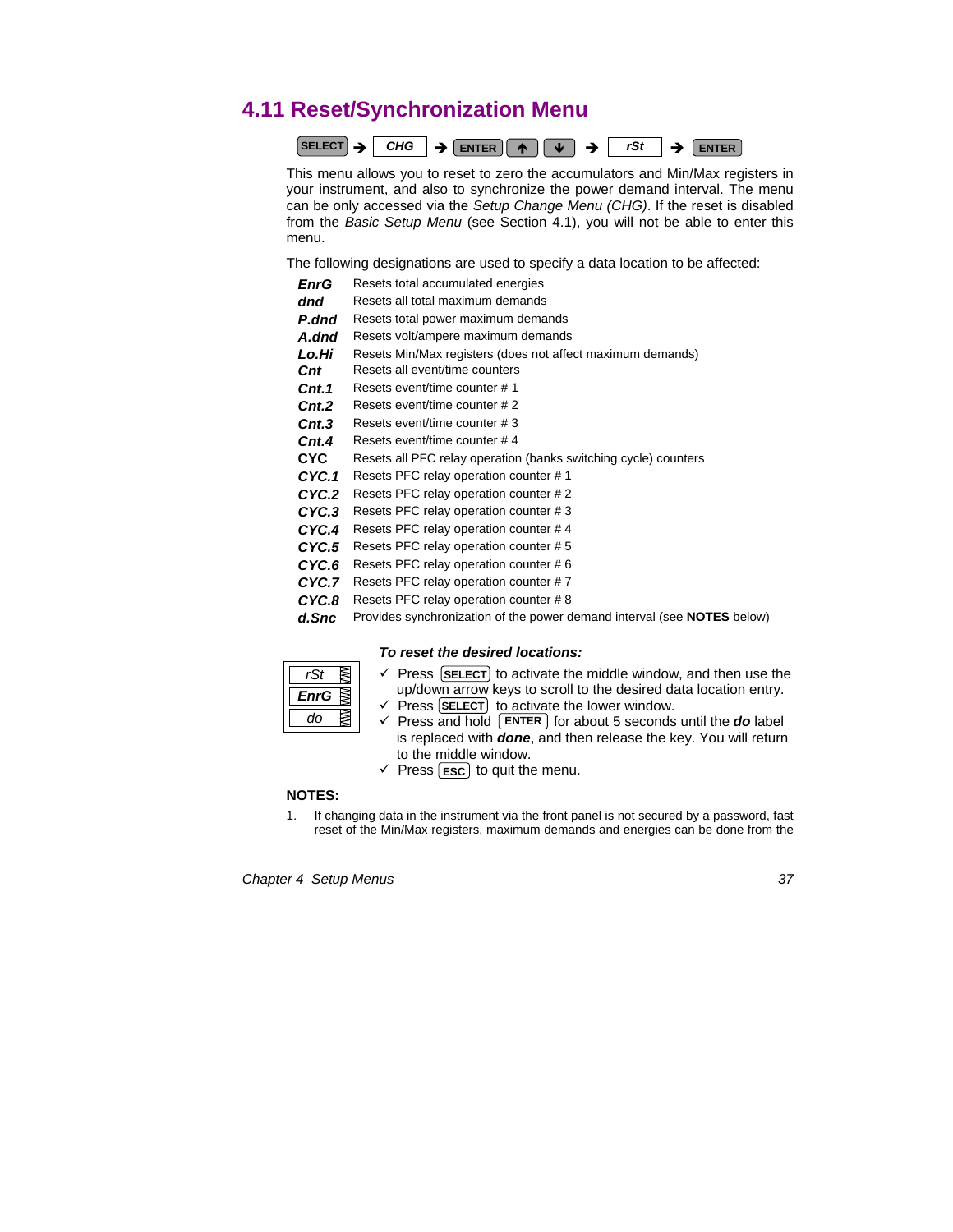data display mode (see Section 5.1), and reset of counters from the Status Information Menu (see Section 6.1) without entering the reset menu.

- 2. If you select the *d.Snc* entry, take into consideration the following:
	- a) If the power demand period is specified in minutes (see Section 4.1, Basic Setup Options), this action provides synchronization of the instrument's internal timer. If the time expired from the beginning of the current demand interval is more then 30 seconds, the new demand interval starts immediately, otherwise synchronization is delayed until the next demand interval.
	- b) The synchronization is made at the moment delayed by exactly 5 seconds from the time you first pressed  $\lfloor$  **ENTER**  $\rfloor$  while you hold the key.

# **4.12 Manual Relay Control Menu**



This menu allows you to manually activate (force operated) or de-activate (force released) a relay if it is not allocated for pulsing and not controlled by the PFC. When a relay is controlled by the alarm setpoint, this command will override the setpoint alarm conditions until the relay is returned to normal operation.

| C<br>ΗI   |  |
|-----------|--|
| rEL.<br>7 |  |
|           |  |

#### *To select a relay:*

 $\checkmark$  Press **SELECT** to activate the middle window, and then use the up/down arrow keys to scroll to the desired relay.

## *To change the relay status:*

- $\checkmark$  Press (SELECT) to activate the lower window.
- $\checkmark$  Use the up/down arrow keys to set the desired option. Select *nor* for normal (setpoint-controlled) relay operation, select *OPEr* to activate a relay, or *rELS* to de-activate a relay.
- $\checkmark$  Press  $\text{[ENTER]}$  to store your new setting or press  $\text{[esc]}$  to leave your previous setting unchanged.

#### *To quit the setup menu:*

 $\checkmark$  From the middle window, press  $\text{[esc]}$  or  $\text{[ENTER]}$ .

#### **NOTE**

You will not be able to override the relay operation mode if a relay has been allocated for pulsing or is controlled by the PFC.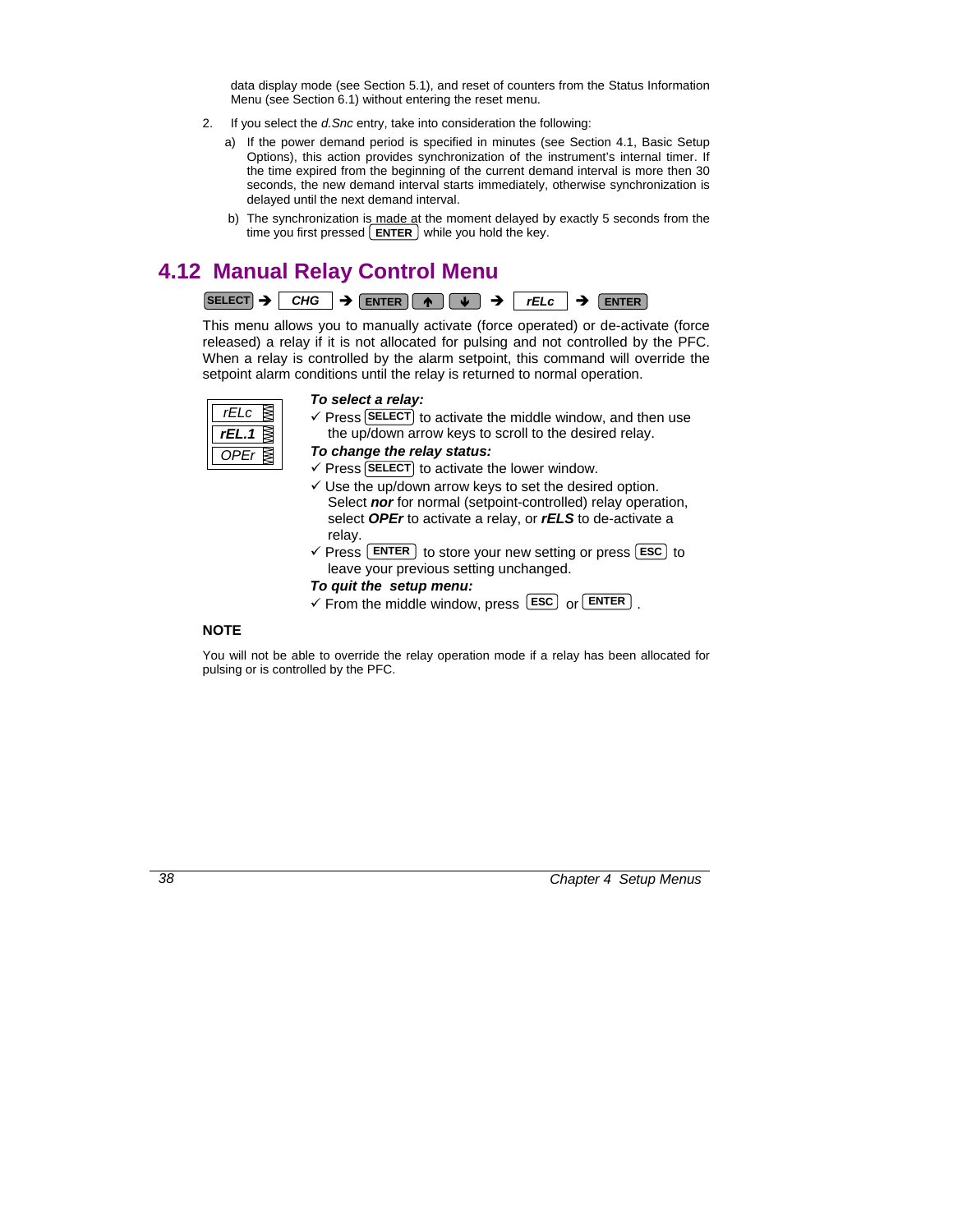# **4.13 PFC Setup Menu**



This menu allows you to configure the PFC setup options and to set the PFC operation mode. Table 4-11 lists the PFC setup options, their code names and applicable ranges. For more information on the PFC options and operation, refer to Chapter 5, PFC Operation.



#### *To select and view a setup option:*

- $\checkmark$  Press SELECT to activate the middle window
- $\checkmark$  Use the up/down arrow keys to scroll to the desired option. The current value for this option appears in the lower window.

#### *To change the value of the selected option:*

- $\checkmark$  Press **SELECT** to make the lower window active.
- $\checkmark$  Press the up/down arrow keys to scroll to the desired value.
- $\checkmark$  Press ENTER to store the selected value, or press ESC to quit the setup menu.

| Code | <b>Parameter</b>      | <b>Options</b>  | <b>Description</b>                                                                                                                                                                                                                                                  |
|------|-----------------------|-----------------|---------------------------------------------------------------------------------------------------------------------------------------------------------------------------------------------------------------------------------------------------------------------|
| run  | PFC operation mode    | OFF*            | The PFC is OFF/Shut down the PFC                                                                                                                                                                                                                                    |
|      |                       | Aut.1           | Self-adapting automatic mode. The<br>capacitor banks are connected and<br>disconnected progressively starting from<br>the first available bank.                                                                                                                     |
|      |                       | Aut.2           | Optimizing automatic mode. The capacitor<br>banks are connected and disconnected in<br>pre-optimized steps to reduce the number<br>of switching operations.                                                                                                         |
|      |                       | Hand            | Safe manual operation mode. The banks<br>are connected and disconnected<br>progressively starting from the first<br>available bank when user commands are<br>entered from the front panel or through<br>communications (see Section 4.14, PFC<br>Manual Mode Menu). |
| triG | PFC setpoint trigger  | <b>PF</b>       | True power factor (based on true RMS<br>calculations) - PFC mode                                                                                                                                                                                                    |
|      |                       | PF.H01          | Fundamental harmonic's power factor<br>(power factor displacement) - PFC mode                                                                                                                                                                                       |
|      |                       | rF.P*           | True reactive power (based on true RMS<br>calculations) - RPR mode                                                                                                                                                                                                  |
|      |                       | rE.H01          | Fundamental harmonic's reactive power -<br>RPR mode                                                                                                                                                                                                                 |
| SEtP | Operational setpoints | SP <sub>1</sub> | The target setpoint range is defined by<br>setpoint SP1                                                                                                                                                                                                             |

## **Table 4-11 PFC Setup Options** (∗ default setting)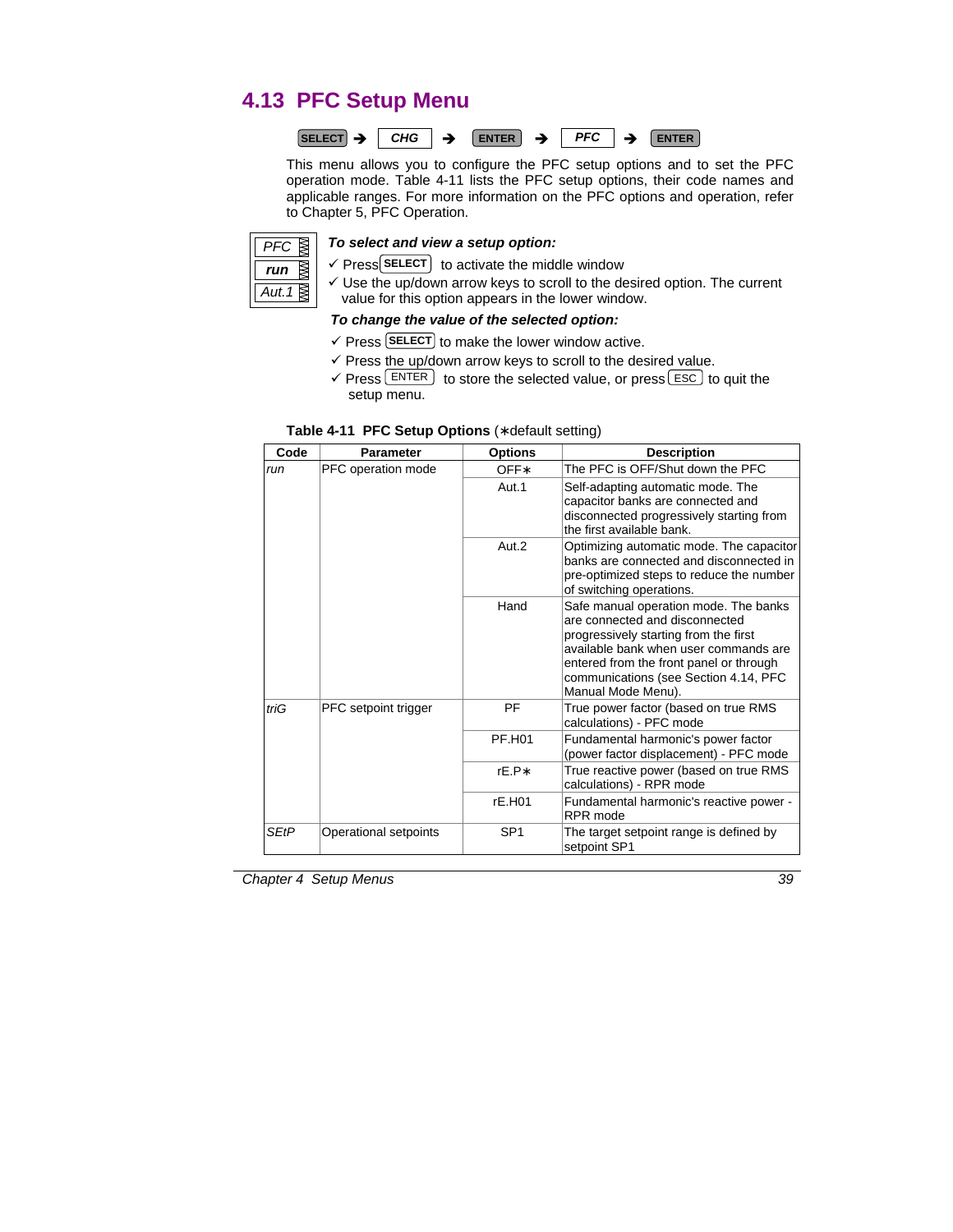| Code                   | <b>Parameter</b>                                    | <b>Options</b>                                            | <b>Description</b>                                                                                                                                                                                                          |
|------------------------|-----------------------------------------------------|-----------------------------------------------------------|-----------------------------------------------------------------------------------------------------------------------------------------------------------------------------------------------------------------------------|
|                        |                                                     | SP1-2* 2                                                  | Two target setpoint ranges are defined by<br>setpoints SP1 and SP2 (generally, to<br>differentiate between day and night<br>operations). The active setpoint range is<br>selected through a digital (status) input.         |
| <b>U.CAP</b>           | Nominal voltage of the<br>capacitor banks           | 0*.<br>1V to 999V,<br>$0.01kV$ to<br>99.99kV <sup>1</sup> | 1V to 999V if PT RATIO = 1<br>0.01kV to 99.99 kV if PT RATIO > 1<br>$0 =$ disable automatic adjustment of the<br>capacitor bank powers to the measured<br>line voltage (assuming that those have<br>been adjusted manually) |
| L.PF1                  | Low target PF1 (in PFC<br>mode)                     | $0.500$ to $-0.500$                                       | Low target power factor for setpoint SP1                                                                                                                                                                                    |
| H.PF1                  | High target PF1 (in PFC<br>mode)                    | 0.500 to -0.500                                           | High target power factor for setpoint SP1                                                                                                                                                                                   |
| $L.PF2$ $@$            | Low target PF2 (in PFC<br>mode)                     | $0.500$ to $-0.500$                                       | Low target power factor for setpoint SP2                                                                                                                                                                                    |
| H.PF2 <sup>®</sup>     | High target PF2 (in PFC<br>mode)                    | $0.500$ to $-0.500$                                       | High target power factor for setpoint SP2                                                                                                                                                                                   |
| L.rE1                  | Low target kvar 1 (in<br>RPR mode)                  | -10000 to 10000<br>$(-750)$                               | Low target kvar for setpoint SP1                                                                                                                                                                                            |
| H.rE1                  | High target kvar 1 (in<br>RPR mode)                 | (1200)                                                    | -10000 to 10000 High target kvar for setpoint SP1                                                                                                                                                                           |
| $L.rE2$ $\circledcirc$ | Low target kvar 2 (in<br>RPR mode)                  | $(-750)$                                                  | -10000 to 10000 Low target kvar for setpoint SP2                                                                                                                                                                            |
| H.rE2@                 | High target kvar 2 (in<br>RPR mode)                 | (1200)                                                    | -10000 to 10000 High target kvar for setpoint SP2                                                                                                                                                                           |
| OP.d                   | Setpoint operate delay,<br>sec ⑤                    | 1 to $3600$ s $(3*)$                                      | The amount of time that the power factor<br>must be continuously outside the setpoint<br>range in order to run the automatic power<br>factor correction                                                                     |
| On.d                   | Switch-on time<br>(connection interval), sec        | 3 to 3600 s<br>$(600*)$                                   | The amount of idling time after a capacitor<br>bank switches in, when further switching<br>operations are prohibited                                                                                                        |
| OFF.d                  | Switch-off time<br>(disconnection interval),<br>sec | 3 to 3600 s<br>$(600*)$                                   | The amount of idling time after a capacitor<br>bank switches out, when further switching<br>operations are prohibited                                                                                                       |
| rEc.d                  | Re-connection<br>(discharge) time, sec              | 5 to 3600 s<br>$(300*)$                                   | The capacitor bank reclose delay to allow<br>the capacitors to discharge after<br>disconnecting                                                                                                                             |
| CAP1                   | Size of the capacitor<br>bank #1, kvar              | On, nonE,<br>1 to 10000 kvar<br>$(1500*)$                 | Power rating of the capacitor bank.<br>$none = not used.$<br>On = permanently switched in $\Phi$                                                                                                                            |
| CAP2                   | Size of the capacitor<br>bank #2, kvar              | On, nonE,<br>1 to 10000 kvar<br>$(1500*)$                 | Power rating of the capacitor bank.<br>$nonE = not used$ ,<br>On = permanently switched in $\Phi$                                                                                                                           |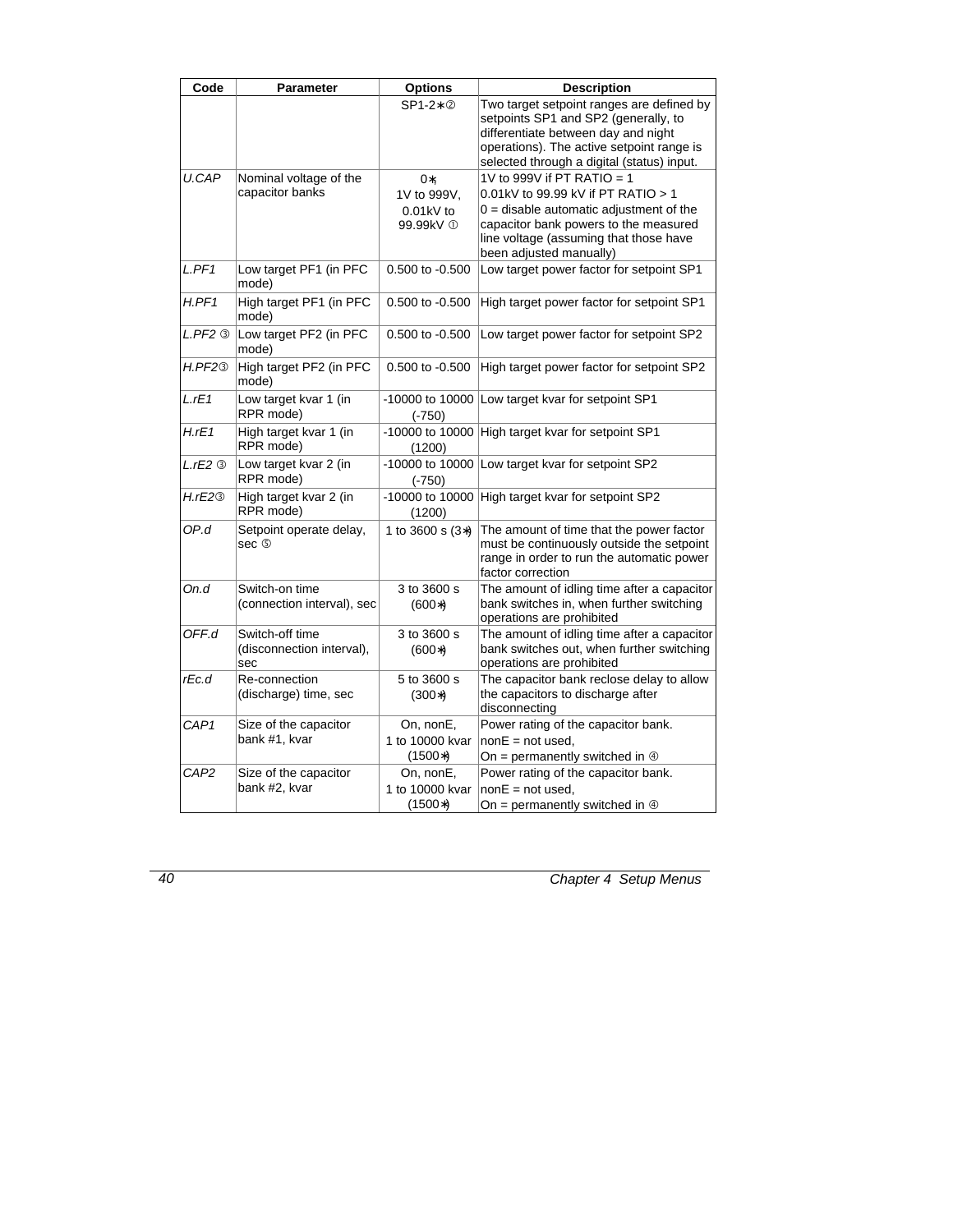| Code | <b>Parameter</b>                       | <b>Options</b>  | <b>Description</b>                          |
|------|----------------------------------------|-----------------|---------------------------------------------|
| CAP3 | Size of the capacitor                  | On, nonE,       | Power rating of the capacitor bank.         |
|      | bank #3, kvar                          | 1 to 10000 kvar | $lnone = not used.$                         |
|      |                                        | (1500*)         | On = permanently switched in $\Phi$         |
| CAP4 | Size of the capacitor                  | On, nonE,       | Power rating of the capacitor bank.         |
|      | bank #4, kvar                          | 1 to 10000 kvar | $ nonE = not used.$                         |
|      |                                        | $(1500*)$       | On = permanently switched in $\Phi$         |
| CAP5 | Size of the capacitor                  | On, nonE*,      | Power rating of the capacitor bank.         |
|      | bank #5, kvar                          | 1 to 10000 kvar | $ nonE $ = not used,                        |
|      |                                        |                 | On = permanently switched in $\Phi$         |
| CAP6 | Size of the capacitor<br>bank #6, kvar | On, nonE*,      | Power rating of the capacitor bank.         |
|      |                                        | 1 to 10000 kvar | $lnone = not used.$                         |
|      |                                        |                 | On = permanently switched in $\circledcirc$ |
| CAP7 | Size of the capacitor                  | On, nonE*,      | Power rating of the capacitor bank.         |
|      | bank #7, kvar                          | 1 to 10000 kvar | $ nonE = not used.$                         |
|      |                                        |                 | On = permanently switched in $\Phi$         |
| CAP8 | Size of the capacitor                  | On, nonE*,      | Power rating of the capacitor bank.         |
|      | bank #8, kvar                          | 1 to 10000 kvar | $nonE = not used$                           |
|      |                                        |                 | On = permanently switched in $\Phi$         |

 $\Phi$  When the PFC is programmed to operate with two setpoint ranges, the active setpoint range is selected by the external contact status through the instrument's digital input: open = SP1, closed = SP2 setpoint range. To sense an external contact status, the digital input should be configured as a status input (see Section 4.3).

- d Nominal voltage is shown in units of Volts as a whole number, or in kVolts with two decimal places.
- **EXECUTE:** These parameters appear only if setpoint SP2 is selected as an operational setpoint.
- **Exercise is setting this parameter to 'On' forces a capacitor bank to be permanently switched in** when the PFC is put into an operation mode, and to be switched out when the PFC shuts down, following all switching and re-close time delays. The permanently switched banks continue under PFC protection but are not involved into either switching program.
- g This delay is also used in automatic operation modes as the reference restoration time when an alarm setpoint override condition takes place followed by the soft release of the capacitor banks (see Section 4.6). When the alarm condition is no longer present, the PFC will delay restoration of the automatic switching program for an amount of time equal to 50 times the power factor setpoint operate delay. This prevents excess cycling in over-voltage and high harmonics conditions.

#### **NOTES:**

- 1. The PFC setup parameters, except the operation mode, are protected from being changed while the PFC is running. Ensure that the PFC is OFF before configuring setup parameters. To disable protection after shutting the PFC down, exit the setup menu, and then re-enter the menu once more.
- 2. The PFC may not be put in operation mode if no capacitor banks are specified in the PFC setup either as controlled or permanently switched banks.
- 3. The power rating values for the capacitor banks are not allowed to be in descending order. Each capacitor bank must have the same or higher power value than the previous bank. When entering the bank powers, the starting value is prompted at equal to the power of the previous bank and is not permitted to drop below this value.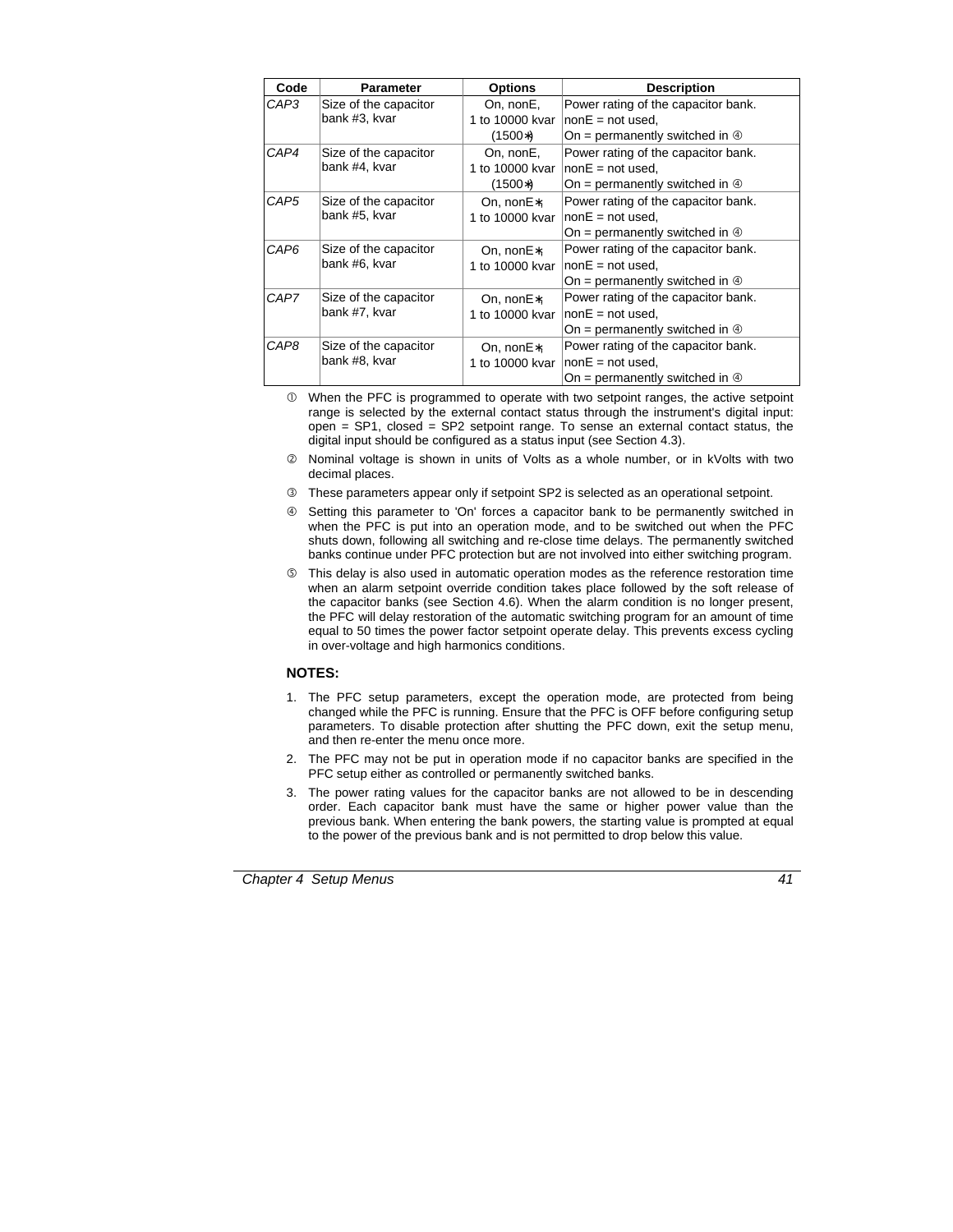- 4. The target power factor limits are always specified for the I and IV quadrants regardless of the location of the instrument on the source or load side. The PFC will automatically account for the direction of power flow providing full four-quadrant operation.
- 5. If both target power factor limits are specified for the same quadrant, the high power factor limit should never be less than the low limit. If the target limits are being set for two quadrants, the lagging (inductive) power factor should be specified as the low limit and the leading (capacitive) one as the high target limit. Whenever these relations are not fulfilled, the instrument will automatically adjust the high target power factor to the low target limit.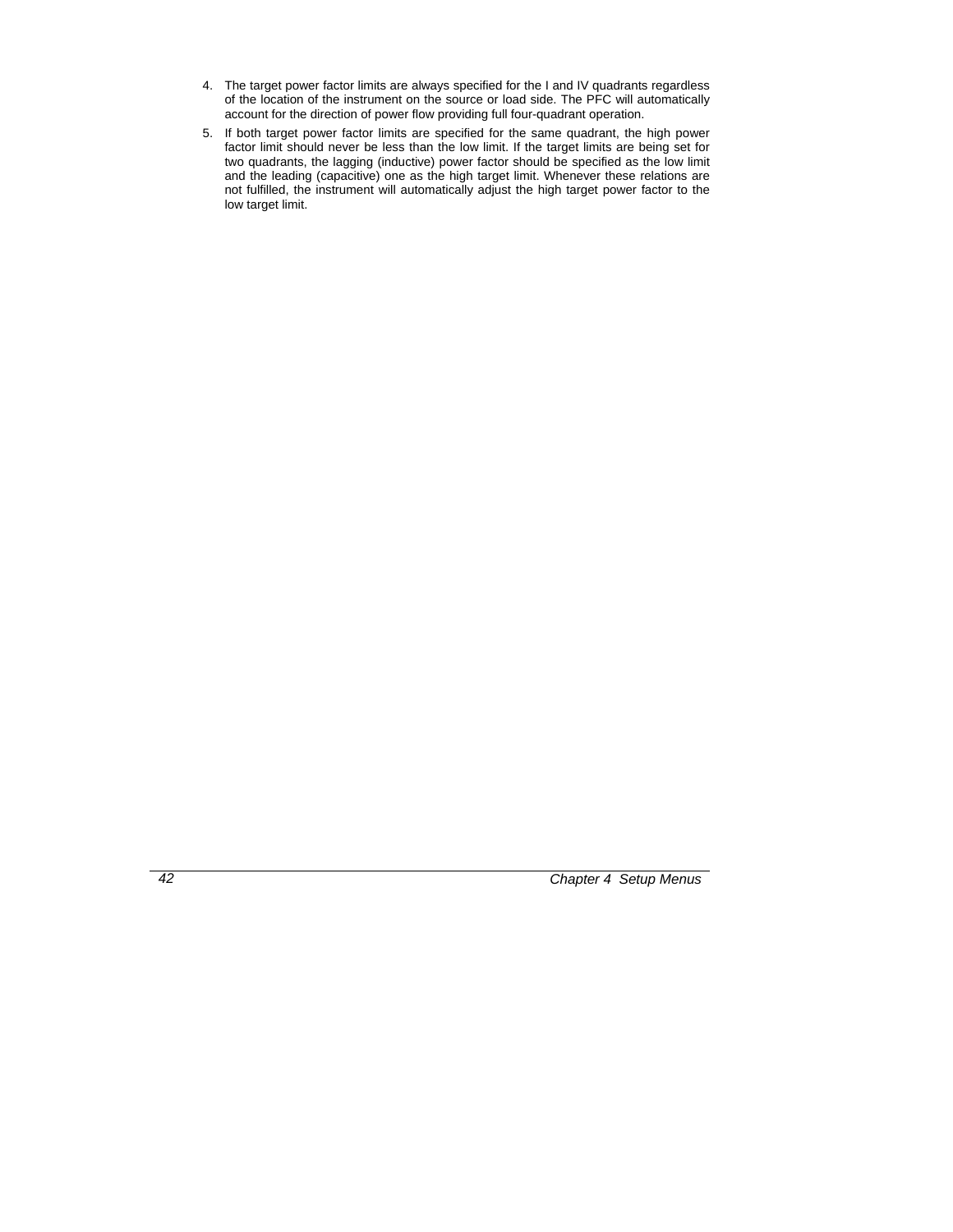# **4.14 PFC Manual Mode Menu**



This menu allows you to manually operate (connect or disconnect) the PFC capacitor banks in progressive order by entering commands from the front panel. The menu can be only accessed via the *Setup Change Menu (CHG)* if the PFC is running in Manual Mode (see Section 4.13, PFC Setup).

When in the Manual Mode menu, the present measured power factor value is displayed in the upper window, the PFC operation status in the flashing middle window and measured reactive power in the lower window. Depending on the selected power factor setpoint trigger, the power factor and reactive power are based on the true RMS measurements or on the fundamental harmonic values. The PFC operation status reported in the middle window is explained in Table 4-12.

The up/down arrow keys are used as the command keys and act in Manual Mode as follows:



Switches in a capacitor bank

Switches out a capacitor bank

The capacitor banks are connected and disconnected progressively from the first controlled bank to the last, following all pre-set switching and re-connection delays. Whenever a number of the banks with the same size are available, the PFC will use at each step the bank that has the minimum number of switching cycles. A new command will not be accepted until the PFC has completed the previous command, i.e., until the reported PFC operation status is *Ready, Full* or *Idle*.



## *To switch in a capacitor bank:*

 $\checkmark$  Ensure that the PFC is ready, and then press and release the up arrow key.

## *To switch out a capacitor bank:*

 $\checkmark$  Ensure that the PFC is ready, and then press and release the down arrow key.

#### *To quit the menu:*

 $\checkmark$  Press  $\text{ENTER}$  or  $\text{esc}$ .

#### **Table 4-12 PFC Operation Status**

| Code               | <b>Operation Status</b> | <b>Description</b>                                                             |
|--------------------|-------------------------|--------------------------------------------------------------------------------|
| rdY<br><b>ALAr</b> | Ready<br>Alarm          | A switching program is complete<br>Operations are stopped by an alarm setpoint |
| buSY               | Busy                    | Waiting until a switching delay is expired                                     |
| <b>FULL</b>        | Full                    | All capacitor banks are switched in                                            |
| <b>IdLE</b>        | Idle                    | All capacitor banks are switched out                                           |

#### **NOTE**

The Manual Mode commands do not affect the capacitor banks that are defined as permanently switched banks. These always switch in automatically when the PFC is put into operation, including in Manual Mode.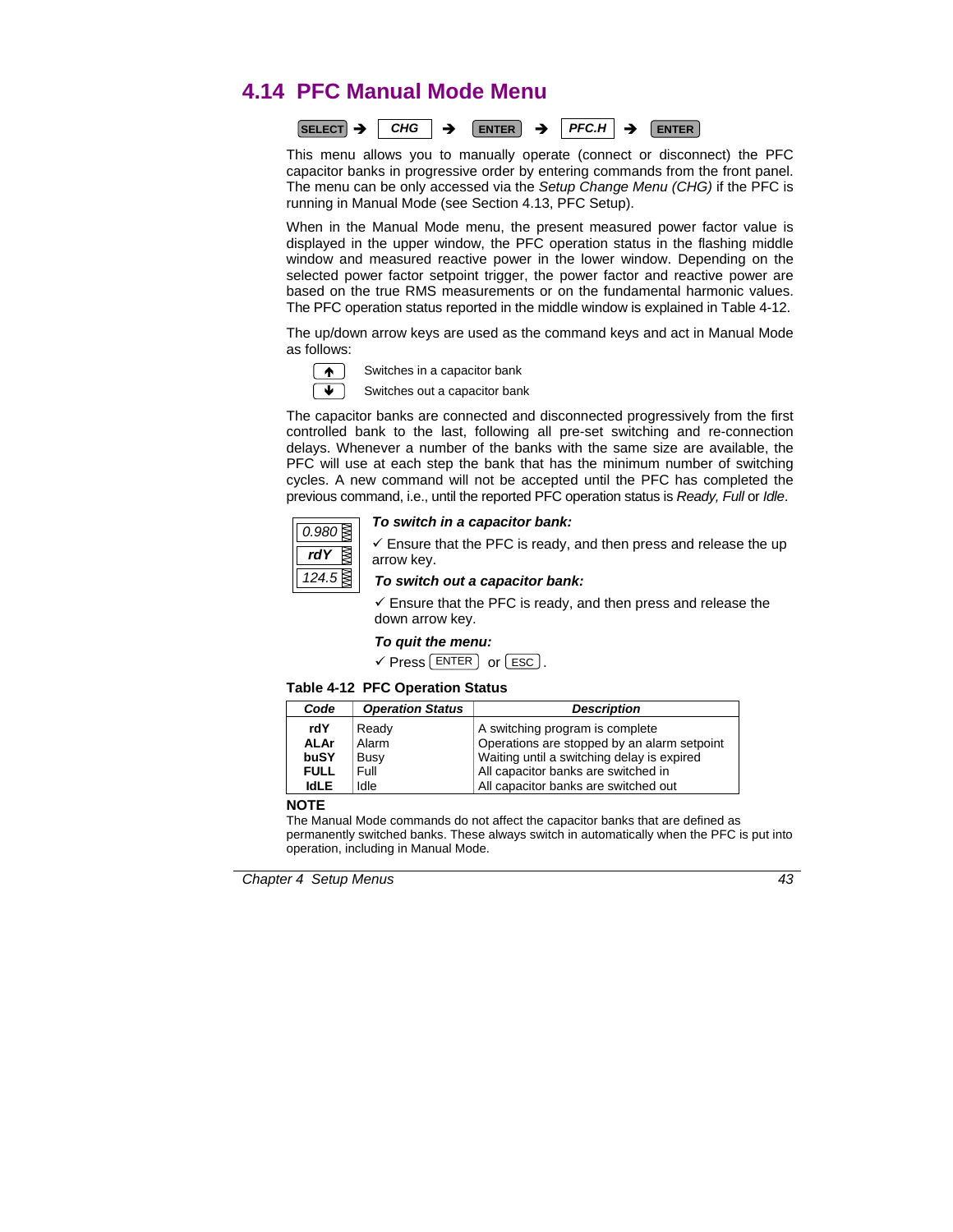# **Chapter 5 PFC Setup and Operation**

This chapter describes how to setup the Power Factor Controller for your application and explains its important features. Brief instructions are included for certain setup and display operations. Complete setup instructions are found in Section 4.13, *PFC Setup*; complete display information is found in Chapter 6 (*Data Display*) and Chapter 7 (*Viewing Status Information*).

## **5.1 Capacitor Bank Control Options**

The C192PF8-RPR offers you three options to control capacitor banks in order to meet the conditions of your electrical equipment and avoid unnecessary switching. All options may be used at the same time when applied to different banks.

## **Automatic Control**

This option puts the banks under full PFC control and allows them to be used in either a manual or automatic PFC switching program.

To put the capacitor bank under PFC control, specify the bank size in kvar to allow for manual or automatic bank switching (see Section 4.13, PFC Setup).

## **Manual Control**

This option allows some of the banks to be manually switched in using direct control over the output relays. You can use this option for checking or repairing capacitor banks.

This option does not use the PFC to control the capacitor banks. Switching is done outside the PFC by directly forcing the output relays from the front panel (see Section 4.12, Manual Relay Control Menu) or via communications. The switched in banks remain connected until they are disconnected manually.

The size of the capacitor banks intended for direct manual control should be set to none (see Section 4.13, PFC Setup), thus moving them out of the PFC control.

Since the PFC does not manage the capacitor banks, and forcing the output relays also overrides the common alarm setpoint conditions, neither PFC setpoint protection nor common alarm setpoints can be used to protect the capacitor banks against harmful alarm conditions. This should be done separately, outside the C192PF8-RPR.

## **Permanently Switched (Non-Programmable) Banks**

This option allows some of the banks to be automatically switched in whenever the PFC is put into operation and to remain permanently connected any time the PFC is operating. This option is intended to avoid excess cycling of the capacitor banks that draw near their cycling limit, or to put constant capacitive load onto the network to avoid non-necessary switching.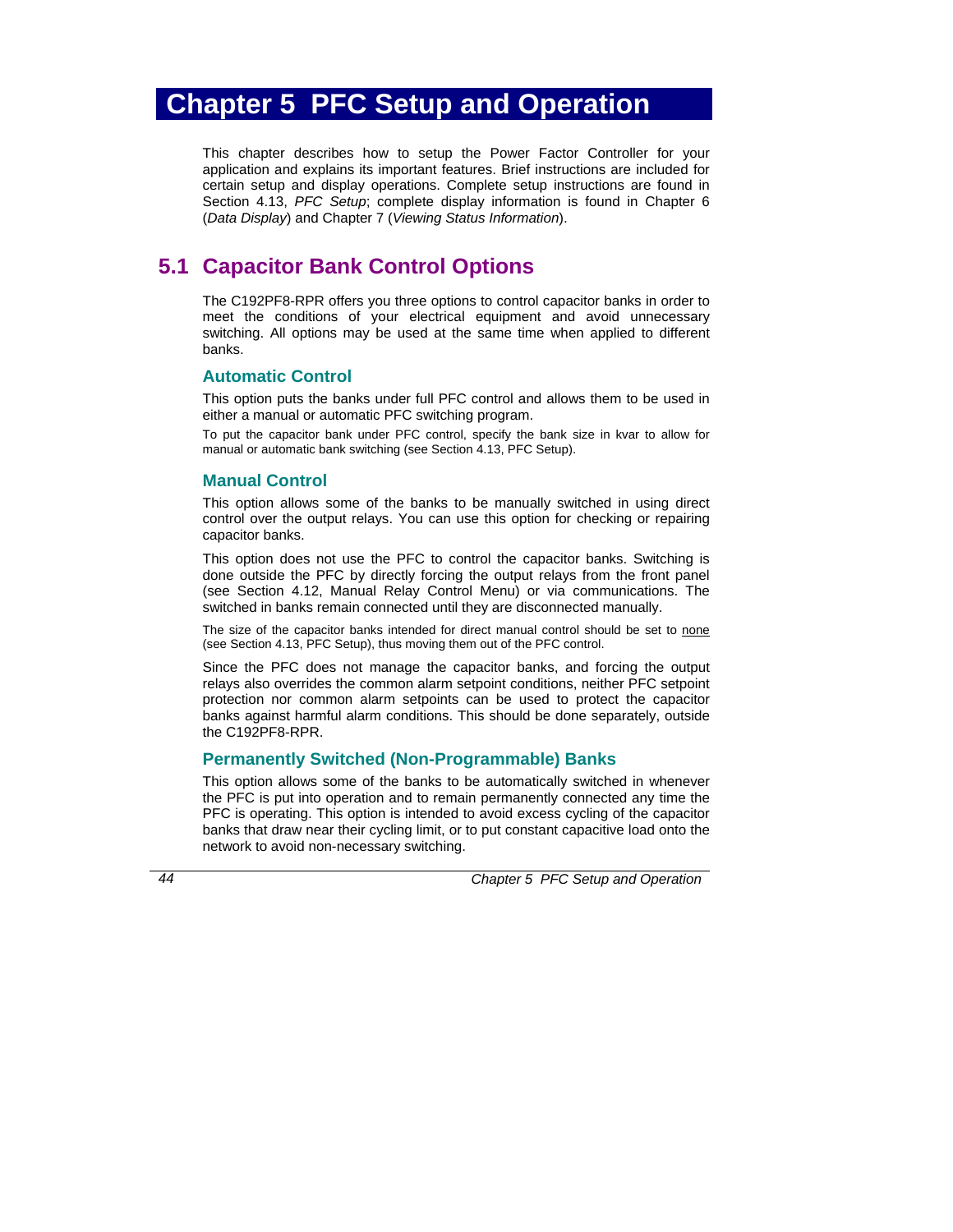To specify the bank as a permanently switched bank, set the bank size parameter to On (see Section 4.13, PFC Setup).

The permanently switched banks are switched in automatically when the PFC is put into either manual or automatic operation mode and before a switching program begins, and are switched out when the PFC shuts down, following all switching and re-connection time delays. These banks remain under PFC protection but are not involved into either switching program (assumed to be nonprogrammable banks).

# **5.2 PFC Operation**

## *5.2.1 Modes of Operation*

The PFC can operate in three control modes: self-adapting automatic mode, optimizing automatic mode, and manual mode. Both automatic modes provide automatic power factor (in Power Factor Controller mode) or reactive power (in Reactive Power Regulator mode) correction whereby the PFC automatically accounts for deficient or excessive reactive power and makes necessary adjustments.

## **Self-adapting Automatic Mode (Auto 1)**

Self-adapting mode is a simple automatic operation mode suitable to most applications. The PFC switches in additional banks when the measured power factor lags against the target power factor or the measured reactive power is over the high target kvar (excessive inductive load is detected), and switches out redundant banks when the measured power factor leads against the target power factor limits or the measured reactive power is under the low target kvar (excessive capacitive load is detected).

The capacitor banks are switched in and switched out progressively, always starting from the low-size bank available at this step, following the pre-set switching and re-connection delays.

The self-adapting program is complete when one of the following is true:

- 1. The measured power factor (in PFC mode) or kvar (in RPR mode) attains the pre-set PFC setpoint range.
- 2. In PFC mode, the deviation from the target power factor is less than 0.7 of the smallest size bank.

## **Automatic Optimization Mode (Auto 2)**

This is a highly optimized operation mode that provides minimum switching operations. At each step, the PFC accounts for deficient inductive or capacitive reactive power to attain the target power factor or target kvar and selects the exact combination of the banks among those presently available that requires the minimum number of switching operations.

Whenever no combination is found that allows achieving the target setpoint range, the PFC will select a combination that provides minimum deviation from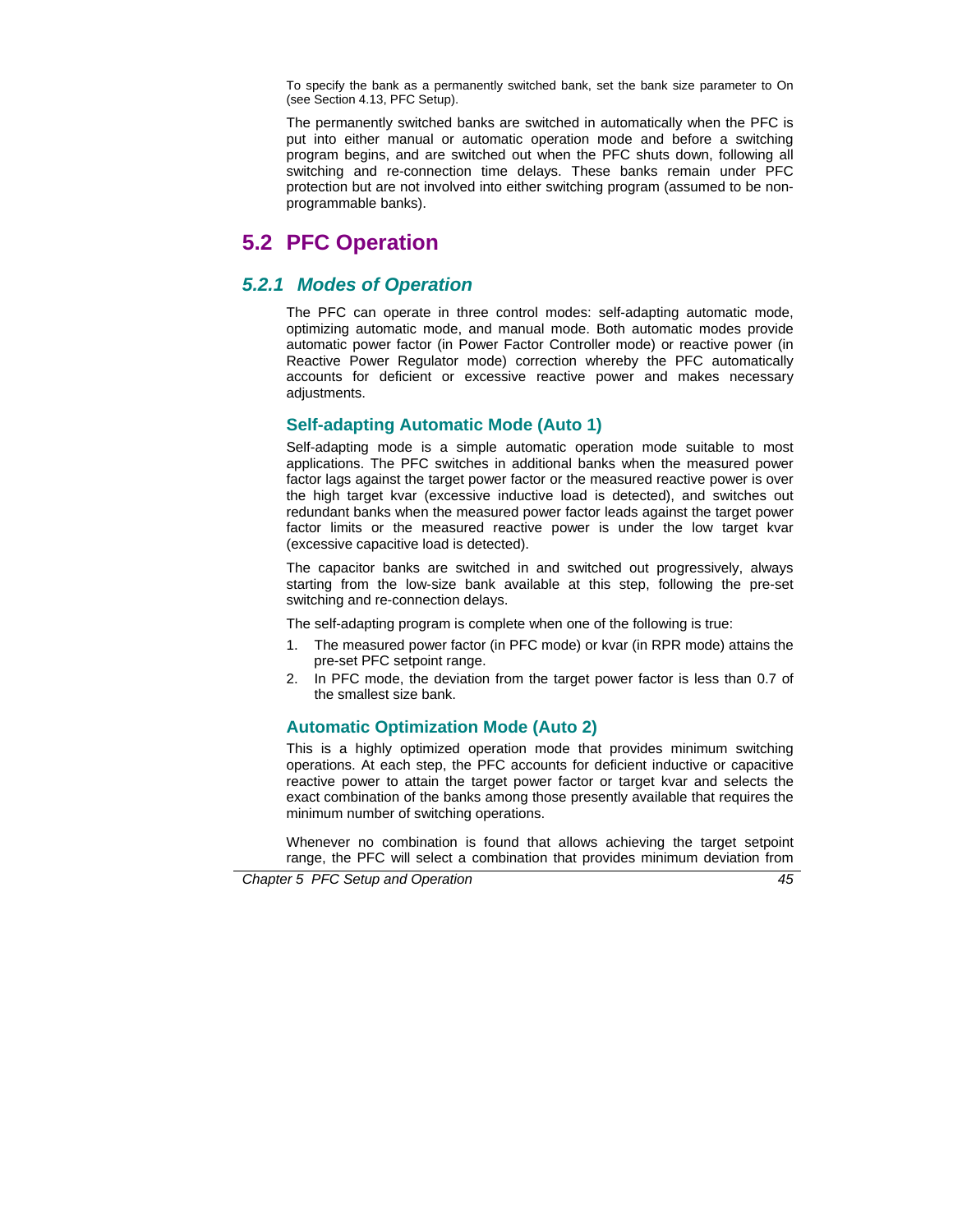the target. When no leading (capacitive) target power factor is allowed, only combinations that provide lagging (inductive) power factor will be checked.

The banks are connected and disconnected starting from the low-size banks, following all pre-set switching and re-connection delays. Alternation of switching operations is provided when needed to avoid excessive deviation from the target power factor.

The optimization program is complete when one of the following is true:

- 1. The measured power factor (in PFC mode) or kvar (in RPR mode) attains the pre-set PFC setpoint range.
- 2. In PFC mode, the deviation from the target power factor is less than 0.7 of the lowest-size bank.
- 3. The optimal combination may not be achieved. The controlled power factor or kvar is brought to the value that is as close as possible to the target.

## **Manual Mode**

This mode can be used for manual adjustment of the power factor or kvar and for testing purposes. In manual operation mode, power factor or kvar correction is triggered by user commands entered from the front panel (see Section 4.14, PFC Manual Mode Menu) or through communications. Each command switches in or switches out a single capacitor bank. When there are no banks that can be operated or an alarm condition is present, the user command is discarded.

The banks are switched in and switched out progressively, always starting from the lowest-size bank available, following the pre-set switching and re-connection delays.

Manual Mode is a safe, fully protected operation mode provided that the setpoint protection overrides especially dedicated to the PFC are also operational here. Whenever the capacitor banks are protected through the alarm setpoints and an alarm override condition is present, the manual command will be overridden resulting in immediate or soft switch-off of the capacitor banks.

## **Changing the Operation Mode**

From the PFC setup menu (see Section 4.13, PFC Setup), set the operation mode parameter to the desired mode. This entry is always enabled unless the PFC is in Shut Down mode.

Changing from one operation mode to another mode can be done while the PFC is running, with no need to shut it down. The new program will start immediately from the present point achieved. No extra cycling will be made if the previous automatic program was completed. Changing to Manual Mode will stop all switching operations.

After changing to an automatic mode, the disconnected capacitor banks will be put into operation after the full discharge time.

The PFC setup options (as well as certain basic configuration options) may not be changed while the PFC is running.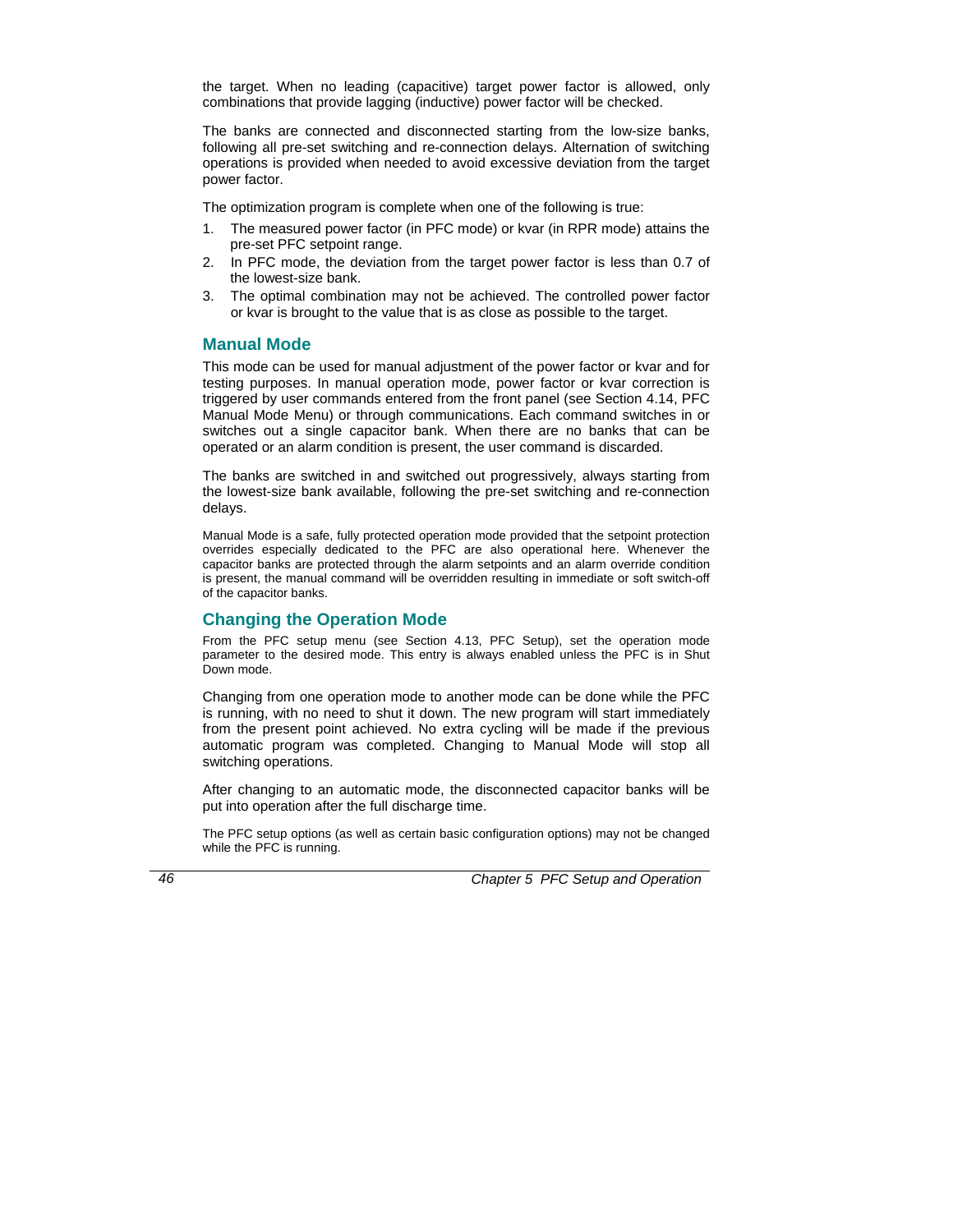## **Shutting the PFC Down**

From the PFC setup menu, set the PFC operation mode to OFF. This will put the PFC into Shut Down mode.

Shut Down mode provides step-by-step disconnection of all the capacitor banks that are under the PFC control. The banks switch out progressively, following disconnection intervals (switch-off delays). After all the banks are switched out, the PFC is put into OFF state.

## *5.2.2 PFC Setpoints*

The PFC can operate in Power Factor Controller (PFC) mode or Reactive Power Regulator (RPR) mode depending on the target setpoint parameter set for the PFC.

The PFC can provide power factor or reactive power regulation using one of four measured values as a target setpoint:

- true power factor;
- fundamental's power factor (displacement) ;
- true reactive power;
- fundamental's reactive power.

When automatic operation is enabled, PFC operations are triggered automatically by the PFC setpoint whenever the measured value is outside the user-defined setpoint range.

## **PFC Setpoint Trigger**

In order to operate reliably under various harmonic conditions, the PFC allows you to choose one of the following two calculation methods for the power factor or kvar trigger:

- 1. True power factor or true kvar based on the true RMS calculations. It accounts for harmonics through the 15th, and is recommended for electrical networks where voltage THD is no more than 5%. For higher levels of harmonics, the power factor and kvar readings will vary too frequently, which may result in excess cycling of the capacitors unless you drastically increase the setpoint operate delay.
- 2. The power factor displacement or fundamental's kvar based on the fundamental harmonic measurements. It does not account for presence of high harmonics and will give stable results in all conditions regardless of the present harmonics level.

## **Operational Setpoints**

Two target setpoint ranges can be defined, generally, for day and night operation, which are switched externally through the instrument digital input. They are designated as setpoints SP1 and SP2.

Unless you do intend to switch the setpoint ranges, specify the operational setpoints as SP1. In this event, only the setpoint SP1 will be operational, and the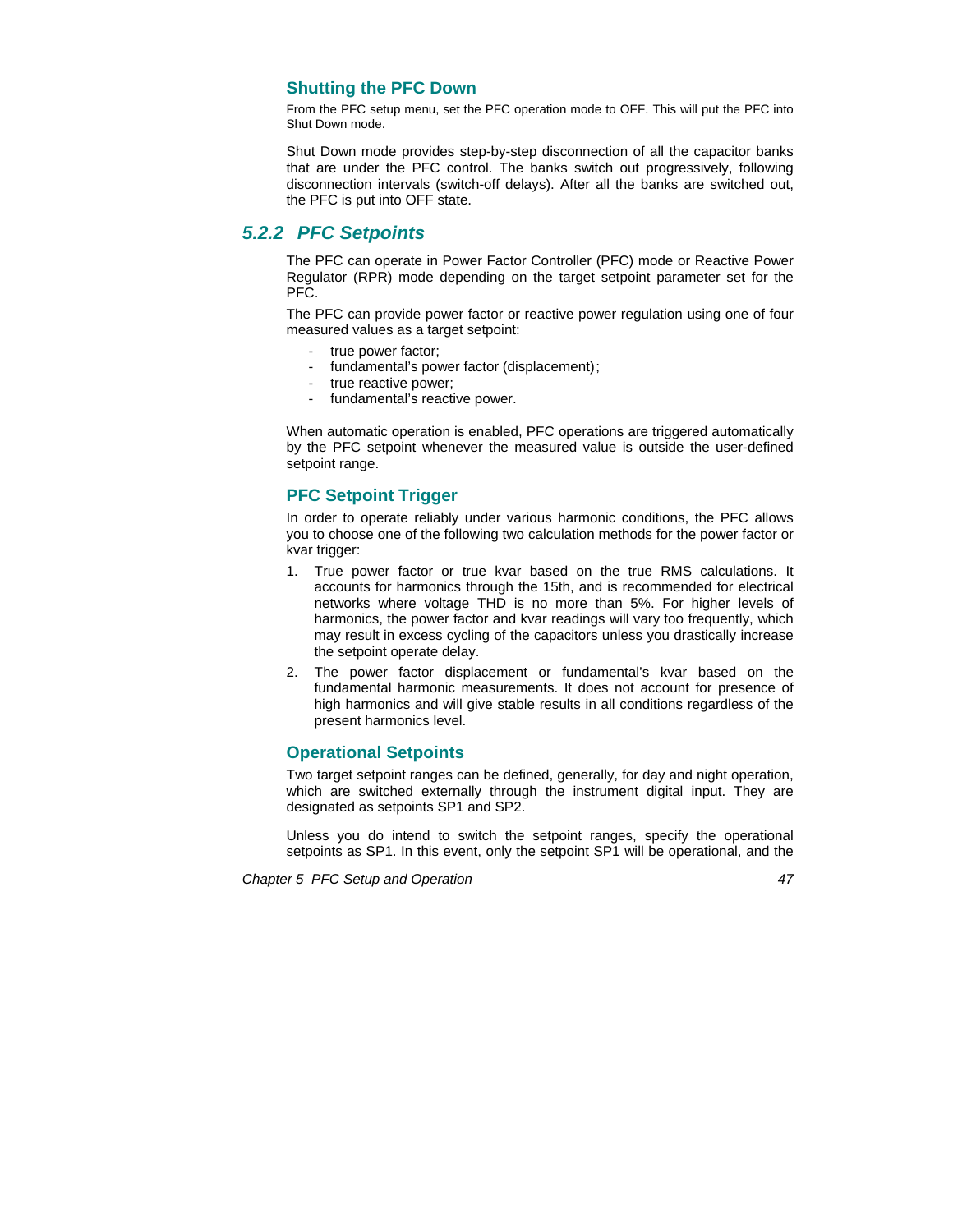PFC will not take into account the status of the digital input. The second setpoint will not even appear in the PFC setup menu.

If you want to use different target setpoints and switch them depending on the time schedule or another external condition, specify the operational setpoints as SP1-2. In this event, both SP1 and SP2 setpoint ranges will be available for setup, and should be defined for proper operation. The PFC will always consider the status of the digital input in order to select an appropriate setpoint range: open = SP1, closed = SP2. Before running the PFC, configure the digital input as a status input (see Section 4.3).

## **Power Factor Setpoint Ranges**

The setpoint range limits are designated as L.PF1 (low target power factor) and Hi.PF1 (high target power factor) for the first setpoint, and as L.PF2 and H.PF2 for the second setpoint.

The allowable range for either power factor setpoint is 0.5 (inductive) to -0.5 (capacitive). The default setpoint range is 0.80 to 0.98.

The target power factor limits are always specified for the I (first) and IV (fourth) quadrants with positive (imported) active power, regardless of the location of the instrument on the source or load side. The PFC will automatically account for the direction of power flow providing full four-quadrant operation.

If both target power factor limits are specified for the same quadrant, the high power factor limit should never be less than the low limit. If the target limits are being set for two quadrants, the lagging (inductive) power factor should be specified as the low limit and the leading (capacitive) one as the high target limit. Whenever these relations are not fulfilled, the instrument will automatically adjust the high target power factor to the low target limit.

#### **Reactive Power Setpoint Ranges**

The setpoint range limits are designated as L.rE1 (low target reactive power) and Hi.rE1 (high target reactive power) for the first setpoint, and as L.rE2 and H.rE2 for the second setpoint.

The allowable range for either reactive power setpoint is -10,000 (capacitive) to 10,000 (inductive).

The target reactive power limits are always specified for the I (first) and IV (fourth) quadrants with positive (imported) active power, regardless of the location of the instrument on the source or load side.

The high reactive power limit should never be less than the low limit. Whenever this is not fulfilled, the instrument will automatically adjust the high target reactive power to the low target limit.

## **PFC Setpoint Operate Delay**

The PFC setpoints will not respond to the poor power factor or kvar if the time that the measured value is outside the setpoint range is less than the user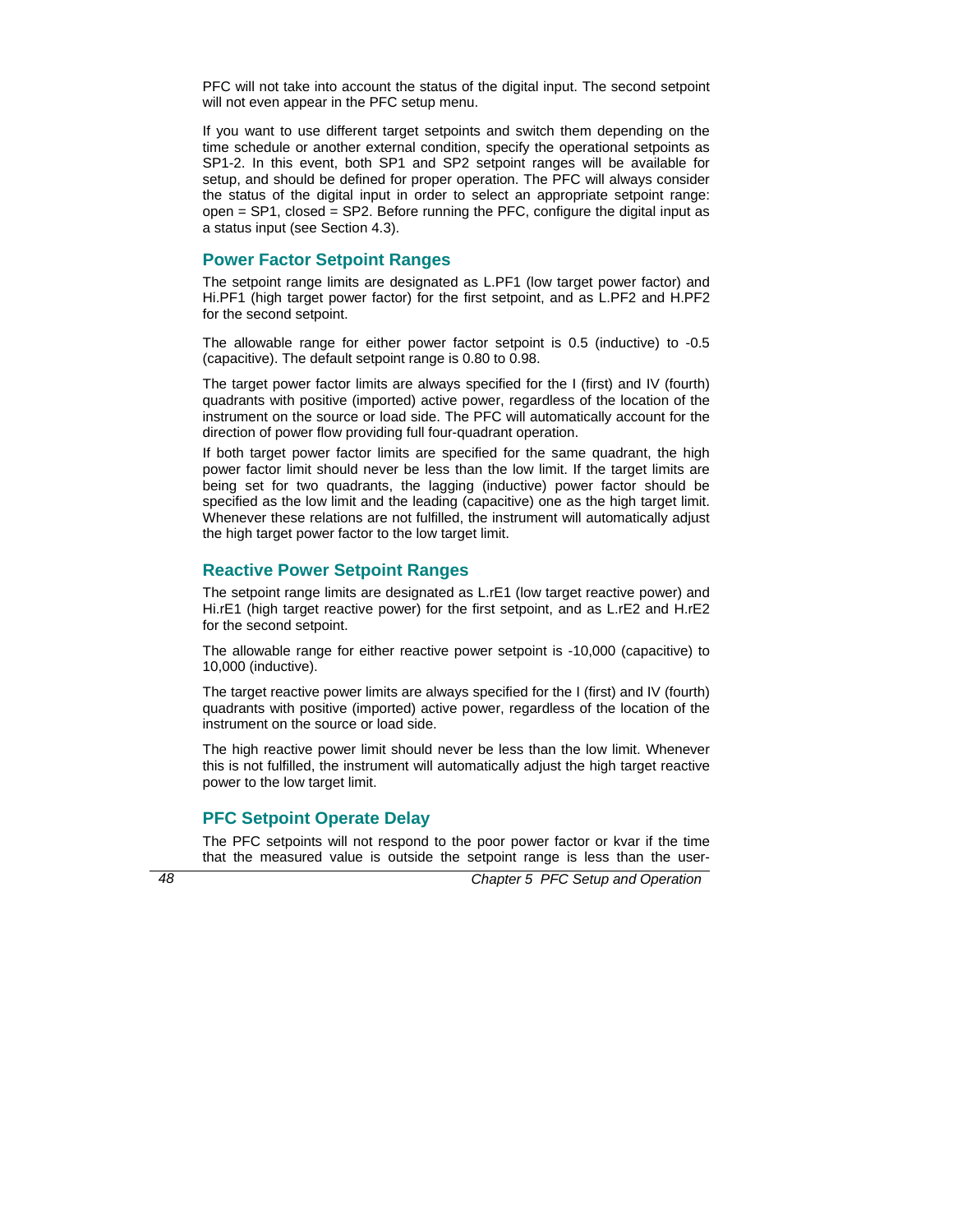defined setpoint operate delay. This makes the trigger less sensitive to fast changes in load thus avoiding excess switching.

The operate delay timer is reloaded each time the measured power factor oversteps the setpoint range limits.

The allowable range for the operate delay is 1 to 3600 sec. The default value is 3 sec.

## **Low Lacking Reactive Power**

To avoid excess cycling, the power factor setpoint will not trigger the PFC if the lacking reactive power is less than 0.7 of the lowest-size bank (usually with no load or in presence of very low load).

## *5.2.3 Switching Block Delays*

All bank-switching operations are performed following safety block delays in order to avoid excess transient voltages and currents, and to prevent possible damage to the contactors and capacitors.

## **Switch-on Delay (Connection Interval)**

This is the amount of time after the capacitor bank switches in during which the following switching operations are prohibited.

The PFC will not perform either connection or disconnection of the banks until the switch-on delay timer expires. This avoids multiple switching of the capacitor banks that would otherwise cause excess current pulses.

The switch-on delay can be adjusted from 3 to 3600 sec. The default setting is 600 sec.

## **Switch-off Delay (Disconnection Interval)**

This is the amount of time after the capacitor bank switches out during which the following switching operations are prohibited.

The PFC will not perform either connection or disconnection of the banks until the switch-off delay timer expires. This avoids multiple switching of the capacitor banks that would otherwise cause excess transient voltages and currents in the circuits.

The switch-off delay can be adjusted from 3 to 3600 sec. The default setting is 600 sec.

## **Re-connection (Re-close) Delay**

This is the amount of time after the capacitor bank switches out during which the re-connection of the bank is prohibited, in order to allow the capacitors to discharge. This avoids bringing the still-charged capacitors back after the voltage is restored that would otherwise cause permanent damage to the contactors and the capacitors because of extremely high over-voltage.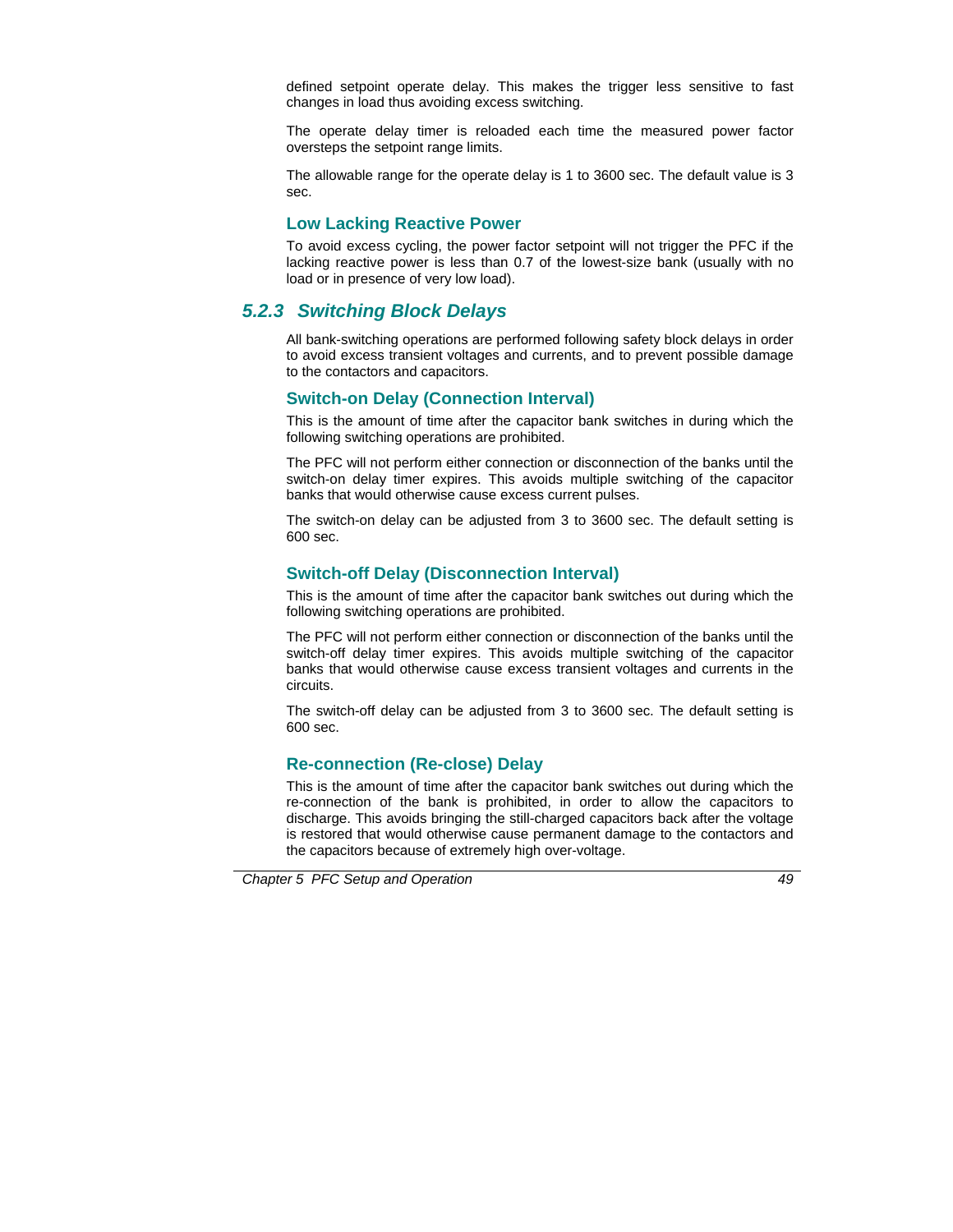Normally, the capacitors discharge through fixed resistors that are connected to the capacitors directly or via auxiliary contacts of the contactors. Refer to the capacitor data sheet for the recommended discharge time for your capacitors.

The re-connection delay can be adjusted in the range of 3 to 3600 sec. The default setting is 300 sec.

## *5.2.4 Arranging the Capacitor Banks*

## **Sizing of the Capacitor Banks**

In order to provide reliable operation of the PFC, the sequence of the capacitor banks should admit different power combinations that must match the reactive load of your power network. The total power of all capacitor banks should be sufficient to provide refine power factor correction in worst cases of excessive inductive load.

It is recommended to use one of the following sequences of the capacitor banks, where all bank powers are multiples of the power of the first bank:

> **c, c, c,....c; c, 2c, 2c,....2c; c, 2c, 4c,....4c; etc.**

where:

 $c =$  the power of the first capacitor bank, kvar:  $2c =$  twice the power of the first capacitor bank, kvar:

4c = four times the power of the first capacitor bank, kvar;

etc.

From the PFC setup menu (see Section 4.13, PFC Setup), specify the power ratings for the capacitor banks in kvar, progressively, starting from the first sized bank. The capacitor banks have the same numbers as the output relays to which they must be connected.

The power ratings are not allowed to follow in descending order. Each bank must have the same or greater size against the previous bank. When entering the bank power, the starting size is prompted at the power of the previous bank and will not be allowed to drop below this value.

The sized capacitor banks are not required to occupy adjacent output relays. They may alternate with permanently switched banks and not connected banks (see Section 5.1). In all cases, the first bank sized in kvar will be taken as the reference bank for PFC operations, and all sized banks will be treated in one sequence.

## **Adjusting the Bank Rated Power to the Operating Voltage**

The PFC calculates the network response to switching operations using the bank rated powers, normally given for the nominal (rated) voltage. Since the power of the capacitor banks extremely depends on the operating voltage, the PFC needs to adjust bank rated powers to the true operating voltage in the circuits.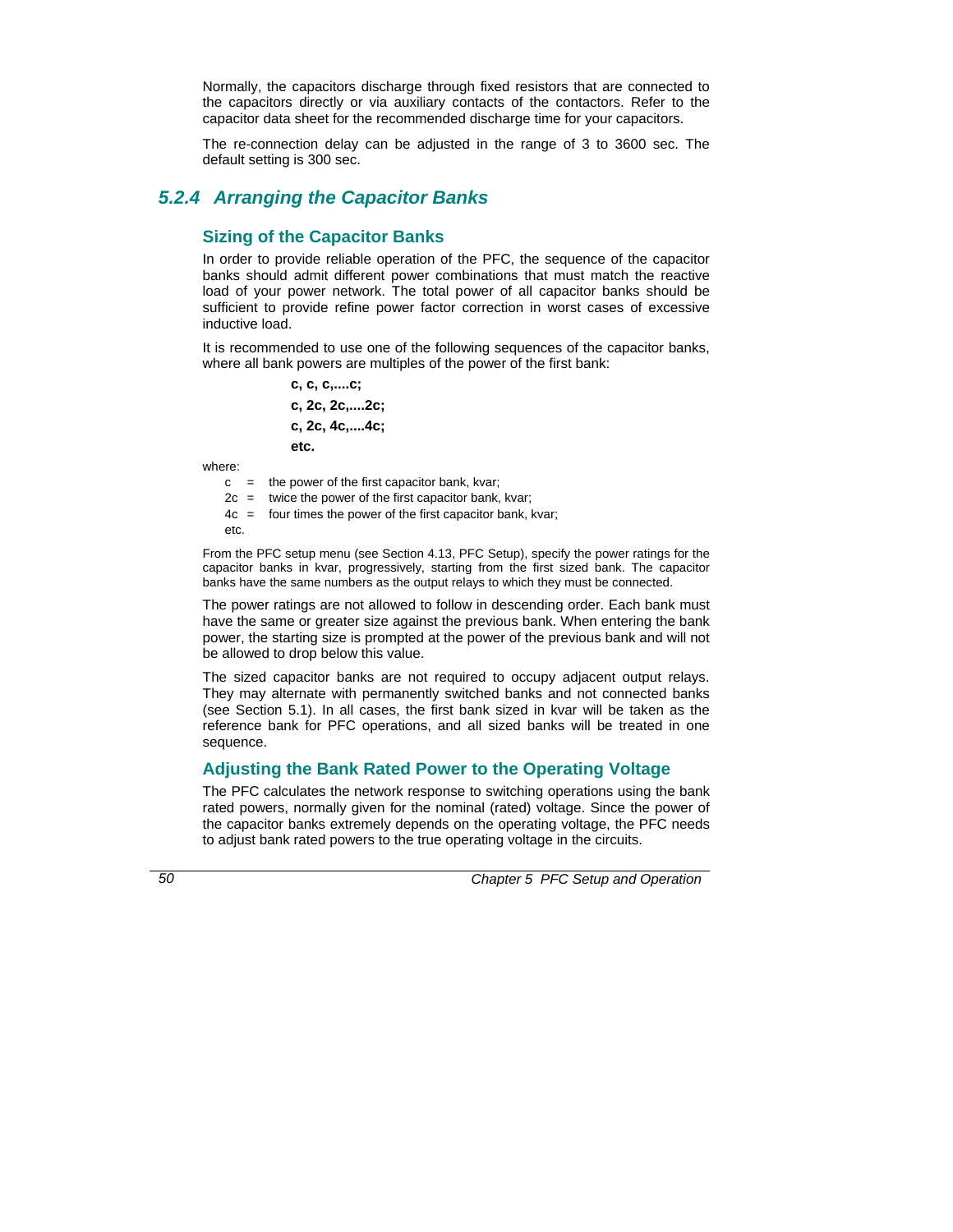The C192PF8-RPR allows you to choose between manual and automatic adjustment of the capacitor bank powers. If you choose to make this manually, specify the bank nominal voltage in the PFC setup as zero, and then enter the reactive powers for each bank being recalculated for the operating voltage of the banks, as follows:

$$
Q = Qr \frac{V^2}{Vn^2}
$$

where:

- Q reactive power of the bank, kvar
- Qr rated reactive power of the bank, kvar
- V operating voltage, V
- Vn nominal (rated) voltage of the bank, V

If you allow for automatic adjustment of the bank powers, specify in the PFC setup the nominal voltage of your capacitor banks and the individual rated power for each capacitor bank. PFC will automatically account for the measured operating voltage to adjust the capacitor bank powers.

## *5.2.5 Relay Operation (Switching Cycle) Counters*

In all modes of operation, the PFC tries to equate cycling for the banks with the same size. Whenever a number of the banks with the equal power are available, the PFC will use the bank that has the minimum number of switching cycles.

In order to control cycling of the capacitor banks and the contactors used for capacitor switching, the PFC maintains the individual operation counter (switching cycle counter), for each output relay. The cycle counter contains the number of complete switching cycles of the bank. The PFC updates the counter when it switches in the corresponding bank.

The present status of the cycle counters can be inspected through the Status Information Menu (see Chapter 7) or via communications. Each counter can be cleared individually or all counters together by a single operation (see Section 4.11 and Chapter 7).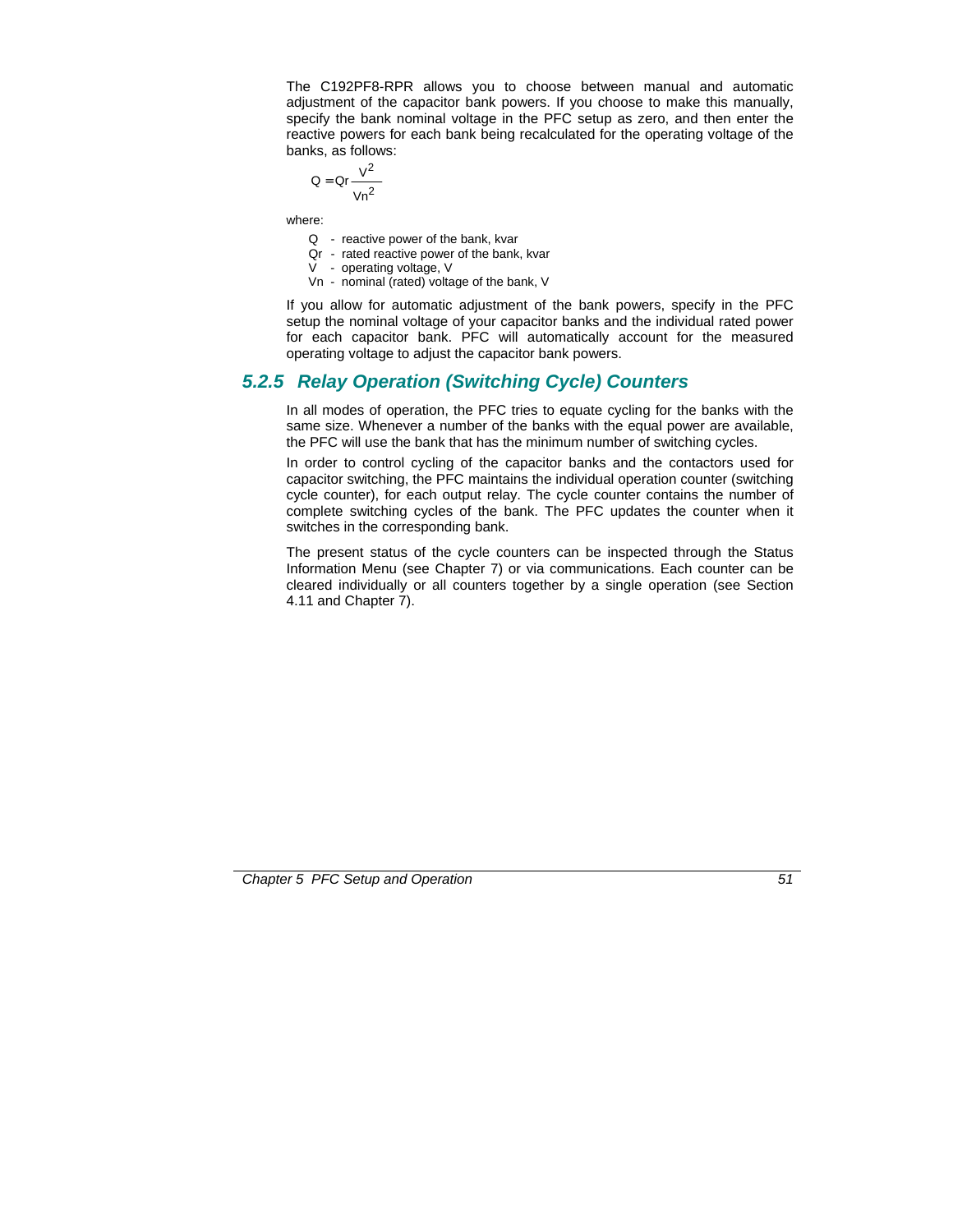# **5.3 Capacitor Banks Protection**

## *5.3.1 PFC Protective Actions*

The reason for the PFC protection mechanism is to protect the capacitor banks and contactors against harmful conditions that would lead to extremely high overvoltage, or would cause undesirable effects such as high transient voltages and currents and high harmonics. The effect of the PFC protection is automatic disconnection of the capacitor banks that should occur immediately in the event of danger to capacitors, or progressively, in less dangerous situations, until alarm conditions disappear (with minimal cycling whenever possible).

In the C192PF8-RPR, all protective functions are provided through the universal mechanism of programmable alarm setpoints (see Section 4.6, Alarm/Event Setpoints Menu).

 $\boxtimes$  The PFC itself has no embedded protection functions that may automatically disconnect the capacitor banks in such situations. With no setpoint protection, the capacitor banks will remain unprotected against damaging conditions unless external protection is used.

Any number of the 16 programmable setpoints can be used for PFC protection. Section 5.3.2 provides instructions on how to program certain highly recommended setpoints for typical alarm conditions. Notice that the effect of the setpoints does not depend on their order in the setpoint list.

 $\boxtimes$  Protection of the capacitors against short circuits should be carried out separately using either fuses or switches with over-current protection.

The three following setpoint actions are specially intended for the use with the PFC alarm protection setpoints.

## **Hard Switch-Off**

When alarm override condition is detected, the Hard Switch-Off action immediately switches out all the capacitor banks including those defined as permanently switched in. When used with the No-Volt trigger condition (see Table 4-7), this action provides the fastest possible response to voltage interruptions.

## **Soft Switch-Off**

The Soft Switch-Off action switches off the capacitor banks progressively in preset disconnection intervals, while the alarm condition is present. This allows circumventing over-voltage or high harmonics conditions with minimum cycling of the capacitor banks. The banks that are defined as permanently switched in are not affected. After the alarm condition, the PFC will return to automatic operation after the safety delay which is 50 times the power factor setpoint operate delay.

## **Stop (Freeze) PFC**

This action freezes automatic operation of the PFC until the alarm condition disappears. No switching operations on the capacitor banks will be performed. This action does not affect operations in manual mode.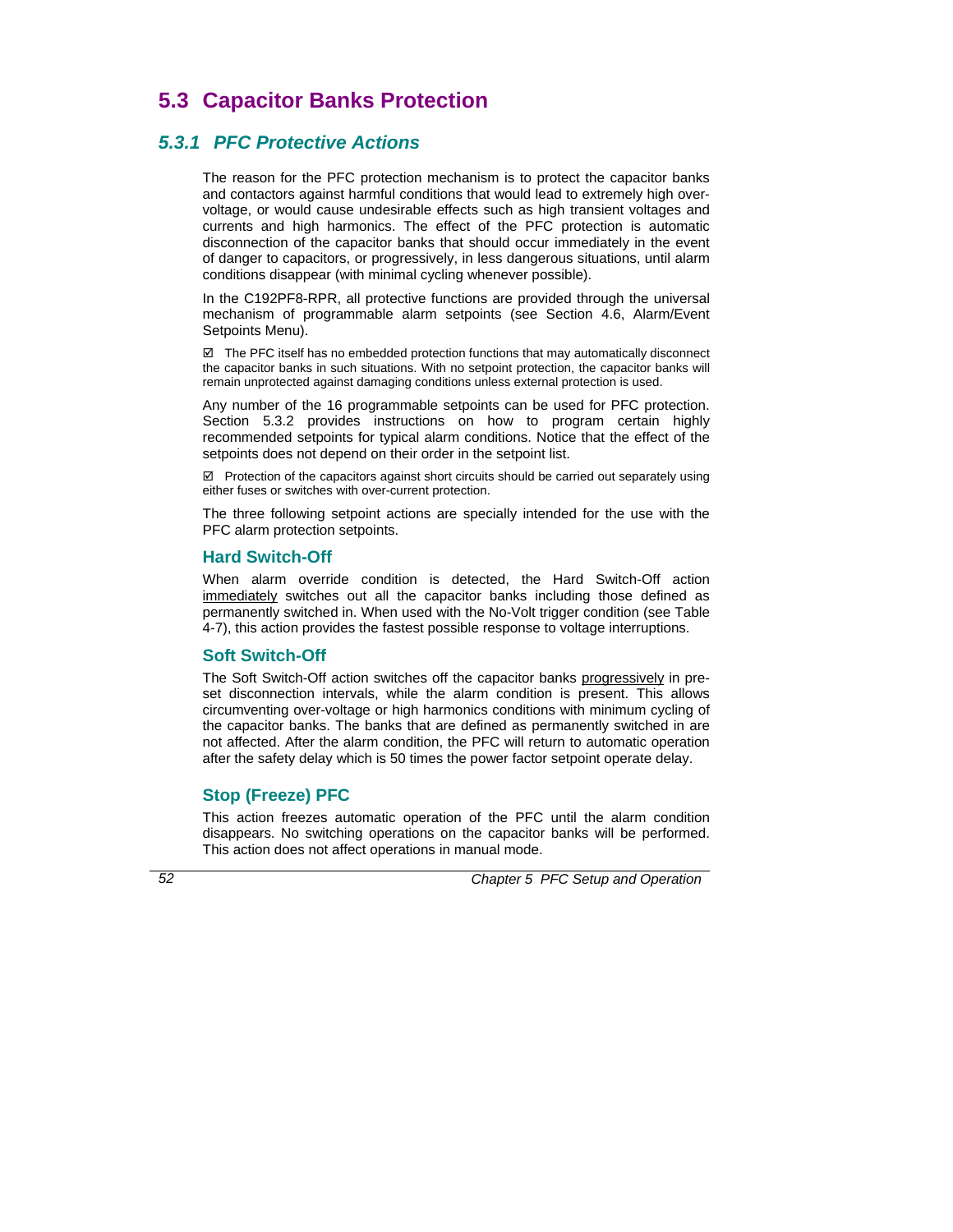## *5.3.2 PFC Protection Setpoints*

## **Protection against Voltage Interruptions**

The fast disconnection of the capacitor banks is required in the event of shortterm voltage interruptions that would cause damage to the still-charged capacitors when the voltage is restored.

The No-Volt alarm override condition (see Table 4.6) along with the Hard Switch-Off action can de-energize the output relays in approximately 25 ms whenever voltage interruption is detected.

From the Event/Alarm Setpoints Menu, set the setpoint parameters as follows:

Trigger = **no-U** Operate Limit = **none** Release Limit = **none** Operate Delay = **0** Release Delay = **3.0 sec** Action  $=$  **Hrd.OF** 

The setpoint release delay defines the amount of time before the PFC returns to normal operation after the alarm. Set it to a non-zero value (3.0 sec in the above example).

## **Over-voltage Protection**

Over-voltage override condition prevents damage to capacitors at high voltage increases that would be caused by faulty connections of the capacitors or by voltage resonance at a higher frequency.

The high voltage override condition along with the Soft Switch-Off action is recommended for over-voltage protection. The setpoint can respond to high measured voltage over 120% of the operating voltage with response time of 0.3 to 300 sec. The setpoint is released without a delay when the voltage returns to a level of 105-110% of the operating voltage. To avoid non-necessary disconnecting of the banks, the setpoint is released immediately when the alarm condition disappears.

From the Event/Alarm Setpoints Menu, set the setpoint parameters as follows (example):

| Trigger                  | $=$ r.hi. U                                         |
|--------------------------|-----------------------------------------------------|
|                          | Operate Limit $=$ 115-120% of the operating voltage |
|                          | Release Limit $=$ 110% of the operating voltage     |
| Operate Delay $=$ 10 sec |                                                     |
| Release Delay = $\theta$ |                                                     |
| Action                   | $=$ SFt.OF                                          |

 $\boxtimes$  After the alarm, the PFC will not return to automatic operation for a period of time that is 50 times the power factor setpoint operate delay.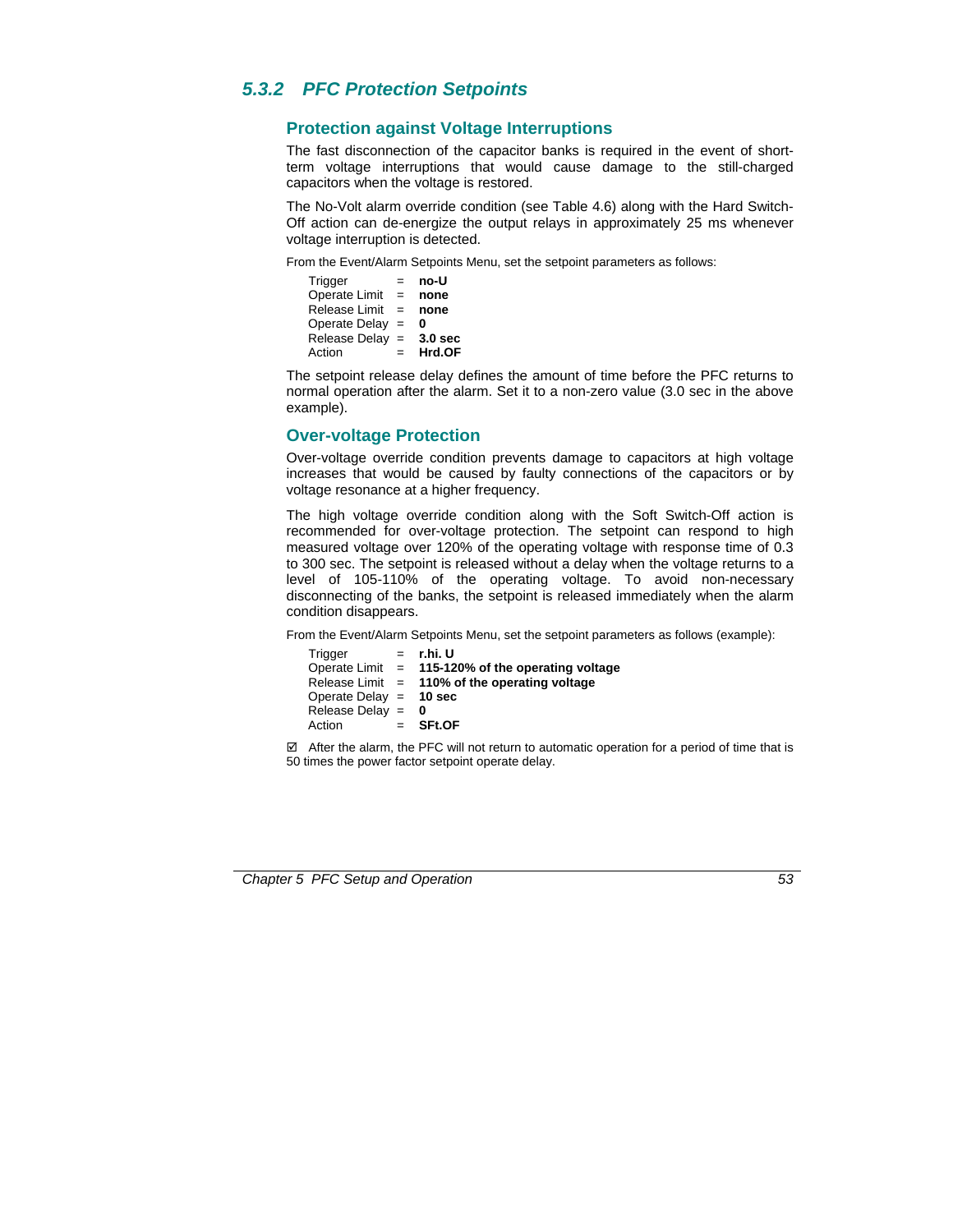## **Protection against High Harmonics**

High THD protection prevents damage to capacitors at high levels of voltage harmonics, which can be caused by voltage resonance at a higher frequency.

The effect of the high THD setpoint protection is limited progressive disconnection of the capacitor banks until resonance conditions disappear, and then, after a long safety delay, returning the PFC into normal operation.

The setpoint can operate at high THD of 3 to 300% depending on the network conditions with a delay of 0.3 to 300 seconds. The setpoint is released when the voltage THD drops to a level of 10-20% of the setpoint operate limit. To avoid unnecessary disconnecting of the banks, the setpoint is released without a delay.

From the Event/Alarm Setpoints Menu, set the setpoint parameters as follows (example):

Trigger = **r.thd.U** Operate Limit = **5-10%**  Release Limit = **4-5% of the Operate Limit** Operate Delay = **20 sec** Release Delay = **0** Action = **SFt.OF**

 $\boxtimes$  After the alarm, the PFC will not return to automatic operation for a period of time that is 50 times the power factor setpoint operate delay.

## **Protection by External Triggers**

A protection setpoint can also be used to disconnect the capacitor banks in response to an external contact status provided through the instrument status input. This may be useful in substations with generators or large synchronous motors that generate a large amount of reactive power. The contact should be closed if generators or motors are working and opened if they are not working. The control signal can be provided from normally open auxiliary contacts of the start-up contactors.

From the Event/Alarm Setpoints Menu, set the setpoint parameters as follows (example):

| Trigger                 | $=$ | St. On           |
|-------------------------|-----|------------------|
| Operate Limit $=$       |     | none             |
| Release Limit $=$       |     | none             |
| Operate Delay $= 5$ sec |     |                  |
| Release Delay $=$ 1 sec |     |                  |
| Action                  | $=$ | Hrd.OF or SFt.OF |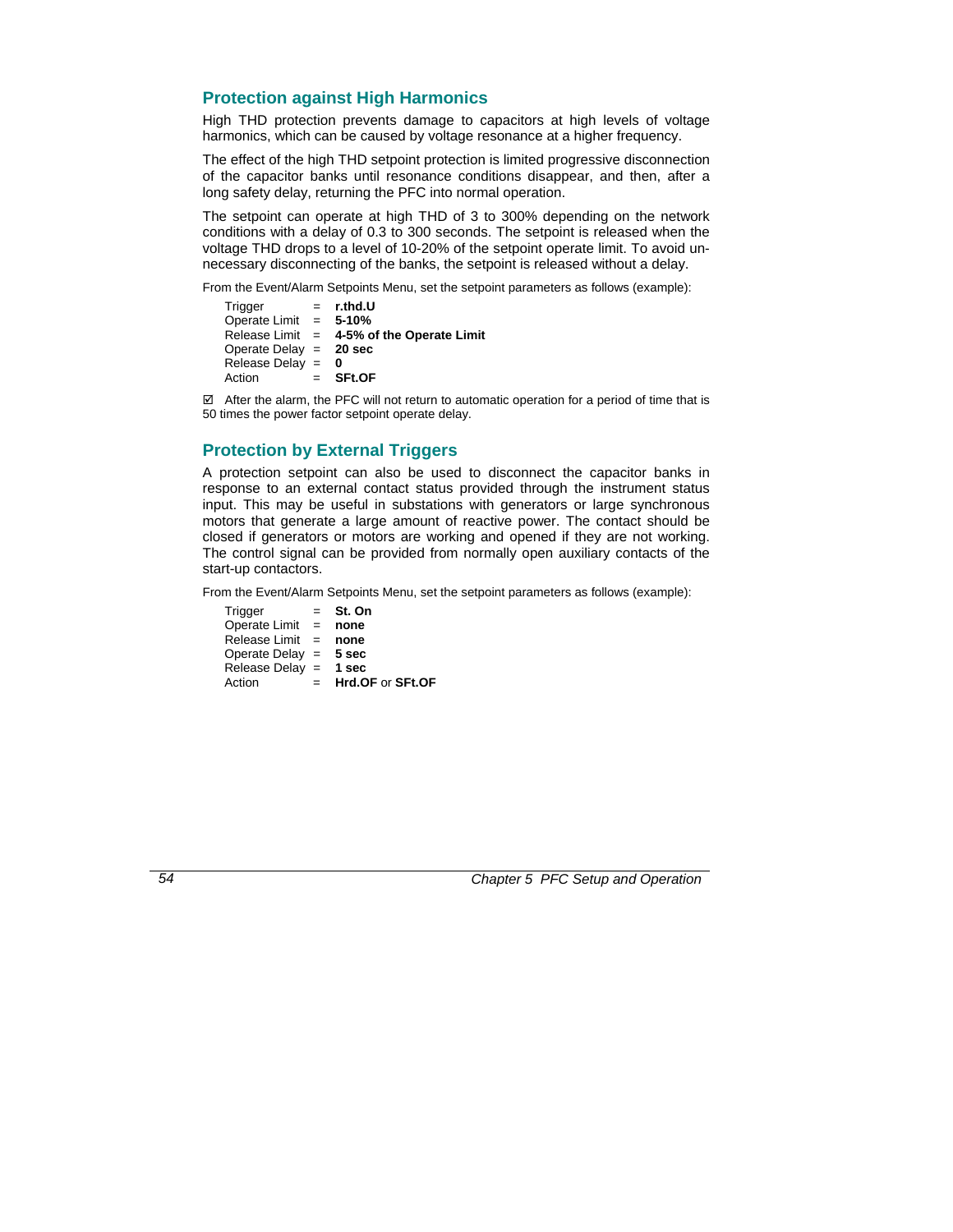# **Chapter 6 Data Display**

# **6.1 Navigating in the Display Mode**

The front panel has a simple interface that allows you to display numerous measurement parameters in up to 43 display pages. For easier reading, the parameters are divided into three groups, each accessible by a designated key. These are:

- Common measurements **and a common measurements -** no selection key
	-
- 
- Min/Max measurements **and Find Selected by the MAX/MIN** key
- Total Harmonic measurements selected by the THD/TDD key
- -
- **Energy measurements Figure 1** selected by the **ENERGY** Rey

The up/down arrow keys are used as follows in the *Display Mode*:





The front panel display is updated approximately twice per second; you can adjust the display update rate via the *Display Setup Menu* (see Section 4.8).

Table 5-1 lists all displayed parameters and their LED indicators.

#### **Relay Status Bar**

The relay status bar displays the present status of the relays. When a relay is activated (switched on) the corresponding LED is lit.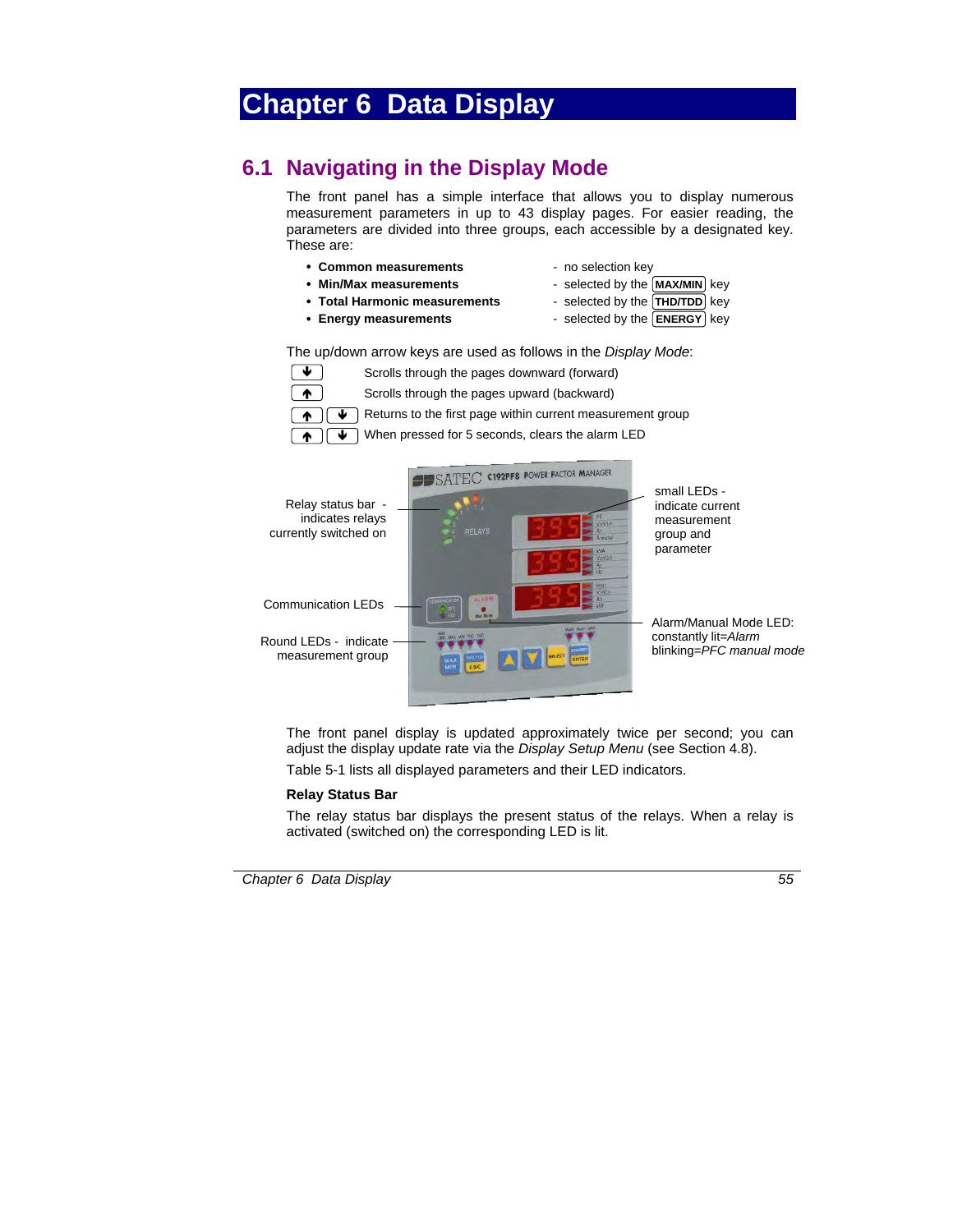#### **Alarm/Man Mode LED**

This LED has two functions. The blinking LED indicates that the PFC is operating in Manual Mode.

The constantly lit LED gives you an alarm indication. It is controlled by the alarm/event setpoints (see Section 4.6) and operates in latched mode. Even if alarm conditions are no longer present, the alarm LED will continue to warn. To clear the alarm LED, press the up and down arrow keys simultaneously for 5 seconds.

#### **Auto Scroll**

If display Auto Scroll option is enabled (see Section 4.8), the common measurements display (main screen) will scroll automatically after 30 seconds of uninterrupted use.

 $\checkmark$  To stop auto scrolling at the current page, press either arrow key.

#### **Auto Return to the Main Screen**

If display Auto Return option is enabled (see Section 4.8), the display will automatically return to the main screen from any other measurement screen after 30 seconds of uninterrupted use.

#### **Fast Reset of Accumulated Data**

When changing data via the front panel is not secured by a password, you can reset the Min/Max registers, maximum demands and energies from the display mode without entering the reset menu.

#### **NOTES**

- 1. The common measurements display does not have a designated indicator LED. If no indicator LED is lit up below the display, this means that the common measurement parameters are being displayed at this time. To return to the common measurements from another group, just press the same key that you used to display this group (the key pointed to by an illuminated LED) until the illuminated LED goes out.
- 2. When you move to another measurement group, the instrument stores your last location; when you return to the previous group, the instrument restores the last page. At power up, the instrument always returns to the common measurements group and shows you the last page that was displayed prior to loss of power.

## *Selecting a Display Page*

 $\checkmark$  Press the down/up arrow keys to scroll through display pages.

## *Selecting Common Measurements*

 $\checkmark$  Press the key pointed to by the illuminated round LED below the front panel display. If no LED is lit up, this means that the front panel displays the common measurements parameters.

## *Selecting Min/Max Measurements*

 $\checkmark$  Press the  $\text{MAX/MIN}$  key. Use the up/down arrow keys to scroll through Min/Max measurements.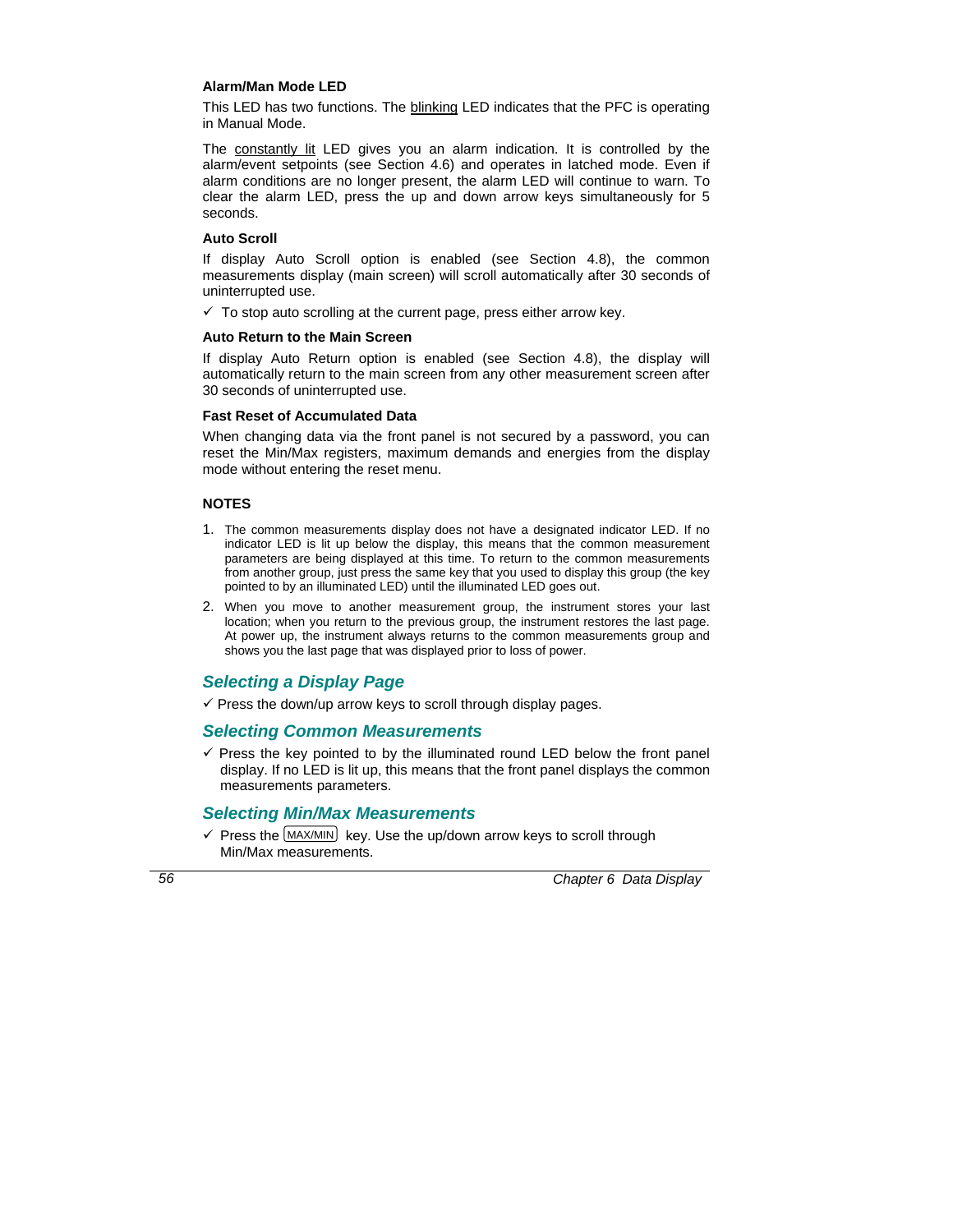## *Selecting Total Harmonic Measurements*

 $\checkmark$  Press the  $[THDTDD]$  key until the THD or TDD LED is illuminated. Use the up/down arrow keys to scroll through the different harmonic parameters.

## *Selecting Energy Measurements*

 $\checkmark$  Press the  $\text{[ENERGY]}$  key. Use the up/down arrow keys to scroll through the different energy readings.

## *Fast Reset of Accumulated Data*

- $\checkmark$  Select a display page where the data you want to reset is displayed. To reset:
	- Min/Max log registers: select a Min/Max page from the Min/Max measurements display (where a MAX or MIN round LED is illuminated).
	- Ampere and volt maximum demands: select the ampere or volt maximum demand page from the Min/Max measurements display (where a MAX DMD LED is illuminated, and volts or amps LEDs at the right are lit).
	- Power maximum demands: select the power maximum demand page from the Min/Max measurements display (where a MAX DMD LED is illuminated, and kVA/MVA and kW/MW LEDs at the right are lit).
	- Total and phase energies: select the energy measurements display.
- $\checkmark$  While holding the **SELECT** key, press and hold  $[ENTER]$  for about 5 seconds. The displayed data is reset to zero.

# **6.2 Data Display Formats**

Table 5-1 specifies all front panel local displays available in the *display mode*. The display windows are labeled in the table as follows:  $1 =$  upper window,  $2 =$ middle window,  $3 =$  lower window.

| Page           | <b>Window</b>  | <b>Indicator</b> | <b>Parameter</b> 1             | <b>Digits</b> | Unit 2    |
|----------------|----------------|------------------|--------------------------------|---------------|-----------|
|                |                | <b>LED</b>       |                                |               |           |
|                |                |                  | <b>Common Measurements</b>     |               |           |
| 1              | 1              | PF               | Total power factor             | 4             |           |
|                | $\mathcal{P}$  | kVA              | <b>Total kVA</b>               | 4             | kVA/MVA   |
|                | 3              | kvar             | Total kvar                     | 4             | kvar/Mvar |
| $\mathfrak{D}$ |                | $V1/V1-2$        | Voltage L12                    | 4             | V/kV      |
|                | $\mathfrak{D}$ | $V2/V2-3$        | Voltage L23                    | 4             | V/kV      |
|                | 3              | $V3/V3-1$        | L. Voltage L31                 | 4             | V/kV      |
| 3              |                | $V1/V1-2$        | Voltage L1 2                   | 4             | V/kV      |
|                | $\overline{2}$ | $V2/V2-3$        | Voltage L2 2                   | 4             | V/kV      |
|                | 3              | $V3/V3-1$        | <b>P.</b> Voltage L3 $\oslash$ | 4             | V/kV      |
| $\overline{4}$ |                | A1               | Current L1                     | 4             | А         |
|                | $\mathfrak{D}$ | A2               | Current L <sub>2</sub>         | 4             | А         |
|                | 3              | A3               | Current L3                     | 4             | A         |

#### **Table 5-1 Displayed Parameters**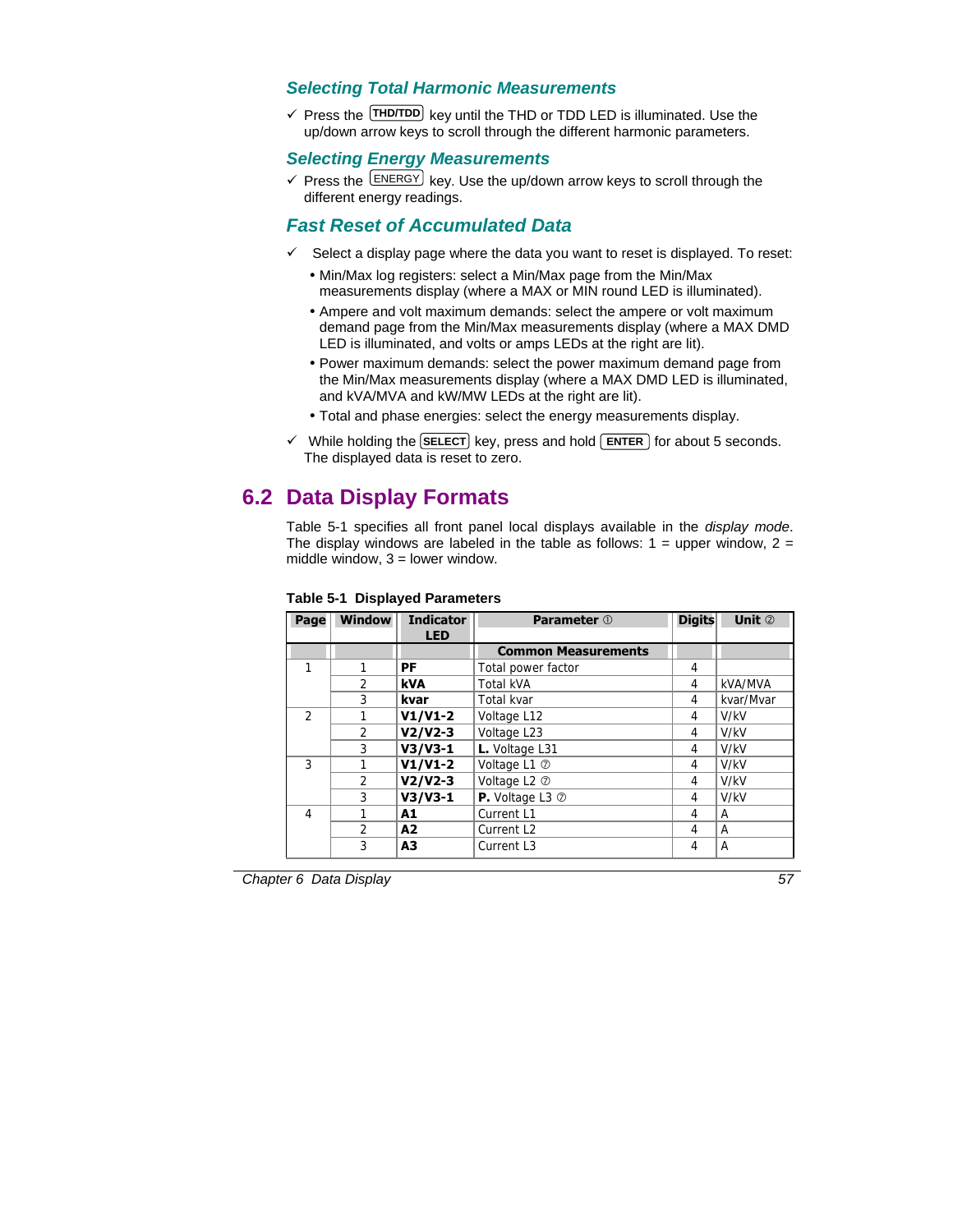| Page           | <b>Window</b>  | <b>Indicator</b><br><b>LED</b> | <b>Parameter</b> 1              | <b>Digits</b>  | Unit 2    |
|----------------|----------------|--------------------------------|---------------------------------|----------------|-----------|
| 5              | 1              | <b>A NEUT</b>                  | Neutral current                 | 4              | Α         |
|                | $\overline{2}$ | <b>Hz</b>                      | Frequency                       | $\overline{4}$ | Hz        |
|                | 3              | kW                             | Total kW                        | 4              | kW/MW     |
| 6              | 1              | PF                             | Power factor L1                 | 4              |           |
|                | $\overline{2}$ |                                | Ph.L1 $\circledcirc$            |                | Label     |
|                | 3              | kW                             | kW <sub>L1</sub>                | 4              | kW/MW     |
| $\overline{7}$ | 1              | <b>kVA</b>                     | kVA L1                          | 4              | kVA/MVA   |
|                | 2              |                                | <b>Ph.L1</b> 4                  |                | Label     |
|                | 3              | kvar                           | kvar L1                         | 4              | kvar/Mvar |
| 8              | 1              | PF                             | Power factor L2                 | $\overline{4}$ |           |
|                | $\overline{2}$ |                                | Ph.L2 4                         |                | Label     |
|                | 3              | kW                             | kW <sub>L2</sub>                | $\overline{4}$ | kW/MW     |
| 9              | 1              | kVA                            | kVAL2                           | 4              | kVA/MVA   |
|                | $\overline{2}$ |                                | Ph.L2 4                         |                | Label     |
|                | 3              | kvar                           | kvar L2                         | 4              | kvar/Mvar |
| 10             | $\overline{1}$ | PF                             | Power factor L3                 | 4              |           |
|                | 2              |                                | Ph.L3 4                         |                | Label     |
|                | 3              | kW                             | kW <sub>L3</sub>                | 4              | kW/MW     |
| 11             | $\mathbf{1}$   | <b>kVA</b>                     | kVAL3                           | 4              | kVA/MVA   |
|                | $\overline{2}$ |                                | Ph.L3 4                         |                | Label     |
|                | 3              | kvar                           | kvar L3                         | 4              | kvar/Mvar |
| 12             | 1              | PF                             | H01 total power factor          | 4              |           |
|                | 2              |                                | HO1 (Fundamental harmonic)      |                | Label     |
|                | 3              | kvar                           | Total kvar                      | 4              | kvar/Mvar |
| 13             | 1              |                                | HO1 (Fundamental harmonic)      |                | Label     |
|                | $\overline{2}$ | <b>kVA</b>                     | H01 total kVA                   | 4              | kVA/MVA   |
|                | $\overline{3}$ | kW                             | H01 total kW                    | 4              | kW/MW     |
| 14             | 1              | PF                             | H01 power factor L1             | 4              |           |
|                | $\overline{2}$ |                                | $H1.L1$ $@$                     |                | Label     |
|                | 3              | kW                             | <b>H01 kW L1</b>                | 4              | kW/MW     |
| 15             | 1              | PF                             | H01 power factor L2             | 4              |           |
|                | $\overline{2}$ |                                | H1.L2 $@$                       |                | Label     |
|                | $\overline{3}$ | kW                             | $H01$ kW L2                     | 4              | kW/MW     |
| 16             | 1              | <b>PF</b>                      | H01 power factor L3             | 4              |           |
|                | $\overline{2}$ |                                | $H1.L3$ $@$                     |                | Label     |
|                | 3              | kW                             | H01 kW L3                       | 4              | kW/MW     |
| 17             | 1              |                                | U.Unb                           |                | Label     |
|                | 3              |                                | Voltage unbalance               | 4              | %         |
| 18             | 1              |                                | C.Unb                           |                | Label     |
|                | $\overline{3}$ |                                | Current unbalance               | 4              | %         |
|                |                |                                | <b>Min/Max Measurements</b>     |                |           |
|                |                | <b>MIN</b>                     |                                 |                |           |
| 1              | 1              | $V1/V1-2$                      | Min. real-time voltage L1/L12 6 | 4              | V/kV      |
|                | $\overline{2}$ | $V2/V2-3$                      | Min. real-time voltage L2/L23 6 | 4              | V/kV      |
|                | $\overline{3}$ | $V3/V3-1$                      | Min. real-time voltage L3/L31 6 | 4              | V/kV      |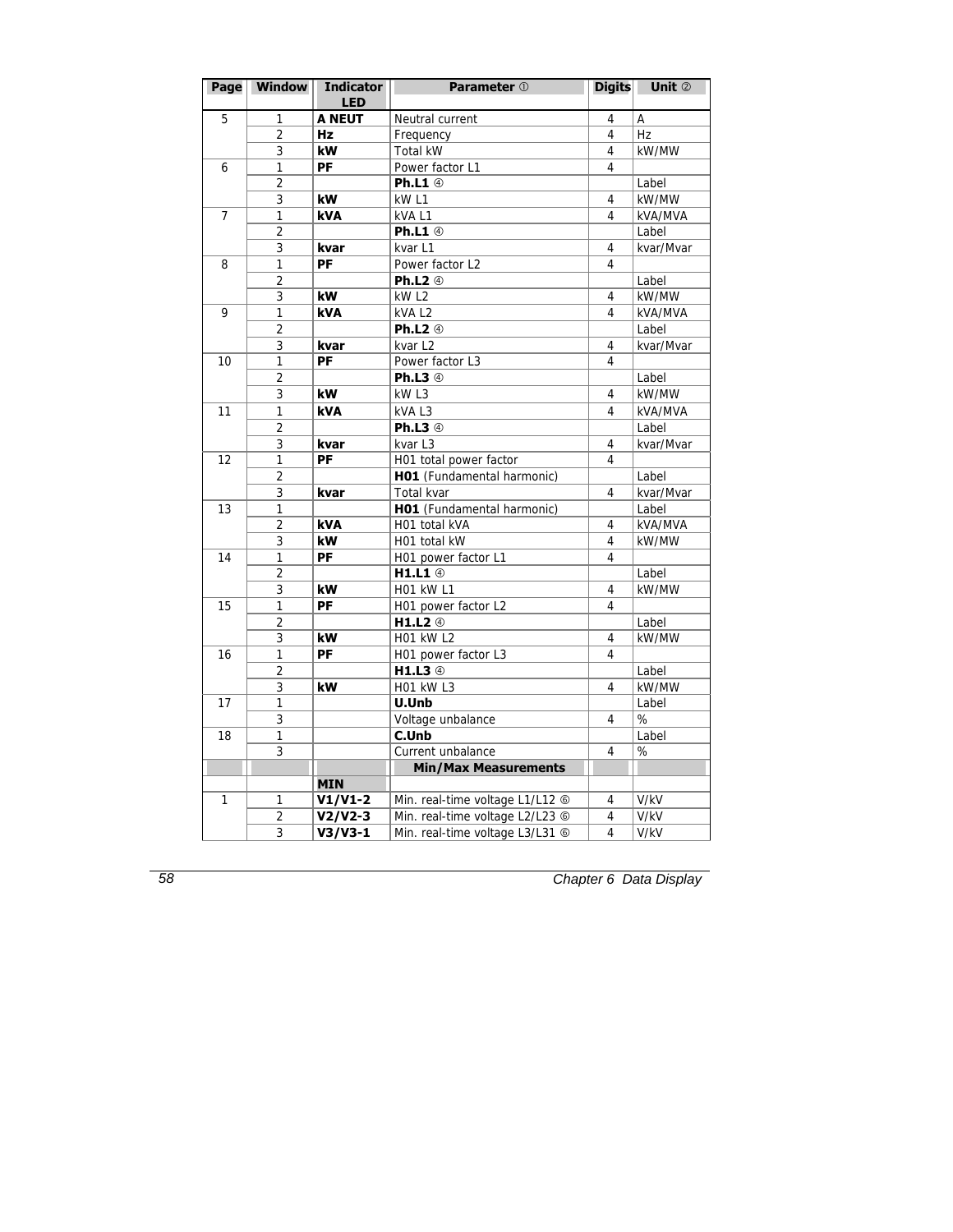| Page           | <b>Window</b>  | <b>Indicator</b> | <b>Parameter</b> 1                | <b>Digits</b> | Unit 2          |
|----------------|----------------|------------------|-----------------------------------|---------------|-----------------|
| 2              | 1              | <b>LED</b><br>A1 | Min. real-time current L1         | 4             | Α               |
|                | $\overline{2}$ | A2               | Min. real-time current L2         | 4             | А               |
|                | 3              | A3               | Min. real-time current L3         | 4             | A               |
| 3              | 1              | PF               | Min. real-time total power factor | 4             |                 |
|                | $\overline{2}$ | <b>kVA</b>       | Min. real-time total kVA          | 4             | kVA/MVA         |
|                | 3              | kvar             | Min. real-time total kvar         | 4             | kvar/Mvar       |
| 4              | $\mathbf{1}$   | <b>A NEUT</b>    | Min. real-time neutral current    | 4             | А               |
|                | 2              | Hz               | Min. real-time frequency          | 4             | Hz              |
|                | 3              | kW               | Min. real-time total kW           | 4             | kW/MW           |
|                |                | <b>MAX</b>       |                                   |               |                 |
| 5              | 1              | $V1/V1-2$        | Max. real-time voltage L1/L12 6   | 4             | V/kV            |
|                | $\overline{2}$ | $V2/V2-3$        | Max. real-time voltage L2/L23 6   | 4             | V/kV            |
|                | 3              | $V3/V3-1$        | Max. real-time voltage L3/L31 6   | 4             | V/kV            |
| 6              | 1              | A1               | Max. real-time current L1         | 4             | Α               |
|                | $\overline{2}$ | A2               | Max. real-time current L2         | 4             | A               |
|                | 3              | A3               | Max. real-time current L3         | 4             | A               |
| $\overline{7}$ | 1              | PF               | Max. real-time total power factor | 4             |                 |
|                | $\overline{2}$ | kVA              | Max. real-time total kVA          | 4             | kVA/MVA         |
|                | 3              | kvar             | Max. real-time total kvar         | 4             | kvar/Mvar       |
| 8              | $\mathbf{1}$   | <b>A NEUT</b>    | Max. real-time neutral current    | 4             | A               |
|                | $\overline{2}$ | Hz               | Max. real-time frequency          | 4             | Hz              |
|                | 3              | kW               | Max. real-time total kW           | 4             | kW/MW           |
|                |                | <b>MAX DMD</b>   |                                   |               |                 |
| 9              | 1              | V1               | Max. volt demand L1/L12 6         | 4             | V/kV            |
|                | $\overline{2}$ | V2               | Max. volt demand L2/L23 6         | 4             | V/kV            |
|                | 3              | V3               | Max. volt demand L3/L31 6         | 4             | V/kV            |
| 10             | 1              | A1               | Max. ampere demand L1             | 4             | А               |
|                | $\overline{2}$ | A2               | Max. ampere demand L2             | 4             | $\overline{A}$  |
|                | 3              | A3               | Max. ampere demand L3             | 4             | A               |
| 11             | $\overline{2}$ | PF               | Power factor at max. kVA demand   | 4             |                 |
|                | $\overline{1}$ | <b>kVA</b>       | Max. sliding window kVA demand    | 4             | kVA/MVA         |
|                | $\overline{3}$ | kW               | Max. sliding window kW demand     | 4             | kW/MW           |
|                |                |                  | <b>Total Harmonic</b>             |               |                 |
|                |                |                  | <b>Measurements</b>               |               |                 |
|                |                | <b>THD</b>       |                                   |               |                 |
| 1              | 1              | $V1/V1-2$        | Voltage THD L1/L12                | 4             | %               |
|                | 2              | $V2/V2-3$        | Voltage THD L2/L23                | 4             | %               |
|                | 3              | $V3/V3-1$        | Voltage THD L3                    | 4             | %               |
| $\overline{2}$ | $\overline{1}$ | A1               | Current THD L1                    | 4             | $\overline{\%}$ |
|                | $\overline{2}$ | A2               | Current THD L2                    | 4             | %               |
|                | 3              | A3               | Current THD L3                    | 4             | %               |
|                |                | <b>TDD</b>       |                                   |               |                 |
| 3              | 1              | A1               | Current TDD L1                    | 4             | %               |
|                | $\overline{2}$ | A2               | Current TDD L2                    | 4             | $\%$            |
|                | 3              | A3               | Current TDD L3                    | 4             | $\%$            |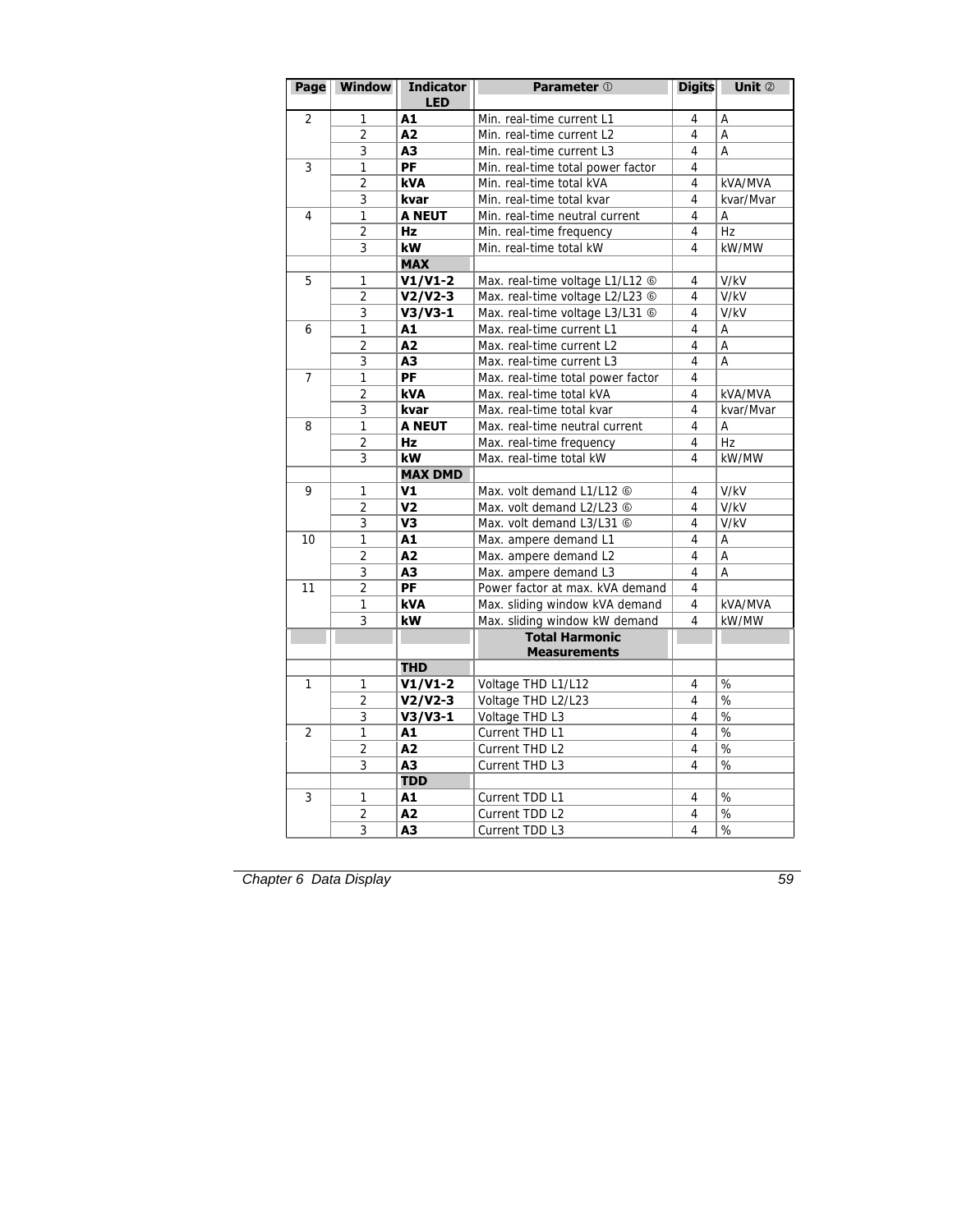| Page           | <b>Window</b>  | <b>Indicator</b><br><b>LED</b> | Parameter 1             | <b>Digits</b> | Unit 2      |
|----------------|----------------|--------------------------------|-------------------------|---------------|-------------|
|                |                |                                | <b>Total Energies</b>   |               |             |
| 1              | 1              | <b>MWh</b>                     | Ac.En.                  |               | Label       |
|                | $\overline{2}$ |                                | IP.                     |               | Label       |
|                | 3              |                                | MWh import              | 5             | <b>MWh</b>  |
| $\overline{2}$ | 1              | Mvarh                          | rE.En.                  |               | Label       |
|                | $\overline{2}$ |                                | IP.                     |               | Label       |
|                | 3              |                                | Mvarh import            | 5             | Mvarh       |
| 3              | 1              | <b>MVAh</b>                    | AP.En.                  |               | Label       |
|                | 3              |                                | <b>MVAh</b>             | 5             | <b>MVAh</b> |
| 4              | 1              | <b>MWh</b>                     | Ac.En.                  |               | Label       |
|                | $\overline{2}$ |                                | EP.                     |               | Label       |
|                | 3              |                                | MWh export              | 5             | <b>MWh</b>  |
| 5              | 1              | <b>Mvarh</b>                   | rE.En.                  |               | Label       |
|                | $\overline{2}$ |                                | EP.                     |               | Label       |
|                | 3              |                                | Mvarh export            | 5             | Mvarh       |
|                |                |                                | <b>Phase Energies ©</b> |               |             |
| 6              | 1              | <b>MWh</b>                     | Ac.En.                  |               | Label       |
|                | $\overline{2}$ |                                | <b>IP.L1</b>            |               | Label       |
|                | 3              |                                | MWh import L1           | 5             | <b>MWh</b>  |
| $\overline{7}$ | 1              | <b>Mvarh</b>                   | rE.En.                  |               | Label       |
|                | $\overline{2}$ |                                | <b>IP.L1</b>            |               | Label       |
|                | 3              |                                | Mvarh import L1         | 5             | Mvarh       |
| 8              | $\mathbf{1}$   | <b>MVAh</b>                    | AP.En.                  |               | Label       |
|                | $\overline{2}$ |                                | L1                      |               | Label       |
|                | 3              |                                | MVAh L1                 | 5             | <b>MVAh</b> |
| 9              | 1              | <b>MWh</b>                     | Ac.En.                  |               | Label       |
|                | $\overline{2}$ |                                | <b>IP.L2</b>            |               | Label       |
|                | 3              |                                | MWh import L2           | 5             | MWh         |
| 10             | $\mathbf{1}$   | <b>Mvarh</b>                   | rE.En.                  |               | Label       |
|                | $\overline{2}$ |                                | <b>IP.L2</b>            |               | Label       |
|                | 3              |                                | Mvarh import L2         | 5             | Mvarh       |
| 11             | 1              | <b>MVAh</b>                    | AP.En.                  |               | Label       |
|                | $\overline{2}$ |                                | L2                      |               | Label       |
|                | 3              |                                | MVAh L2                 | 5             | <b>MVAh</b> |
| 12             | 1              | <b>MWh</b>                     | Ac.En.                  |               | Label       |
|                | $\overline{2}$ |                                | <b>IP.L3</b>            |               | Label       |
|                | 3              |                                | MWh import L3           | 5             | <b>MWh</b>  |
| 13             | 1              | <b>Mvarh</b>                   | rE.En.                  |               | Label       |
|                | $\overline{2}$ |                                | <b>IP.L3</b>            |               | Label       |
|                | 3              |                                | Mvarh import L3         | 5             | Mvarh       |
| 14             | 1              | <b>MVAh</b>                    | AP.En.                  |               | Label       |
|                | $\overline{2}$ |                                | L3                      |               | Label       |
|                | 3              |                                | MVAh L3                 | 5             | <b>MVAh</b> |

 $\heartsuit$  Display readings for all electrical quantities except Min/Max log and energies are sliding average values.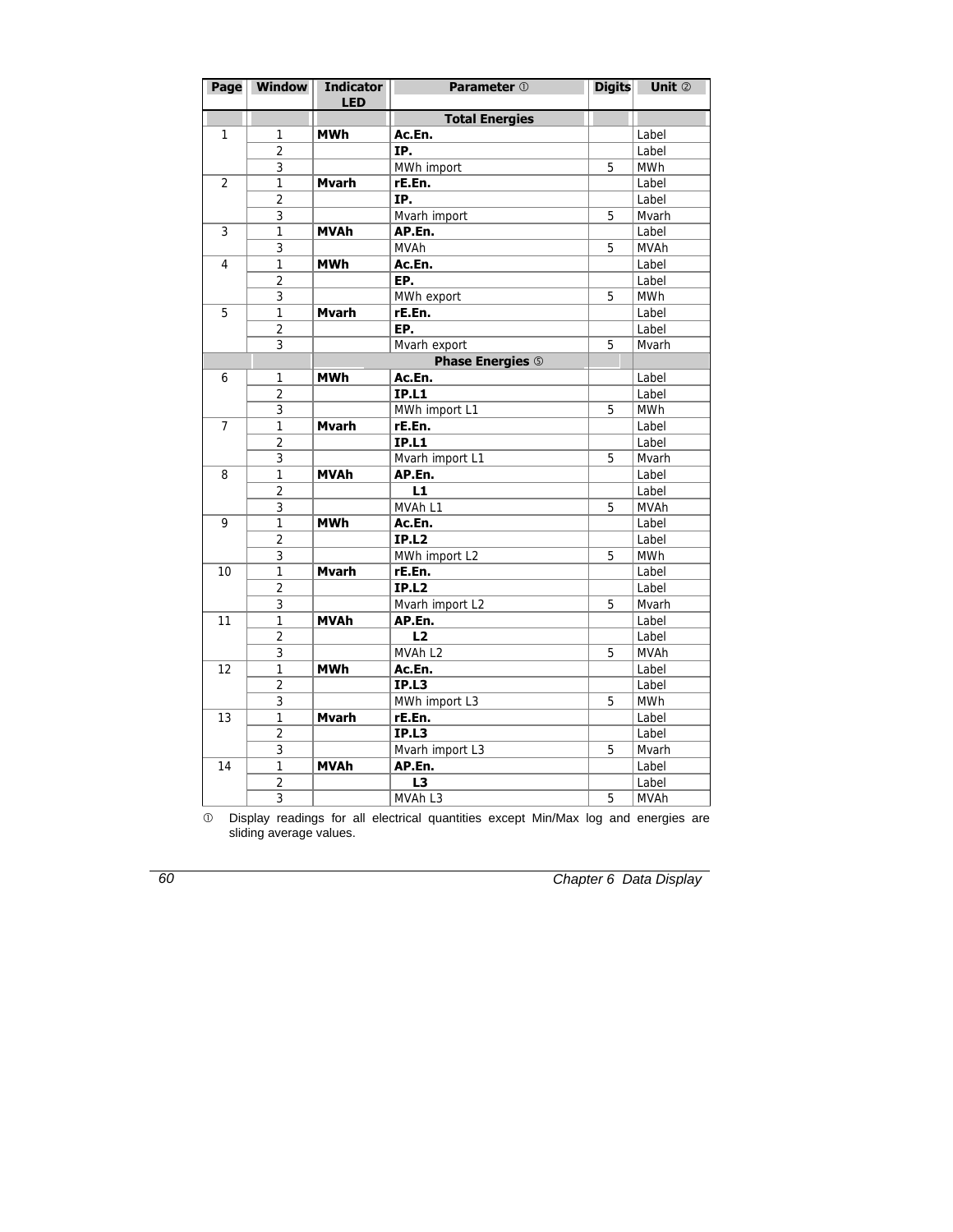- $Q$  When using direct wiring (PT Ratio = 1), voltages are displayed in 0.1 V units, currents in 0.01 A units, and powers in 0.001 kW/kvar/kVA units. For wiring via PTs (PT Ratio > 1), voltages are displayed in 1V units, currents in 0.01 A units, and powers in 0.001 MW/Mvar/MVA units. When the value width is over the window resolution, the right most digits are truncated
- e By default, the maximum range for energy readings is 99,999,999 MWh/Mvarh/MVAh. Beyond this value, the reading will roll over to zero. When the energy reading exceeds the window resolution, the right-most digits are truncated. To avoid truncation, you can change the energy roll value to lower limit via the *User Selectable Options* menu (see Section 4.9). Negative (exported) energy readings are displayed without a sign.
- f Per phase power and power factor readings are displayed only in 4LN3/4LL3 and 3LN3/3LL3 wiring modes (see Section 4.1) if the phase powers display is enabled in the *Display Setup* menu (see Section 4.8).
- g Phase energy readings are displayed only in 4LN3/4LL3 and 3LN3/3LL3 wiring modes if they are enabled in the *User Selectable Options* menu (see Section 4.9).
- $\circledR$  When the 4LN3 or 3LN3 wiring mode is selected, the voltages will be line-to-neutral; for any other wiring mode, they will be line-to-line voltages.
- $\oslash$  Displayed only in the 4LN3 or 3LN3 wiring mode.

# **6.3 Device Diagnostics Display**

When the device restarts, either after power up, or as a result of the device diagnostics test, the C192PF8-RPR display shows for one second the diagnostics code. Diagnostics codes are listed in Table 5-2. Code '8' indicates normal power up.

| Code | <b>Meaning</b>                |  |
|------|-------------------------------|--|
|      | <b>RAM</b> error              |  |
| 3    | Watch dog timer reset         |  |
|      | Sampling failure              |  |
| 5    | CPU exception trap            |  |
|      | Software exception trap       |  |
|      | Normal power up               |  |
|      | External reset (warm restart) |  |

|  |  | <b>Table 5-2 Self-Test Diagnostics Codes</b> |  |
|--|--|----------------------------------------------|--|
|--|--|----------------------------------------------|--|

The C192PF8-RPR performs full diagnostics tests after restart and periodically during operation. The diagnostics results are written to the appropriate bits of the device self-check diagnostics register accessible through communications (see the communications reference guides shipped with your instrument). When a non-critical error is detected, the C192PF8-RPR sets a corresponding fault bit in the diagnostics register and restart operations showing the last recorded diagnostics code on the display. Frequent failures may be the result of excessive electrical noise in the region of the instrument. If the instrument continuously resets itself, contact your local distributor.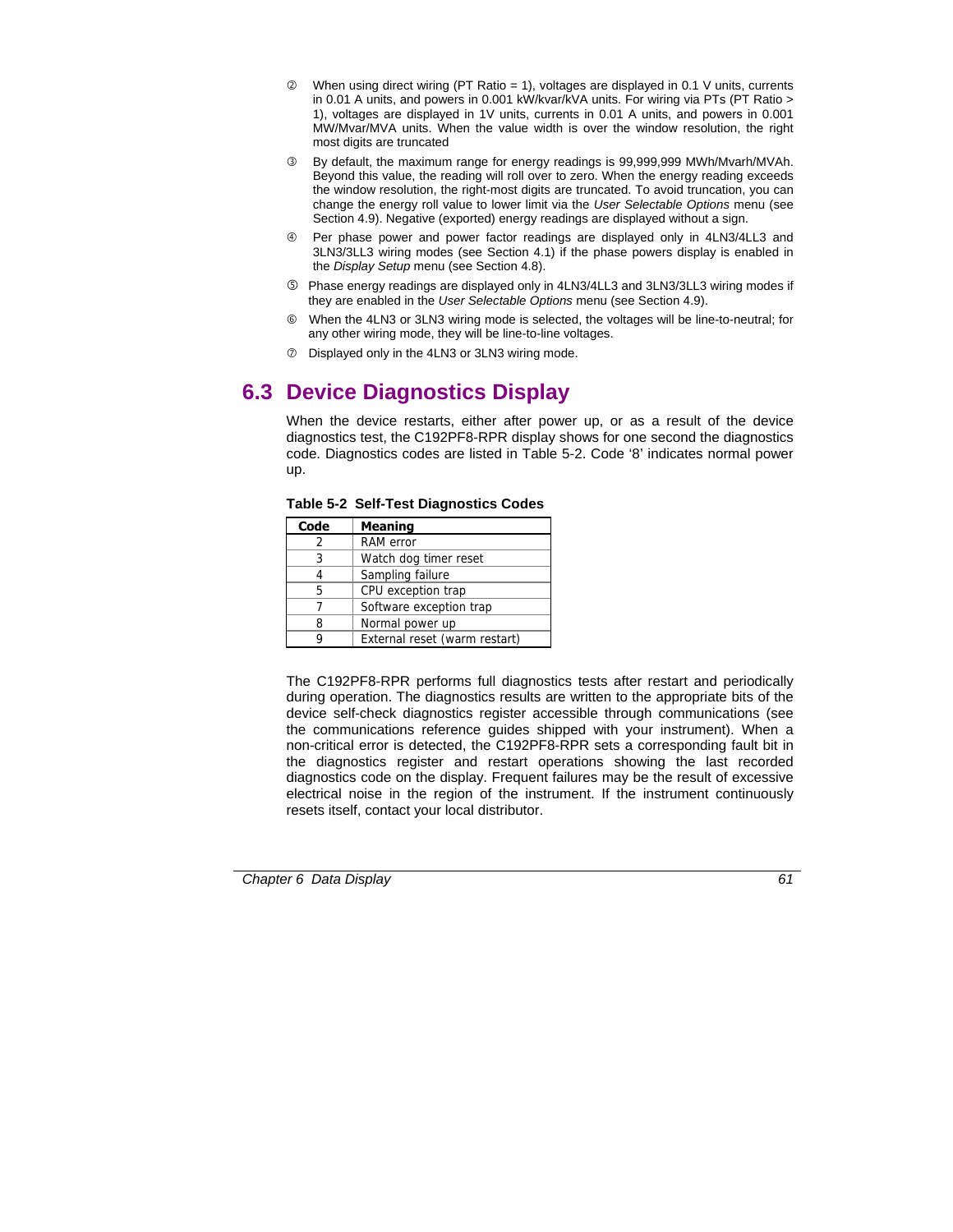When the device detects a corrupted configuration setup or incompatible setup setting, it sets a corresponding fault bit in the diagnostics register, resets the corrupted setup to default and rises a critical (unrecoverable) error. Diagnostics status can be viewed through the Status Information Menu (see Section 7.2), and tested through a setpoint via the Device Fault trigger. The device fault is cleared when the setup is rewritten, or device diagnostics is cleared either through the Status Information Menu (see Section 7.1), or through communications.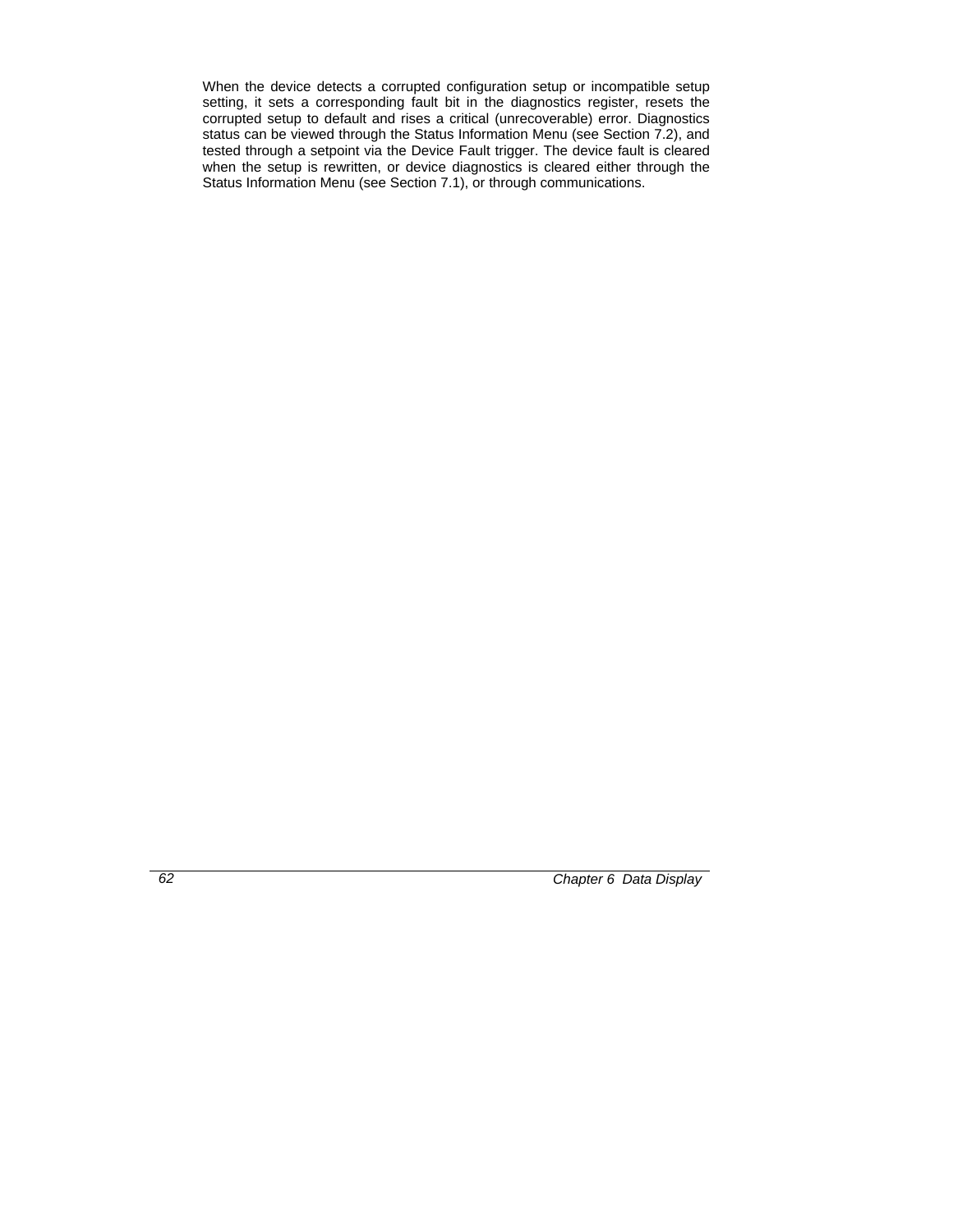# **Chapter 7 Viewing Status Information**

Through the *Status Information Menu (StA)*, it is possible to view the status of various instrument features.

# **7.1 The Status Information Menu**

**SELECT** → StA → ENTER

#### *To enter the Status Information Menu***:**

- $\checkmark$  From the display mode, press **SELECT** to enter the *Primary Selection Menu*.
- $\checkmark$  Press **SELECT** to activate the **StA** window.
- $\checkmark$  Press **ENTER** .

#### *To select a display page:*

 $\checkmark$  Press the up/down arrow keys to scroll through the display pages.

#### *To quit the menu and return to the display mode:*

 $\checkmark$  Press **ESC** or **ENTER** .

## *Front Panel Display*

When you are in the *Status Information Menu*, the front panel display is updated approximately four times per second and shows you a wide variety of status information that you can review by scrolling through display pages.

The abbreviated labels in the upper and/or middle window designate the status parameters. The upper window flashes, indicating that you are in the *Status Information Menu* display.

## *Fast Reset of Counters*

When changing data via the front panel is not secured by a password, you can reset the counters from the *Status Information Menu* display without entering the reset menu:

- $\checkmark$  Select a display page where the counter you want to reset is displayed.
- $\checkmark$  While holding the **SELECT** key, press and hold **ENTER** for about 5 seconds. The displayed data is reset to zero.

## *Reset of Device Diagnostics*

To clear the device diagnostics:

- $\checkmark$  Select the Device diagnostics page.
- $\checkmark$  While holding the **SELECT** key, press and hold **ENTER** for about 5 seconds until the *Err* message is reset to *None*.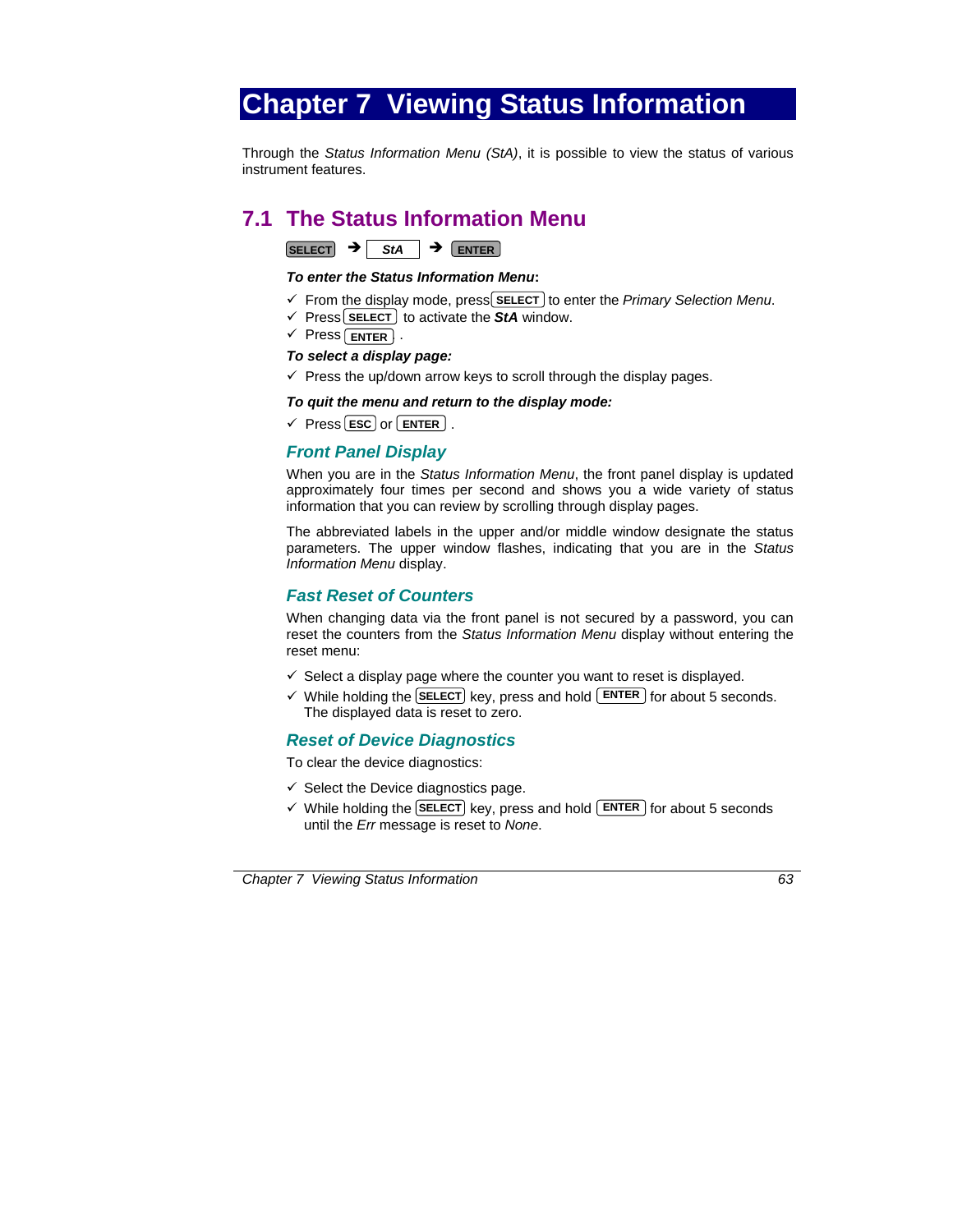# **7.2 Status Display Formats**

Table 7-1 lists all the displays available from the *Status Information Menu*. The display windows are labeled in the table as follows:  $1 =$  upper window,  $2 =$  middle window,  $3 =$  lower window.

| Page           | Window         | <b>Parameter</b>                                 | <b>Digits</b> | <b>Unit</b> |
|----------------|----------------|--------------------------------------------------|---------------|-------------|
| 1              | 1              | <b>PFC</b>                                       |               | Label       |
|                | 2              | PFC operation mode (see Table 7-2)               | 4             |             |
|                | 3              | PFC operation status (see Table 7-3)             | 4             |             |
| $\overline{2}$ | 1              | diAG                                             |               | Label       |
|                | $\overline{a}$ |                                                  |               |             |
|                | 3              | Device diagnostics: Err (device fault)/nonE      | 4             |             |
| 3              | 1              | <b>PHAS</b>                                      |               | Label       |
|                | $\overline{2}$ | rOt                                              |               | Label       |
|                | 3              | Phase rotation sequence (POS/NEG/ERR)            | 4             |             |
| 4              | 1              | <b>rEL</b>                                       |               | Label       |
|                | $\overline{2}$ | Relay $#1 - #4$ status                           | 4             |             |
|                | 3              | Relay $#5 - #8$ status                           | 4             |             |
| 5              | 1              | St.In                                            |               | Label       |
|                | 3              | Status input                                     | $\mathbf{1}$  |             |
| 6              | 1              | Cnt.1                                            |               | Label       |
|                | 3              | Event/Time counter #1                            | 5             |             |
| $\overline{7}$ | $\mathbf{1}$   | Cnt.2                                            |               | Label       |
|                | 3              | Event/Time counter #2                            | 5             |             |
| 8              | 1              | Cnt.3                                            |               | Label       |
|                | 3              | Event/Time counter #3                            | 5             |             |
| 9              | 1              | Cnt.4                                            |               | Label       |
|                | 3              | Event/Time counter #4                            | 5             |             |
| 10             | 1              | CYC.1                                            |               | Label       |
|                | 3              | PFC relay operation (switching cycle) counter #1 | 5             |             |
| 11             | 1              | CYC.2                                            |               | Label       |
|                | 3              | PFC relay operation (switching cycle) counter #2 | 5             |             |
| 12             | $\mathbf{1}$   | CYC.3                                            |               | Label       |
|                | 3              | PFC relay operation (switching cycle) counter #3 | 5             |             |
| 13             | $\mathbf{1}$   | CYC.4                                            |               | Label       |
|                | 3              | PFC relay operation (switching cycle) counter #4 | 5             |             |
| 14             | 1              | CYC.5                                            |               | Label       |
|                | 3              | PFC relay operation (switching cycle) counter #5 | 5             |             |
| 15             | 1              | CYC.6                                            |               | Label       |
|                | 3              | PFC relay operation (switching cycle) counter #6 | 5             |             |
| 16             | 1              | CYC.7                                            |               | Label       |
|                | 3              | PFC relay operation (switching cycle) counter #7 | 5             |             |
| 17             | 1              | CYC.8                                            |               | Label       |
|                | 3              | PFC relay operation (switching cycle) counter #8 | 5             |             |

#### **Table 7-1 Status Information Display**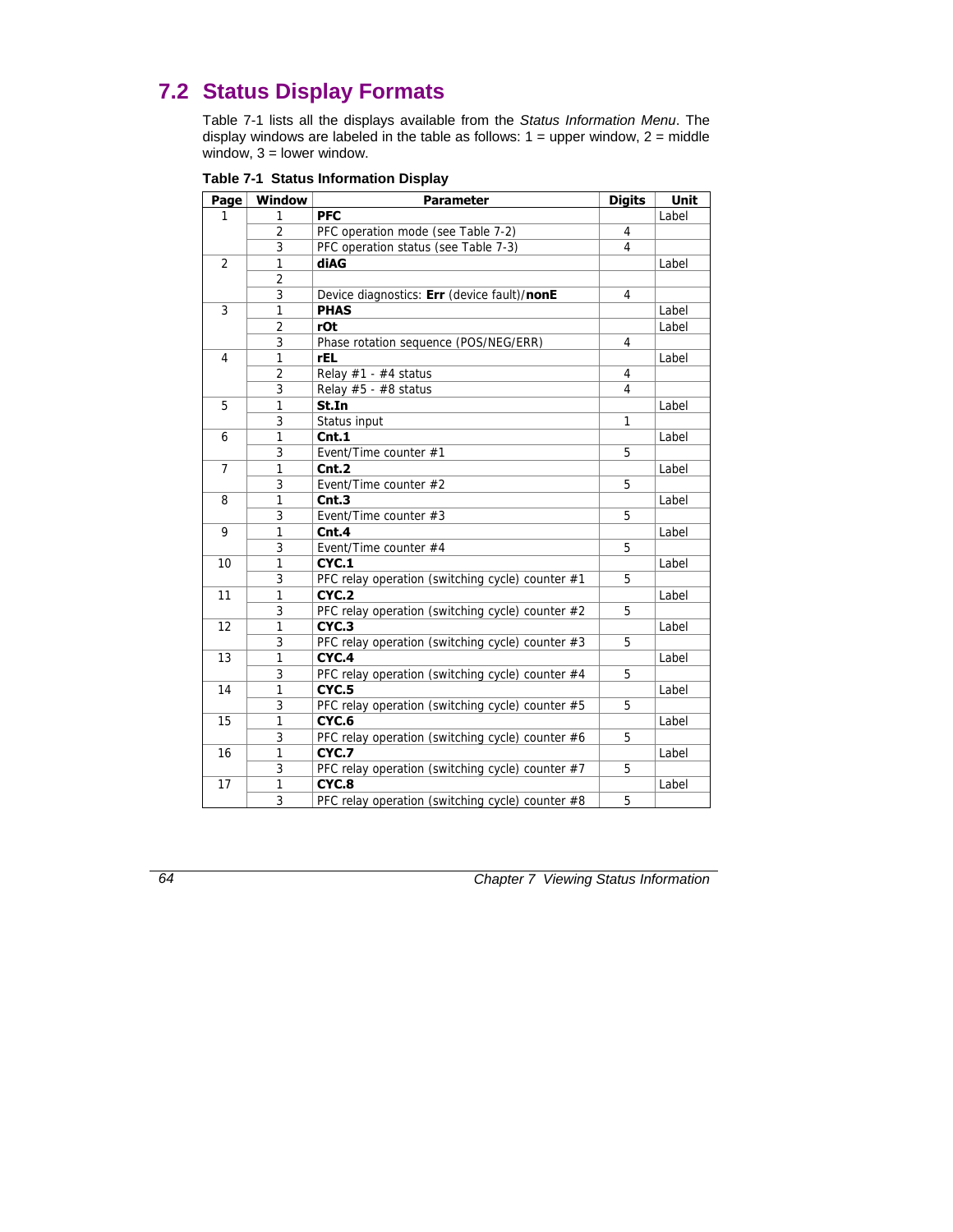| Code        | <b>Operation Mode</b>                  |
|-------------|----------------------------------------|
| <b>OFF</b>  | The PFC is switched OFF                |
| Sh.dn       | The PFC is shutting down               |
| Aut.1       | Self-adapting automatic operation mode |
| Aut.2       | Optimizing automatic operation mode    |
| <b>HAnd</b> | Manual operation mode                  |

## **Table 7-2 PFC Operation Modes**

## **Table 7-3 PFC Operation Status**

| Code        | <b>Operation Status</b>                       | <b>Description</b>                          |
|-------------|-----------------------------------------------|---------------------------------------------|
| ready       | Ready                                         | A switching program is complete             |
| <b>ALAr</b> | Alarm                                         | Operations are stopped by an alarm setpoint |
| busy        | Busy                                          | Waiting until a switching delay is expired  |
| Lo.rEA      | Low reactive power<br>(automatic mode)        | Insufficient reactive power to trigger PFC  |
| Ind.L       | Excessive inductive load<br>(automatic mode)  | Non-compensated inductive load              |
| CAP.L       | Excessive capacitive load<br>(automatic mode) | Non-compensated capacitive load             |
| <b>FULL</b> | Full (manual mode)                            | All capacitor banks are switched in         |
| <b>IdLE</b> | Idle (manual mode)                            | All capacitor banks are switched out        |
| <b>OFF</b>  | <b>OFF</b>                                    | The PFC is switched off                     |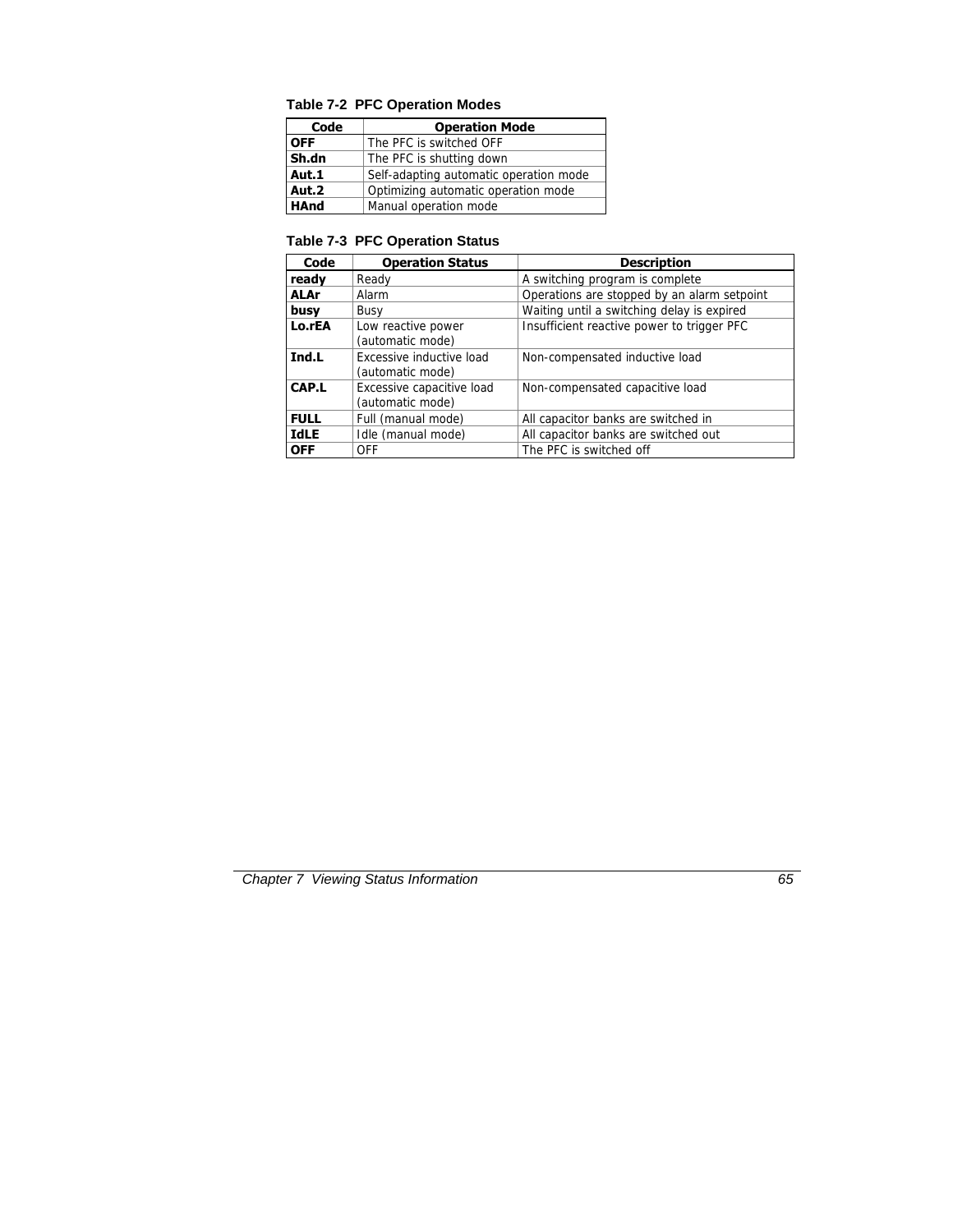# **Appendix: Technical Specifications**

## **Input and Output Ratings**

| 3 galvanically              | 690 V:     | DIRECT INPUT (690V + 15% line-to-line voltage and        |
|-----------------------------|------------|----------------------------------------------------------|
| isolated voltage            | (standard) | 400V +15% line-to-neutral) Burden: <0.5 VA               |
| inputs                      |            | INPUT USING PT Burden: < 0.15 VA                         |
|                             | 120 V:     | INPUT USING PT (120V +20% line-to-line voltage)          |
|                             | (optional) | Burden: < 0.1 VA                                         |
| 3 galvanically              | $5A$ :     | Maximum 6A RMS<br>Burden: < 0.1 VA                       |
| isolated current            | (standard) | Overload withstand: 10A RMS continuous, 250A RMS for     |
| inputs                      |            | 1 second                                                 |
|                             | $1A$ :     | Maximum 1.2 A RMS<br>Burden: < 0.02 VA                   |
|                             | (optional) | Overload withstand: 2A RMS continuous, 50A RMS for 1     |
|                             |            | second                                                   |
| Voltage and current input   |            | UL recognized Screws: Brass, M4                          |
| terminals                   |            | Maximum wire section: 2.5 mm <sup>2</sup> (12 AWG)       |
| Optically isolated          |            | EIA RS-485 or RS-232 standard (factory set)              |
| communication port          |            | RS-232: point-to-point, up to 15 meters                  |
|                             |            | RS-485: multidrop, up to 32 loads, up to 1200 meters     |
|                             |            | (4000 ft.)                                               |
|                             |            | Maximum wire section: 1.5 mm <sup>2</sup> (14 AWG)       |
| Relay outputs               |            | 5 relays rated at 5A, 250 V AC / 5A, 30 V DC / 0.5A, 110 |
|                             |            | V DC 2 contacts (SPST Form A)                            |
|                             |            | 1 relay rated at 5A, 250 V AC / 5A, 30 V DC / 0.5A, 110  |
|                             |            | V <sub>DC</sub>                                          |
|                             |            | 3 contacts (SPDT Form C)                                 |
|                             |            | 2 relays rated at 3A, 250 V AC / 3A, 30 V DC / 0.5A, 110 |
|                             |            | V DC 2 contacts (SPST Form A)                            |
|                             |            | Maximum wire section: 1.5 mm <sup>2</sup> (16 AWG)       |
|                             |            |                                                          |
| Analog output (optional)    |            | Accuracy 0.5%, Non-linearity 0.2%                        |
| 4-20 mA                     |            | Load up to 510 Ohm                                       |
| $0-20$ mA                   |            | 24V DC external power supply required                    |
| Status input                |            | Dry contact for external synchronization or monitoring   |
|                             |            | Maximum impedance on: 300 ohm                            |
| Display                     |            | 3 windows, high-brightness seven-segment digit LEDs      |
|                             |            | Color relay status LED                                   |
| Galvanically isolated power |            |                                                          |
| supply (factory set)        |            |                                                          |
| 120&230V AC / 120&220 V DC  |            | 85-265V AC 50/60 Hz and 88-290V DC 10 W                  |
| 12 V DC                     |            | 9.6 - 19 V DC                                            |
| 24 V DC                     |            | 19 - 37 V DC                                             |
| 48 V DC                     |            | 37 - 72 V DC                                             |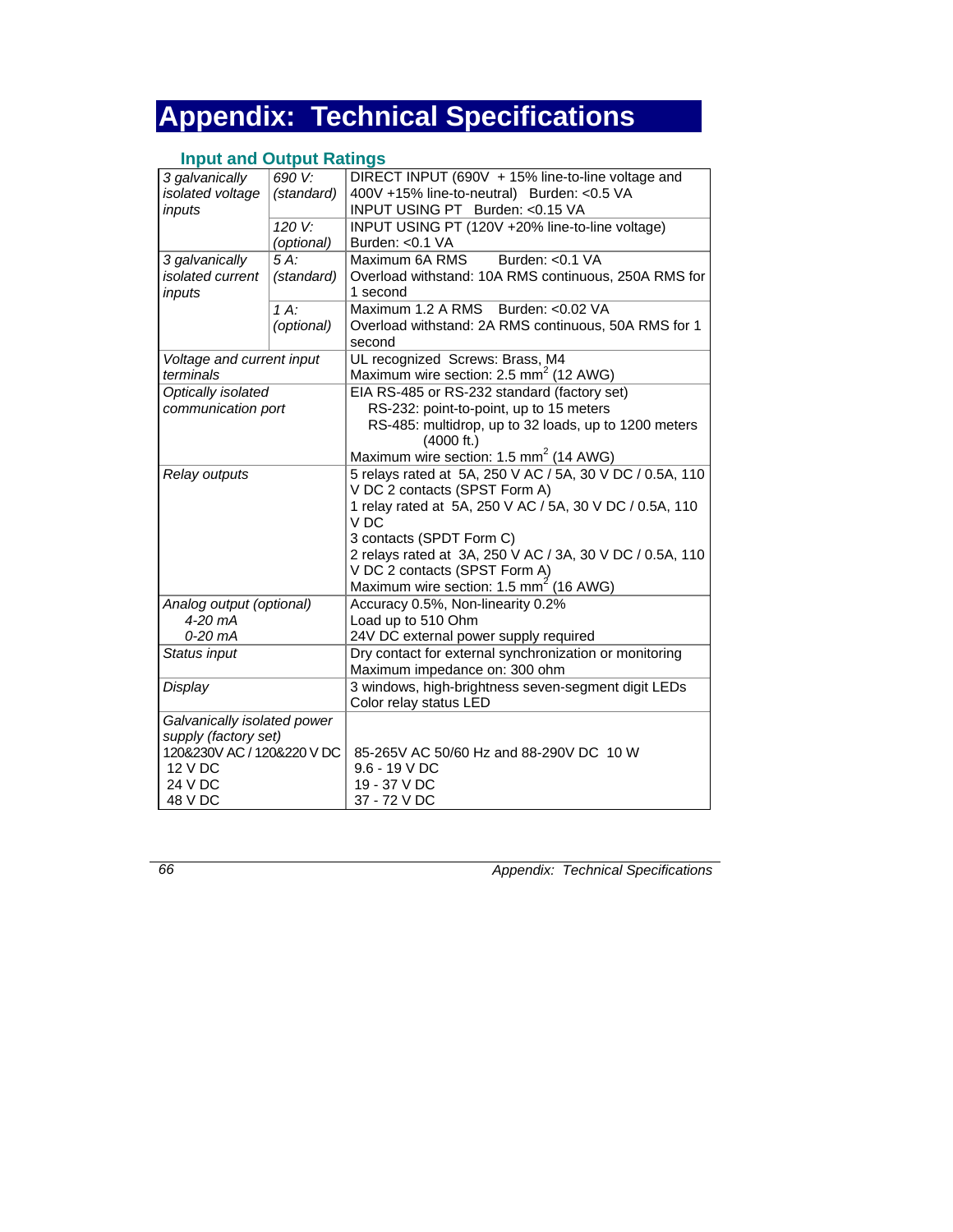| <b>Environmental Conditions</b> |                                    |  |
|---------------------------------|------------------------------------|--|
| Operating temperature           | -20°C to +60°C $(-4°F)$ to +140°F) |  |
| Storage temperature             | -25°C to +80°C (-13°F to +176°F)   |  |
| Humidity                        | 0 to 95% non-condensing            |  |
|                                 |                                    |  |
|                                 |                                    |  |

## **Construction**

| Dimensions: 144 x 144 x 86 mm (5.67 x 5.67 x 3.39 ")<br>Mounting: 136 x 136 mm square cut-out (DIN 43700) |
|-----------------------------------------------------------------------------------------------------------|
|                                                                                                           |
|                                                                                                           |

## **Standards Compliance**

UL File # E129258 Pending

CE:

EMC: 89/336/EEC as amended by 92/31/EEC and 93/68/EEC LVD: 72/23/EEC as amended by 93/68/EEC and 93/465/EEC

Harmonized standards to which conformity is declared: EN55011:1991; EN50082-1:1992; EN61010-1:1993; A2/1995 Installation Category II, Pollution Degree 2 EN50081-2:1994 EMC Generic Emission Standard - Industrial Environment EN50082-2:1995 EMC Generic Immunity Standard - Industrial Environment EN55022: 1994 Class A EN61000-4-2: 1995 Electrostatic Discharge EN61000-4-4: 1995 Electrical Fast Transient EN61000-4-8: 1993 Power Frequency Magnetic Field ENV50140: 1993 Radio Frequency Electromagnetic Field, Amplitude Modulated ENV50204: 1995 (200Hz) Radio Frequency Electromagnetic Field, Pulse Modulated ENV50141: 1993 Radio Frequency Common Mode, Amplitude Modulated ANSI C37.90.1: 1989 Surge Withstand Capability

ANSI IEEE C62.41-1991 Surge Voltages in Low-Voltage AC Power Circuits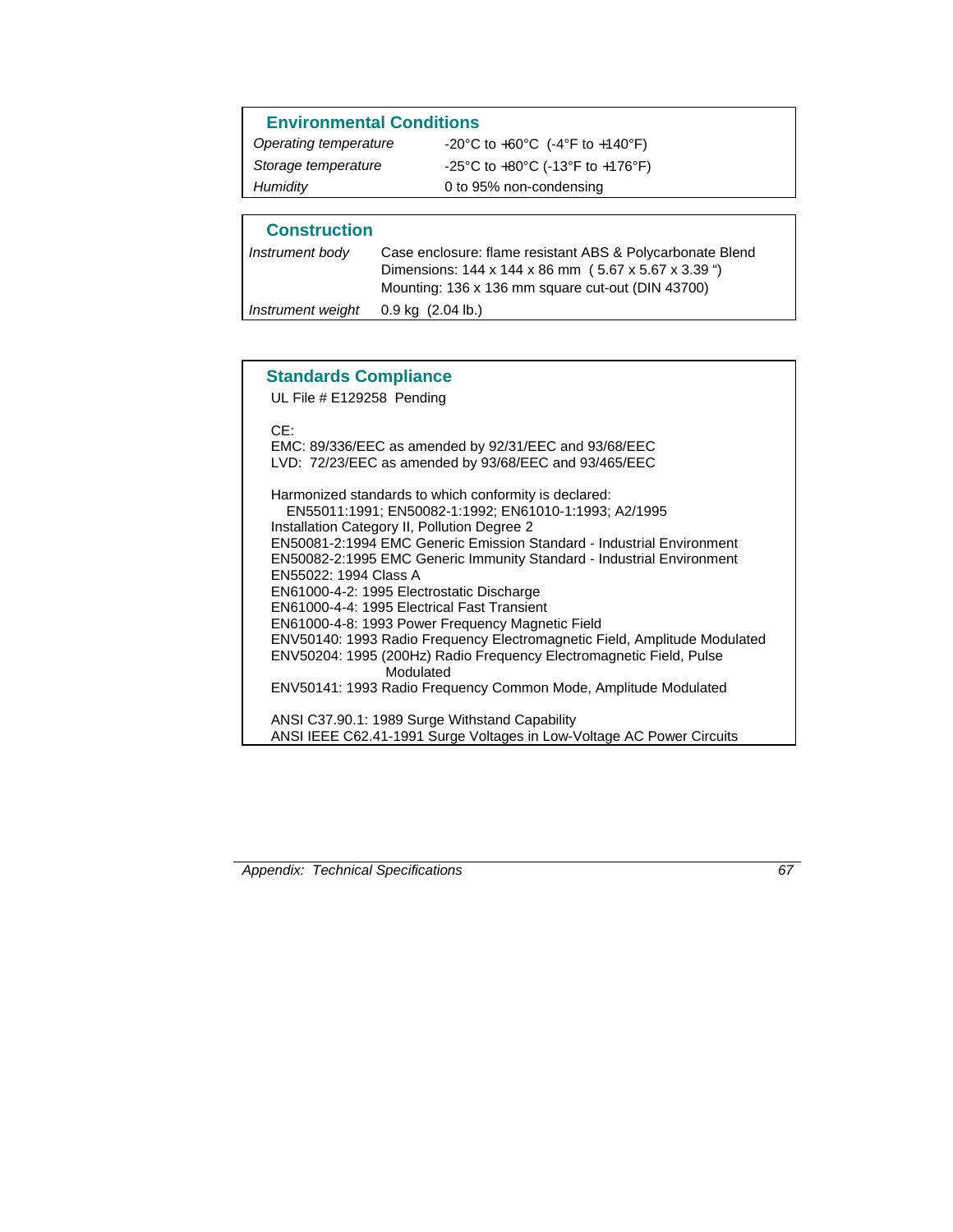## **Measurement Specifications**

|                  | <b>Full scale</b>                                                        |                                                        | Accuracy, % |           |                                       | Range                              | Display resolution (%Rdg) 2                                                                                                                                                   |
|------------------|--------------------------------------------------------------------------|--------------------------------------------------------|-------------|-----------|---------------------------------------|------------------------------------|-------------------------------------------------------------------------------------------------------------------------------------------------------------------------------|
| <b>Parameter</b> |                                                                          |                                                        | Rdg         | <b>FS</b> | <b>Conditions</b>                     |                                    | @ range                                                                                                                                                                       |
| Voltage          | 120VXPT<br>$\overset{12}{\circ}$ 120V <sub>or</sub><br>400V×PT<br>@ 690V | For Ln reading<br>and for<br>3OP2/3OP3<br>wiring modes |             | 0.25      | 10% to 120% FS                        | 0 to 999,000 V                     | Direct wiring (PT=1):<br>0.1 V $@$ 0.1V to 999.9 V<br>Wiring via PTs (PT>1):<br>0.001 kV @ 0.001kV to 9.999 kV                                                                |
|                  | 208V×PT<br>@ $120V_{\text{or}}$<br>690V×PT<br>@ 690V                     | For LL reading<br>except<br>3OP2/3OP3<br>wiring modes  |             |           |                                       |                                    | ≤0.1% <sup>@</sup> 10.00 kV to 999.0 kV<br>Starting voltage 1.5% FS                                                                                                           |
| Line current     |                                                                          | <b>CT PRIMARY CURRENT</b>                              |             | 0.25      | 2% to 120% FS                         | 0 to 9999 A                        | $0.01 A @ 0.01A$ to 99.99 A<br>≤0.1% <sup>@</sup> 100.0 A to 9999 A<br>Starting current 0.5% FS                                                                               |
| Active power     | 0.36×PT×CT @ 120V input<br>1.2×PT×CT @ 690V input                        |                                                        |             | 0.5       | $ PF  \ge 0.5$ 0                      | $-2,000,000$ to<br>+2,000,000 kW   | Direct wiring (PT=1):<br>0.001 kW @ 0.001kW to 9.999 kW<br>Wiring via PTs (PT>1):<br>0.001 MW @ 0.001MW to 9.999 MW<br>≤0.1% <sup>@</sup> 10.00 MW to 2000 MW                 |
| Reactive power   | 0.36×PT×CT @ 120V input<br>1.2×PT×CT @ 690V input                        |                                                        |             | 0.5       | $ PF  \leq 0.9$ 0                     | $-2.000.000$ to<br>+2,000,000 kvar | Direct wiring (PT=1):<br>0.001 kvar @ 0.001kvar to 9.999 kvar<br>Wiring via PTs (PT>1):<br>0.001 Mvar @ 0.001Mvar to 9.999 Mvar<br>≤0.1% <sup>@</sup> 10.00 Mvar to 2000 Mvar |
| Apparent power   | 0.36×PT×CT @ 120V input<br>1.2×PT×CT @ 690V input                        |                                                        |             | 0.5       | $ PF  \geq 0.5$ 0                     | 0 <sub>to</sub><br>2,000,000 kVA   | Direct wiring (PT=1):<br>0.001 kVA @ 0.001kVA to 9.999 kVA<br>Wiring via PTs (PT>1):<br>0.001 MVA @ 0.001MVA to 9.999 MVA<br>≤0.1% <sup>@</sup> 10.00 MVA to 2000 MVA         |
| Power factor     | $\mathbf{1}$                                                             |                                                        |             |           | $ PF  \ge 0.5$ ,<br>$I \geq 10\%$ FSI | $-0.999$ to $+1.000$               | 0.001                                                                                                                                                                         |
| Frequency        |                                                                          |                                                        | 0.02        |           |                                       | 45.00 to 65.00 Hz 0.01 Hz          |                                                                                                                                                                               |

*Appendix: Technical Specifications*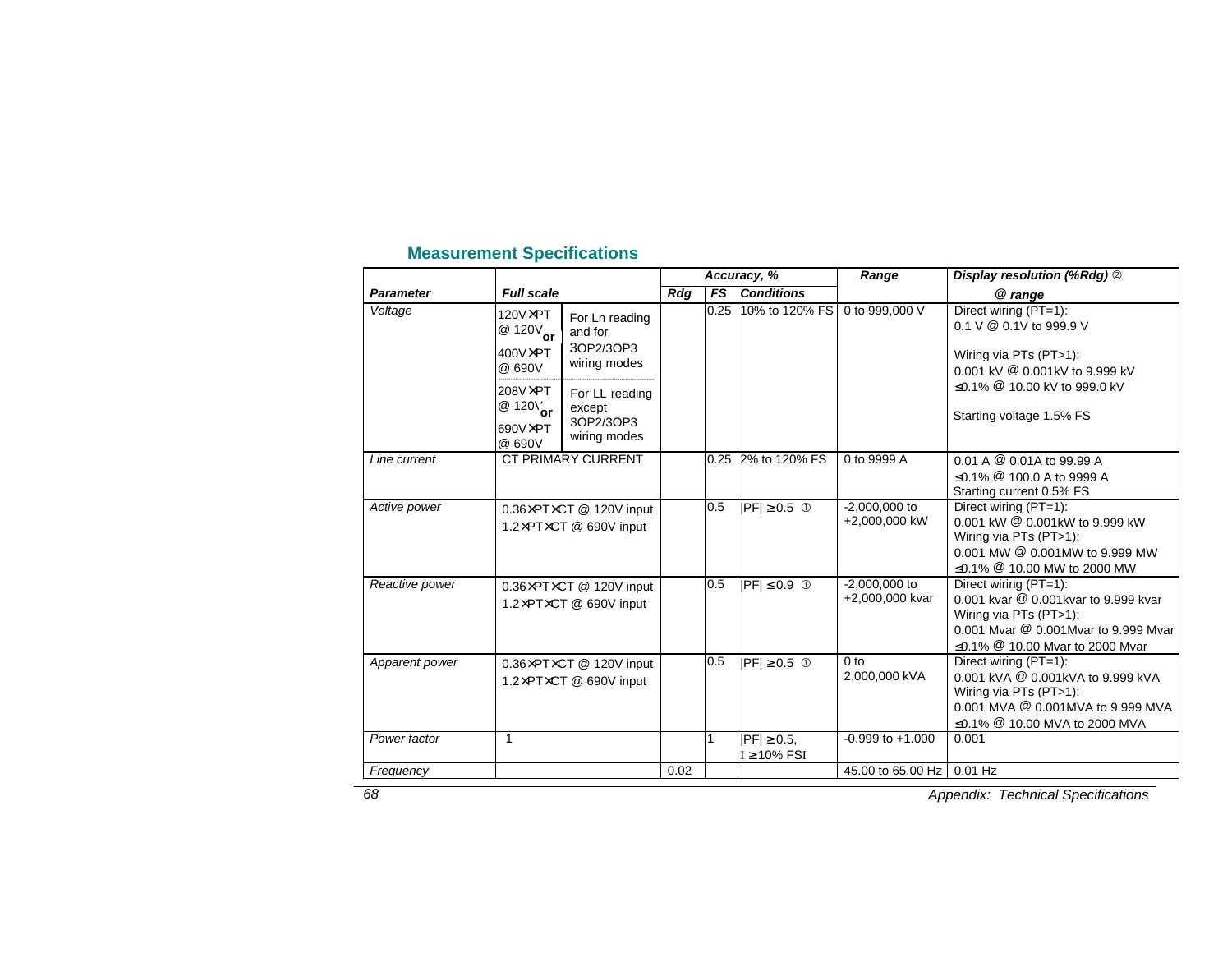|                                               |                    | Accuracy, %                                                                    |     | Range                | Display resolution (%Rdg) 2 |                                      |  |  |
|-----------------------------------------------|--------------------|--------------------------------------------------------------------------------|-----|----------------------|-----------------------------|--------------------------------------|--|--|
| <b>Parameter</b>                              | <b>Full scale</b>  | Rdg                                                                            | FS  | <b>Conditions</b>    |                             | @ range                              |  |  |
| Neutral (unbalanced)                          | CT PRIMARY CURRENT |                                                                                | 0.5 | 2% to 120% FS        | 0 to 9999 A                 | $0.01$ A $@$ 0.01A to 99.99 A        |  |  |
| current                                       |                    |                                                                                |     |                      |                             | ≤0.1% <sup>@</sup> 100.0 A to 9999 A |  |  |
|                                               |                    |                                                                                |     |                      |                             | Starting current 0.5% FS             |  |  |
| Ampere demand                                 |                    |                                                                                |     | same as for current  |                             |                                      |  |  |
| KW demand (block & sliding)                   |                    | same as for kW                                                                 |     |                      |                             |                                      |  |  |
| KVA demand (block & sliding)                  |                    |                                                                                |     | same as for kVA      |                             |                                      |  |  |
| <b>Total Harmonic</b>                         | 999.9              | 1.5                                                                            | 0.2 | $\geq 0.1\%$ FS.     | 0 to 999.9                  | 0.1                                  |  |  |
| <b>Distortion</b>                             |                    |                                                                                |     | U (I) $\geq$ 10% FSU |                             |                                      |  |  |
| THD U (1), % U <sub>1</sub> (1 <sub>1</sub> ) |                    |                                                                                |     | (FSI)                |                             |                                      |  |  |
| <b>Total Demand</b>                           | 100                |                                                                                | 1.5 | $\geq$ 1% FSI,       | 0 to 100                    | 0.1                                  |  |  |
| Distortion TDD (1), %                         |                    |                                                                                |     | $I \geq 10\%$ FSI    |                             |                                      |  |  |
| Active energy                                 |                    | same as for power 3                                                            |     |                      | 0 to 99,999 MWh             | 1 kWh @ 1 to 99,999 kWh              |  |  |
| Import & Export                               |                    |                                                                                |     |                      |                             | 10 kWh @ 100 to 999.99 MWh           |  |  |
|                                               |                    |                                                                                |     |                      |                             | 100 kWh @ 1,000 to 9,999.9 MWh       |  |  |
|                                               |                    |                                                                                |     |                      |                             | 1MWh @ 10,000 to 99,999 MWh          |  |  |
| Reactive energy                               |                    | same as for power 3                                                            |     |                      | 0 to 99,999 Mvarh           | 1 kvarh @ 1 to 99,999 kvarh          |  |  |
| Import & Export                               |                    |                                                                                |     |                      |                             | 10 kvarh @ 100 to 999.99 Mvarh       |  |  |
|                                               |                    |                                                                                |     |                      |                             | 100 kvarh @ 1,000 to 9,999.9 Mvarh   |  |  |
|                                               |                    |                                                                                |     |                      |                             | 1Mvarh @ 10,000 to 99,999 Mvarh      |  |  |
| Apparent energy                               |                    | same as for power 3                                                            |     |                      | 0 to 99,999 MVAh            | 1 kVAh @ 1 to 99,999 kVAh            |  |  |
|                                               |                    |                                                                                |     |                      |                             | 10 kVAh @ 100 to 999.99 MVAh         |  |  |
|                                               |                    |                                                                                |     |                      |                             | 100 kVAh @ 1,000 to 9,999.9 MVAh     |  |  |
|                                               |                    |                                                                                |     |                      |                             | 1MVAh @ 10,000 to 99,999 MVAh        |  |  |
| PT - external notential transformer ratio     |                    | CT CT Primary Current - primary current ration of external current transformer |     |                      |                             |                                      |  |  |

PT = external potential transformer ratio CT, CT Primary Current = primary current rating of external current transformer FSU = voltage full scale  $FSI$  = current full scale  $U_1$  = voltage fundamental  $I_1$  = current fundamental

 $\textcircled{\tiny{10}}$  @ 10% to 120% of voltage FS and 2% to 120% of current FS  $\textcircled{\tiny{2}}$  Higher resolution is achievable via communications

 $\circled{ }$  Where the current is > 10% FS, the energy accuracy is better than 1.5% Rdg.

#### **Additional Notes**

- 1. Accuracy is expressed as  $\pm$  (percentage of reading + percentage of full scale)  $\pm$  1 digit. This does not include inaccuracies introduced by the user's potential and current transformers.
- 2. Specifications assume: voltage and current wave forms with THD ≤ 5% for kvar, kVA and PF; reference operating temperature: 20 26°C.
- 3. Ordinary measurement error is considerably less than the specified accuracy which indicates maximum error.